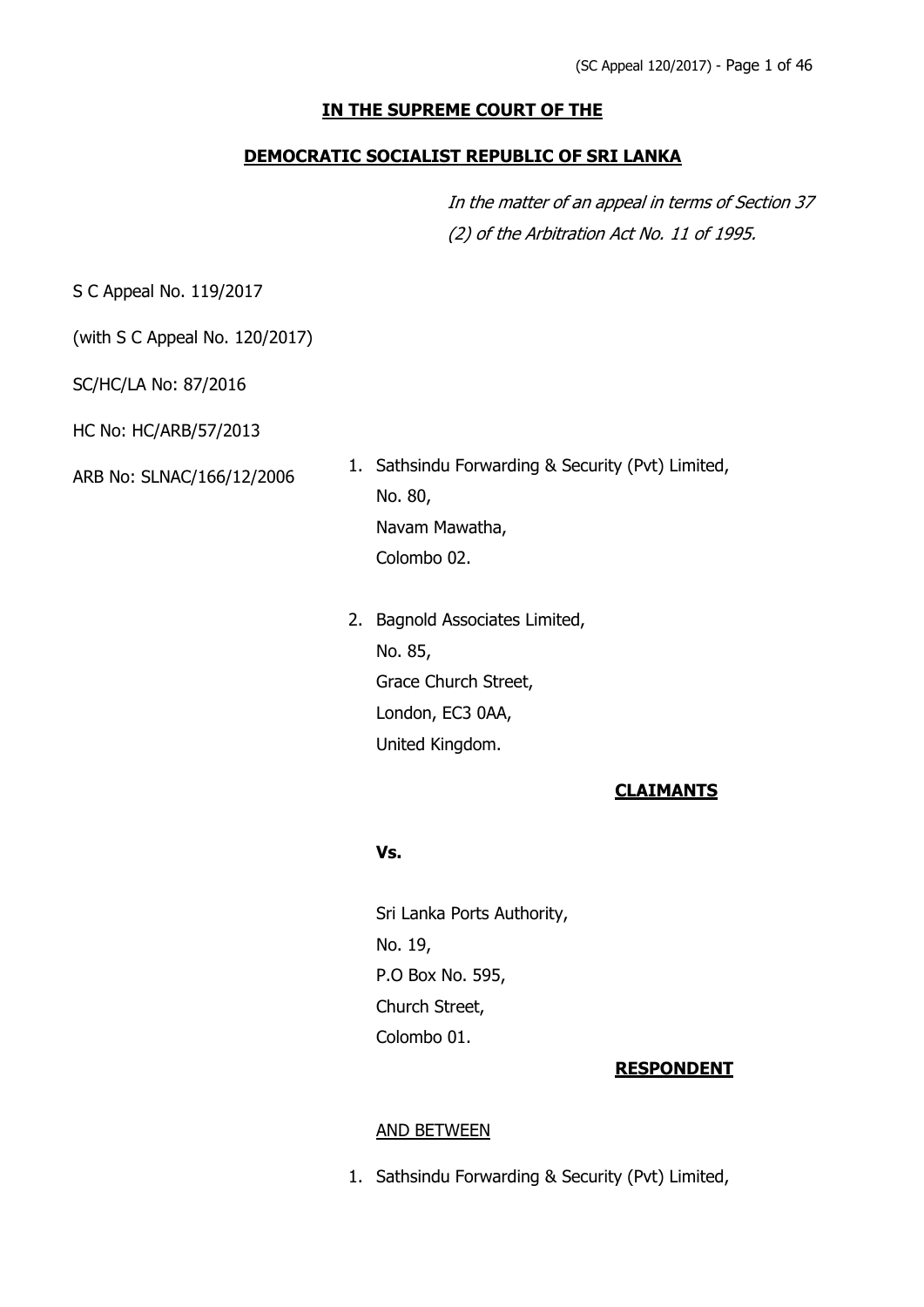No. 80,

Navam Mawatha,

Colombo 02.

2. Bagnold Associates Limited,

No. 85,

Grace Church Street,

London,

EC3 0AA,

United Kingdom.

# **CLAIMANT-PETITIONERS**

# **Vs.**

Sri Lanka Ports Authority, No. 19, P.O Box No. 595, Church Street, Colombo 01. **RESPONDENT-RESPONDENT**

#### AND NOW BETWEEN

Sri Lanka Ports Authority, No. 19, P.O Box No. 595, Church Street, Colombo 01. **RESPONDENT-RESPONDENT-APPELLANT**

# **Vs.**

- 1. Sathsindu Forwarding & Security (Pvt) Limited, No. 80, Navam Mawatha, Colombo 02.
- 2. Bagnold Associates Limited, No. 85,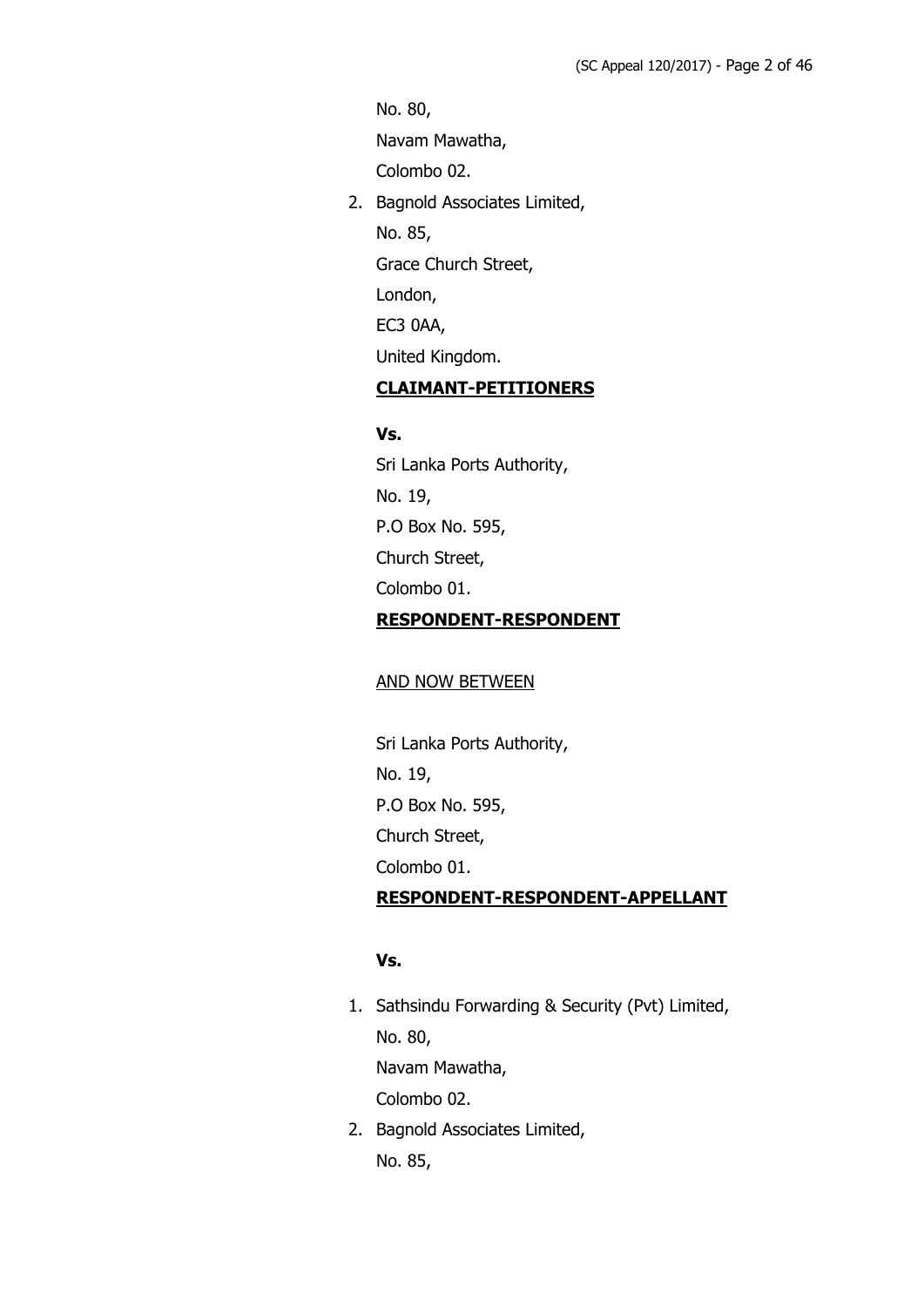Grace Church Street, London, EC3 0AA, United Kingdom.

#### **CLAIMANT-PETITIONER-RESPONDENTS**

#### **Before: JAYANTHA JAYASURIYA PC CJ**

#### **P. PADMAN SURASENA J**

#### **E. A. G. R. AMARASEKARA J**

Counsel: Vikum De Abrew SDSG with Chaya Sri Nammuni SSC for the Respondent-Respondent-Appellant

> Nihal Jayawardena PC with Shyamalie Goonewardena & Radhya Herath for the Claimant-Petitioner-Respondents

Argued on: 12 - 01 - 2021 and 29 - 03 - 2021

Decided on: 22 - 03 - 2022

#### **P Padman Surasena J**

The Respondent-Respondent-Appellant, Sri Lanka Ports Authority (hereinafter referred to as the SLPA), entered in to the agreement dated 22-01-2004 (produced marked **P 4**), with the 1<sup>st</sup> Claimant-Petitioner-Respondent, a company incorporated in Sri Lanka, which acted in association with the 2<sup>nd</sup> Claimant-Petitioner-Respondent, Bagnold Associates Limited, a company incorporated in the United Kingdom, to conduct Port Security Consultancy Service according to the International Code for the Security of Ships and Port Facilities (ISPS) required by the Diplomatic Conference on Maritime Security held in London in December 2002 which had called for development of new measures relating to the security of ships and port facilities. For convenience, the  $1<sup>st</sup>$  Claimant-Petitioner-Respondent and the  $2<sup>nd</sup>$  Claimant-Petitioner-Respondent will hereinafter be jointly referred to in this judgment, as the Claimants.

Schedule A of the afore-stated agreement (hereinafter referred to as the Agreement), specified the services entrusted to the Claimants by the SLPA, while Schedule B of the Agreement specified the rates of payment for the provision of the said services. The Claimants had agreed to complete the said services within the time scale specified at the end of Schedule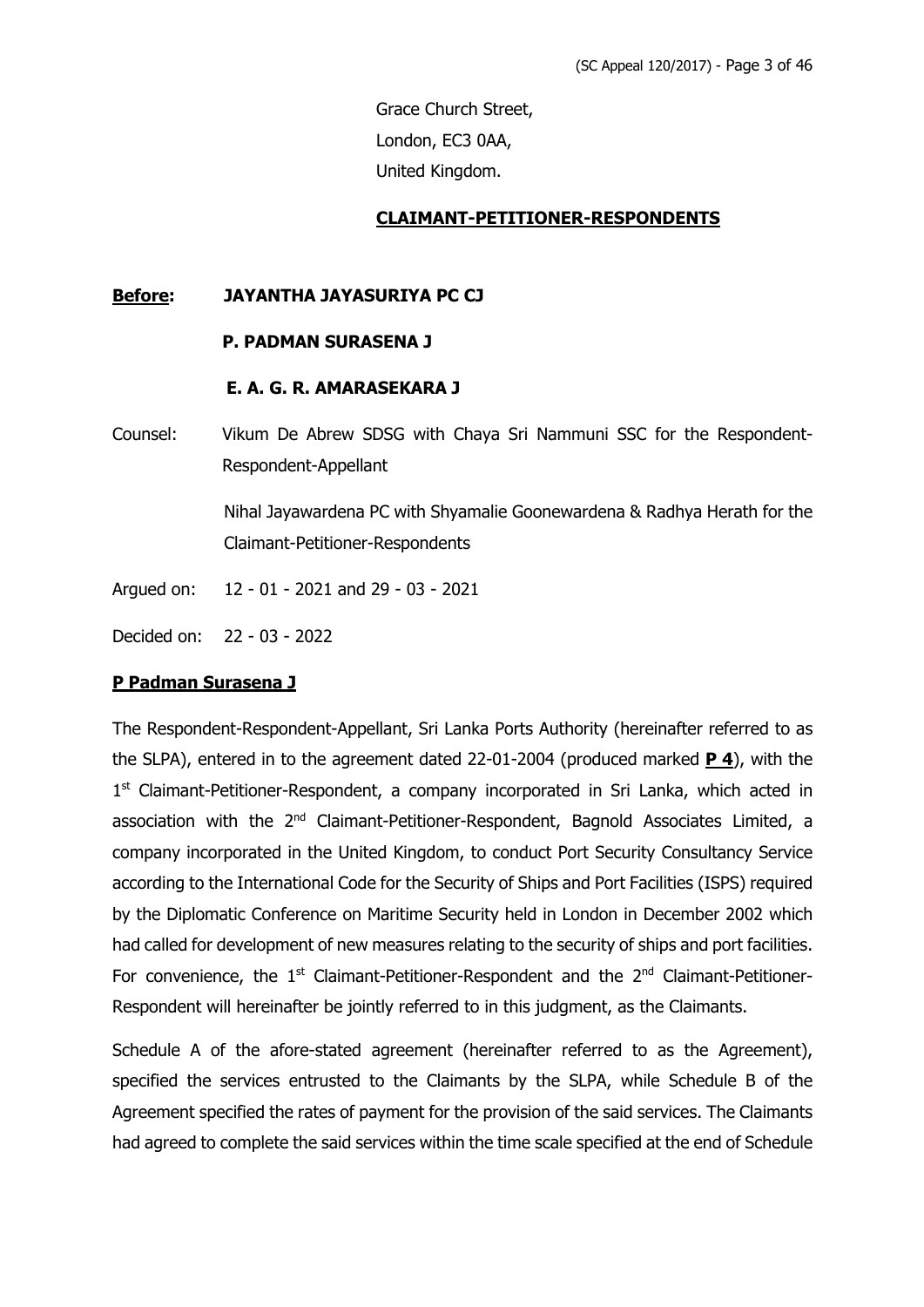B of the Agreement. For easy reference I would reproduce below, the two of the abovementioned schedules to the Agreement.

Schedule A which sets out the services entrusted to the Claimants is as follows.

# **Schedule A**

# **SCOPE OF WORK**

# **Phase 1**

### **Port Facility Security Assessment (PFSA)**

A risk analysis of a port facility's operation in order to determine its risk to be the subject of any attack and its vulnerabilities in relation to such attack known as "Port Facility Security Assessment" (PFSA) of the Seaports of Sri Lanka and would address following.

- a. Identification and evaluation of important assets and infrastructure it is important to protect.
- b. Identification of the possible threats to the assets and infrastructure and likelihood of their occurrence, in order to establish and prioritize security measure.
- c. Identification, selection and prioritization of countermeasures and procedural changes and their level of effectiveness in reducing vulnerability.
- d. Identification of vulnerabilities
- e. Recommendations

#### - **4 Weeks**

On getting approval of the Port Facility Security Assessment report by your Designate Authority, the Port Facility Security Plan (PFSP) would be prepared.

# **Phase 2**

# **Port Facility Security Plans (PFSP)**

A plan developed to ensure the Application of measures designed to protect the port facility and ships, persons and Cargo, Cargo transport units and Ship's stores within Port facility from the risks of a Security incident known as **Port Facility Security Plans (PFSP)** of the Sea Ports of Sri Lanka and would address following.

a. Detail the security organisation of Port Facility.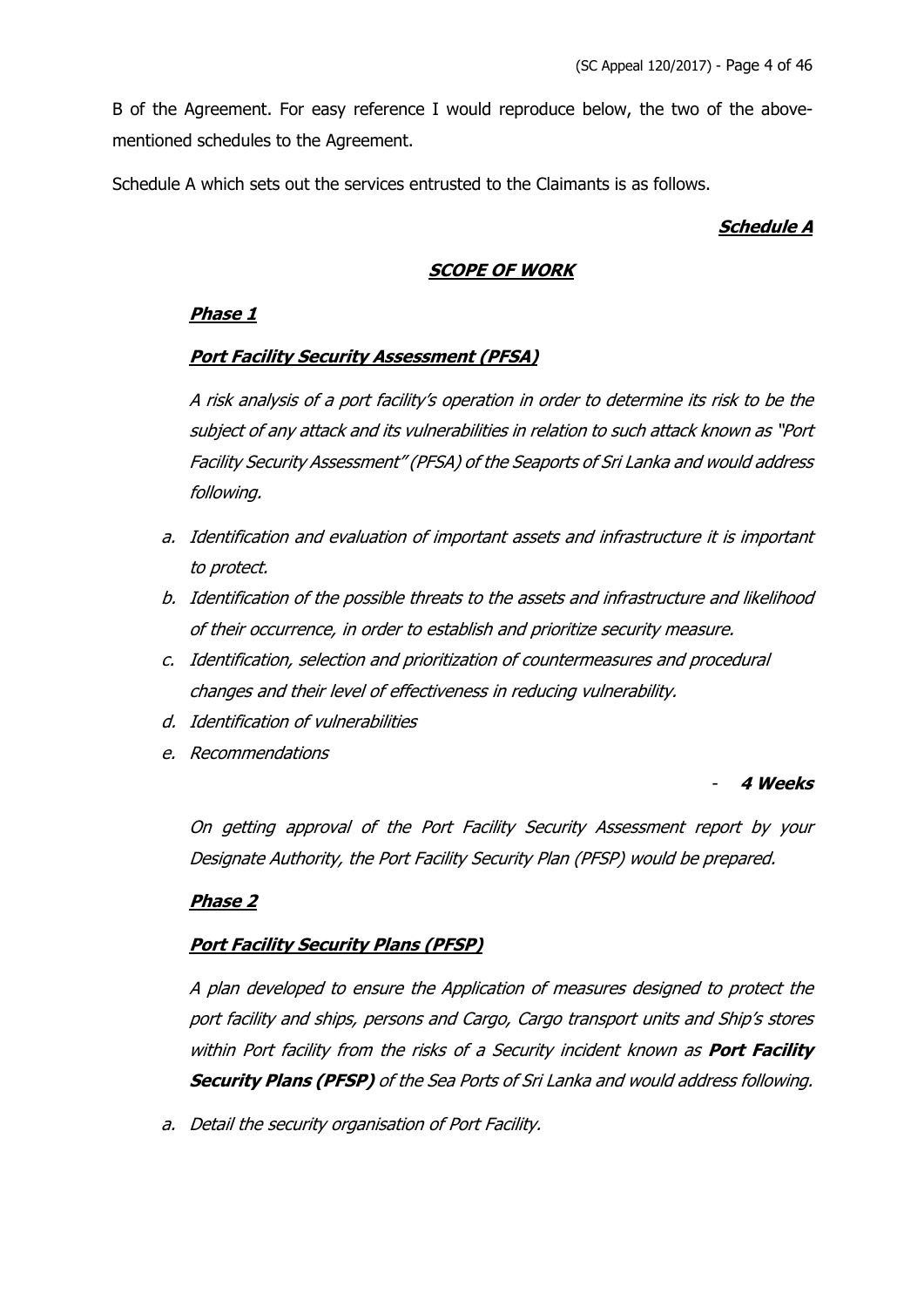- b. Detail of Port Facility's link with other relevant authorities and the necessary commutation system to allow the effective continuous operation of the organization and its links with others, including ships in port;
- c. Detail the basic security level 1 measures, both operational and physical, that will be in place;
- d. Detail the additional security measures that will allow the port facility to progress without delay to security level 2 and, when necessary, to security level 3;
- e. Provide for regular review, or audit, of the PFSP and for its amendments in response to experience or changing circumstances; and
- f. Detail reporting procedures to government of Sri Lanka's contact points.

**4 Weeks**

**-**

# **Phase 3**

### **Training of Port Facility Security Officers**

**SATHSINDU/BAGNOLD** undertakes to design a training program and conducted aid program for up to ten persons.

- Understanding the reasons for the ISPS code
- ISPS Code content and requirements.
- Understanding the ISPS Code.
- Carrying out port critically assessments.
- Carrying out port vulnerability assessments.
- Ship & port interface.
- Understanding port security searches and search technology.
- ISPS documentation
- Developing an ISPS security manual.

# - **3 Days to 01 Week**

In return, the SLPA had agreed to pay for the above-mentioned services, as per the payment scheme provided in Schedule B which is as follows.

# **Schedule B**

# **ISPS PAYMENT SCHEDULE**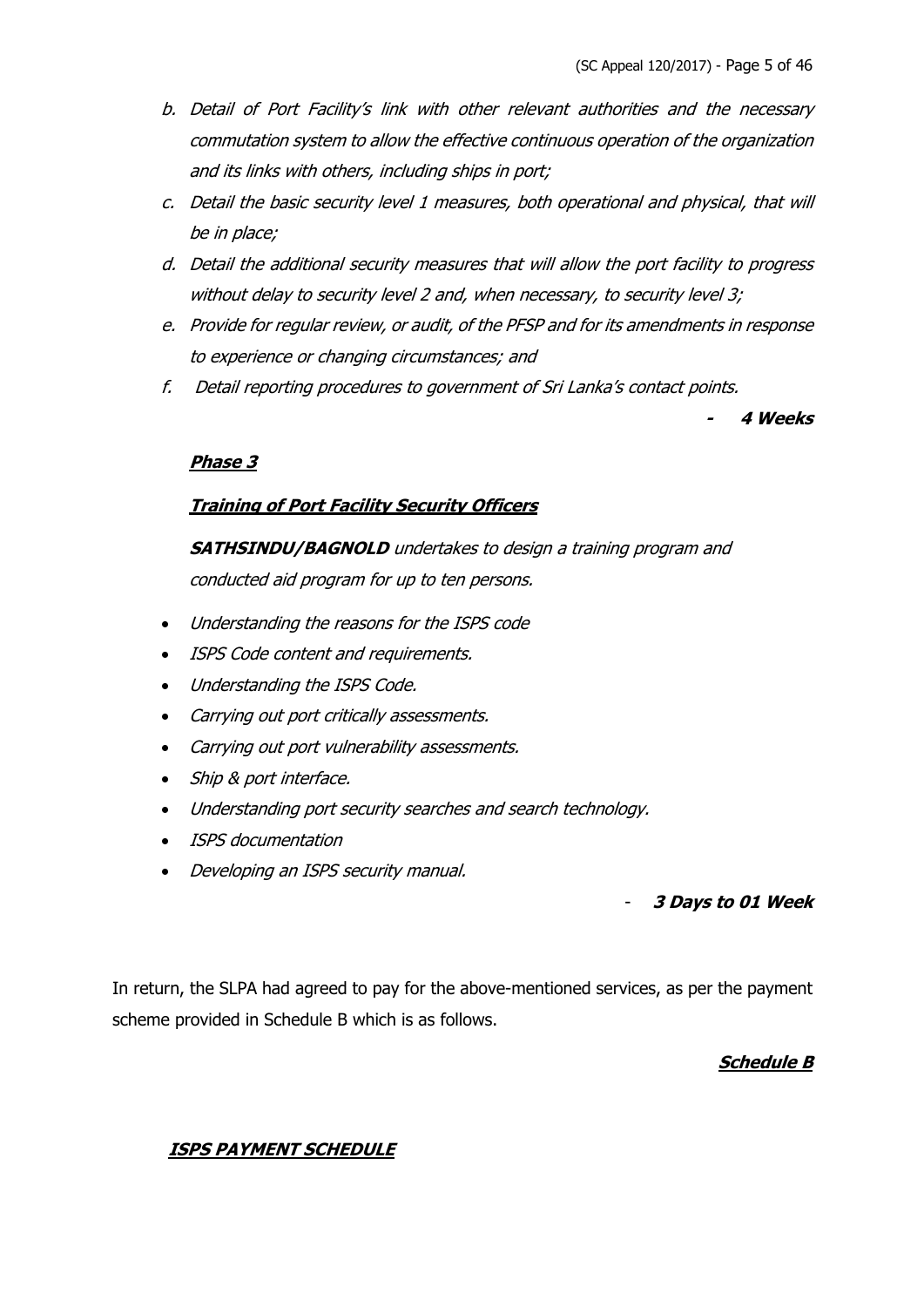|                                              | <i><b>120,000.00</b></i> |
|----------------------------------------------|--------------------------|
| Total                                        | US\$                     |
| accepts security manuals                     | 30,000.00                |
| 25% to be paid at the time Government        | $US \n 5$                |
| security manuals                             | 30,000.00                |
| 25% to be paid at the time of submitting the | $US \n 5$                |
| upon signing the Agreement                   | 60,000.00                |
| An advance payment of 50% of the total cost  | $US \n 5$                |

### **TIME SCALE**

| <b>Phase</b> | Local   | <b>Foreign</b> |
|--------------|---------|----------------|
| 01           |         | 4 Weeks        |
| 02           | 4 Weeks |                |
| 03           |         | 1 Week         |

By virtue of the aforementioned payment schedule, the SLPA, upon signing the Agreement, was required to make an advance payment of 50% of the total cost which the SLPA had duly paid to the Claimants.

After the lapse of one year and six days to be exact, the Claimants, by the Notice of Arbitration dated 28<sup>th</sup> January 2005, had informed the SLPA that a dispute had arisen as the SLPA was in breach of their obligations under the Agreement as it had refused to pay the balance part of the total payment. The Claimants stated in the said notice that they are entitled to the balance payment since they had performed the services under the Agreement.

As the parties had agreed to refer for arbitration, any dispute arising between them regarding the performance of the contract as per clause 15 of the Agreement, the Claimants had referred the aforesaid dispute for arbitration by way of the afore-mentioned Notice of Arbitration.

The dispute in respect of which the Claimants had given Notice of Arbitration to SLPA, could be gathered by the following averments in the said Notice of Arbitration, produced marked **P 3** in this proceeding.<sup>1</sup>

<sup>&</sup>lt;sup>1</sup> The said Notice of Arbitration was annexed marked  $X_8$  to the Statement of Claim filed in the arbitral tribunal.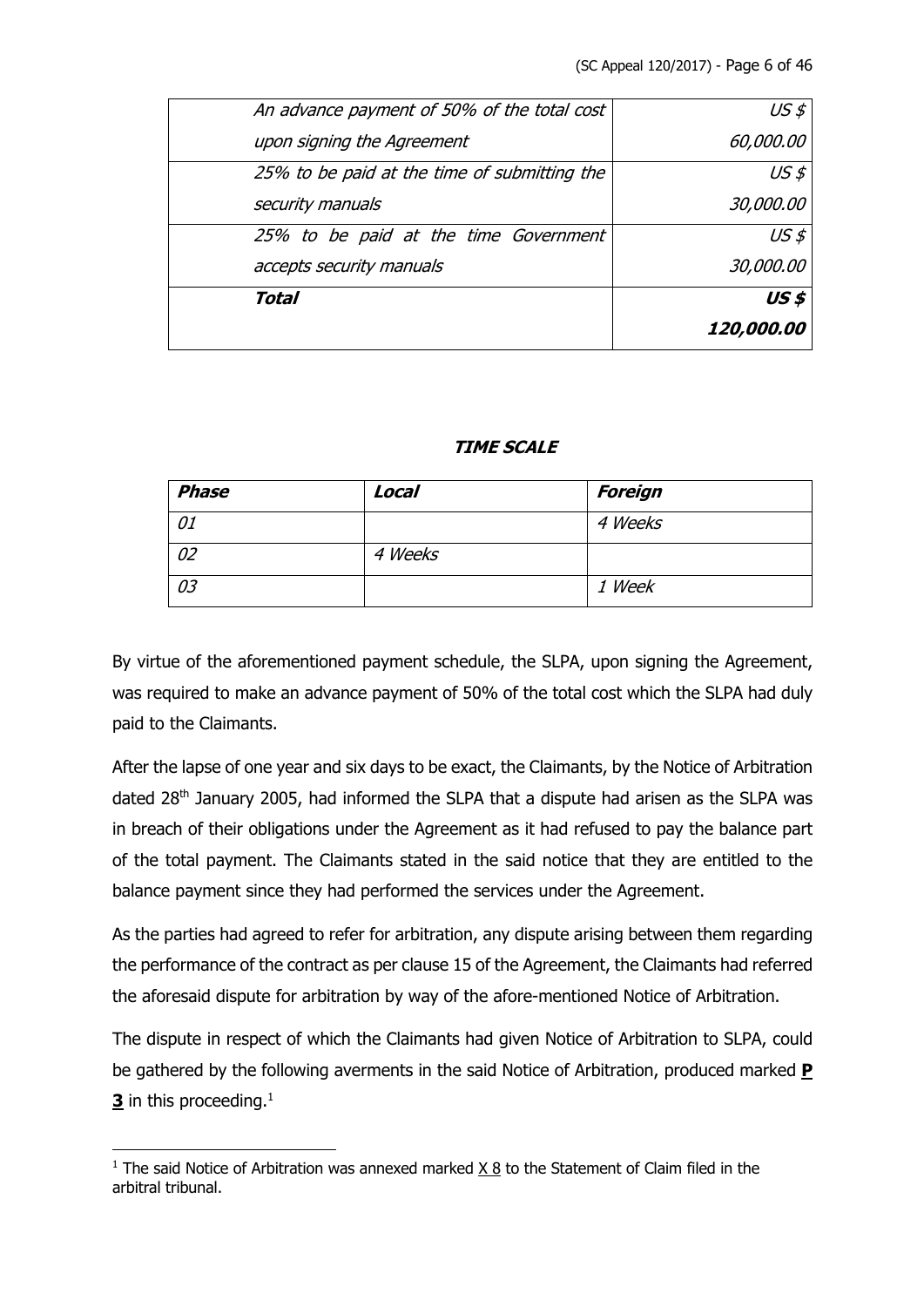"In terms of Clause 2 of the above-mentioned agreement, Sri Lanka Ports Authority established by Act No. 51 of 1979, appointed our clients Sathsindu Forwarding & Security (Pvt) limited (SFSL) and/or in association with Bagnold Associates Limited as the Recognized Security Organization (RSO) and to perform the services listed in Schedule A annexed thereto upon the payment of rates mentioned in Schedule B to the said agreement for and on behalf of the Sri Lanka Ports Authority.

Our clients Sathsindu Forwarding & Security (Pvt) limited (SFSL) in association with Bagnold Associates Limited have performed their obligations and/or carried out the said services for which Sri Lanka Ports Authority has paid and settled a sum of US \$ 60,000/- being 50% of the total payment that should be paid under the agreement mentioned above.

However, as the Sri Lanka Ports Authority in breach of its obligation under the above Agreement failed and neglected to pay the balance sum of US\$ 60,000/. Therefore our clients Sathsindu Forwarding & Security (Pvt) limited (SFSL) in association with Bagnold Associates Limited are entitled to claim the said balance sum of US\$ 60,000/together with the interest at the rate of 12% per annum on the said sum from  $23<sup>rd</sup>$ March 2004. Further, our clients the said Sathsindu Forwarding & Security (Pvt) limited (SFSL) in association with Bagnold Associates Limited have incurred a sum of Rs. 126,823.60 as expenses incurred to them and thus in terms of Clause 4.1.3 of the said Agreement entitled to claim the same together with the interest at the rate of 12% per annum from 23<sup>rd</sup> of March 2004.

However, as the Sri Lanka Ports Authority repeatedly failed and neglected to pay the above mentioned sums to our clients as per the said Agreement, through their Attorneys-at-law, sent a letter of demand dated  $27<sup>th</sup>$  November 2004 demanding the above mentioned sums from Sri Lanka Ports Authority."

Thus, the dispute, the Claimants had referred for arbitration before the relevant arbitral tribunal as per the Notice of Arbitration, is the non-payment by the SLPA, the balance sum of US Dollars 60,000/=, in breach of its obligation under the Agreement despite the completion of the performance by the Claimants, their obligations under the Agreement. It is because the Claimants had carried out the services entrusted to them by the Sri Lanka Ports Authority that the former had claimed the balance sum of US Dollars 60,000/=.

Accordingly, having taken necessary steps to have the arbitrators appointed, the Claimants had filed in the arbitral tribunal, their Statement of Claim dated 05<sup>th</sup> January 2007 in which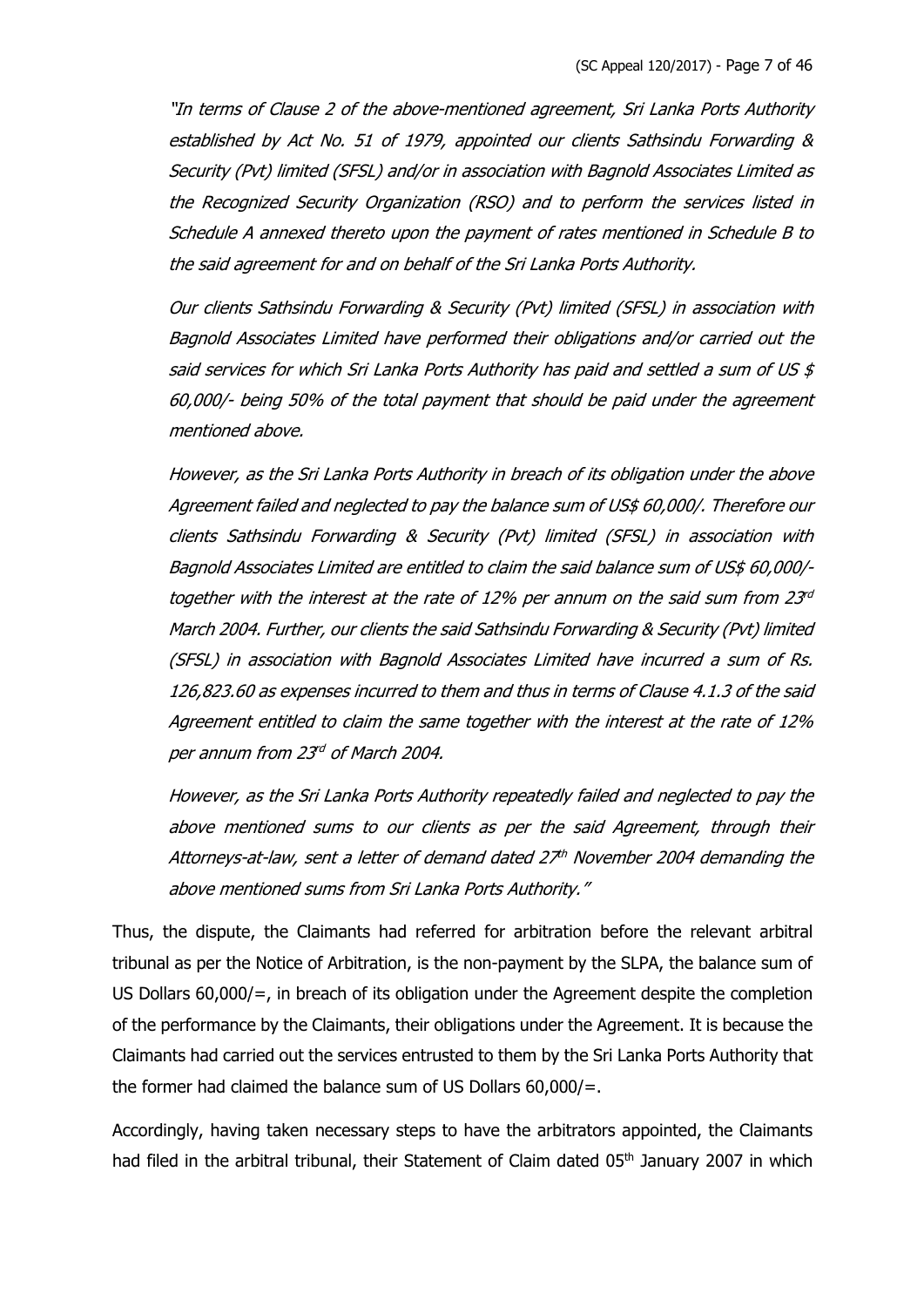they have described in detail, the dispute that had arisen between the Claimants and the SLPA.

The dispute in respect of which the Claimants have filed the said Statement of Claim, could be gathered by the averments contained in the 14<sup>th</sup> and 15<sup>th</sup> paragraphs in that Statement of Claim produced marked **P 5** in this proceeding. The said paragraphs are reproduced below for easy reference.

"14. An agreement to that effect was entered into between Sathsindu Forwarding & Security (Pvt) Limited (SFSL), the first named claimant, in association with Bagnold Associates Limited, the second named claimant and the Sri Lanka Ports Authority the(sic) for conducting of port security consultant services for international code for the security of ships and port facilities (ISPS) and to perform the services listed in Schedule A annexed thereto upon the payment of rates mentioned in Schedule B to the said agreement for and on behalf of the Sri Lanka Ports Authority.

A true copy of the said Agreement is annexed hereto marked as "**X2**" and pleads the same as part and parcel hereof.

15. The claimants above named have performed their obligations to the full satisfaction of the SLPA and/or carried out the said services for which Sri Lanka Ports Authority has paid and settled a sum of US\$ 60,000/- being 50% of the total payment that should be paid under the agreement mentioned above.

In proof of the said contention, the claimants annexe herewith marked as "**X3 (a)**", "X3 (b) and "X3 (c)" respectively, true copies of the said invoice, letter dated 26<sup>th</sup> January 2004 and receipt issued by the 1st Claimant."

Moreover, in the said Statement of Claim, the Claimants have also stated the following.

- i. The Claimants have submitted the Port Facility Security Assessment (PFSA) and the invoice for payment for work carried out for SLPA in terms of the agreement for part payment.
- ii. The Claimants have prepared the Port Facility Security Plans (PFSP).
- iii. In the meantime, in April 2004 the Parliamentary election was held after which a different political party formed the Government.
- iv. Thereafter the Government has appointed Sri Lanka Navy as the designated authority and the Recognized Security Organization (RSO) for ports security.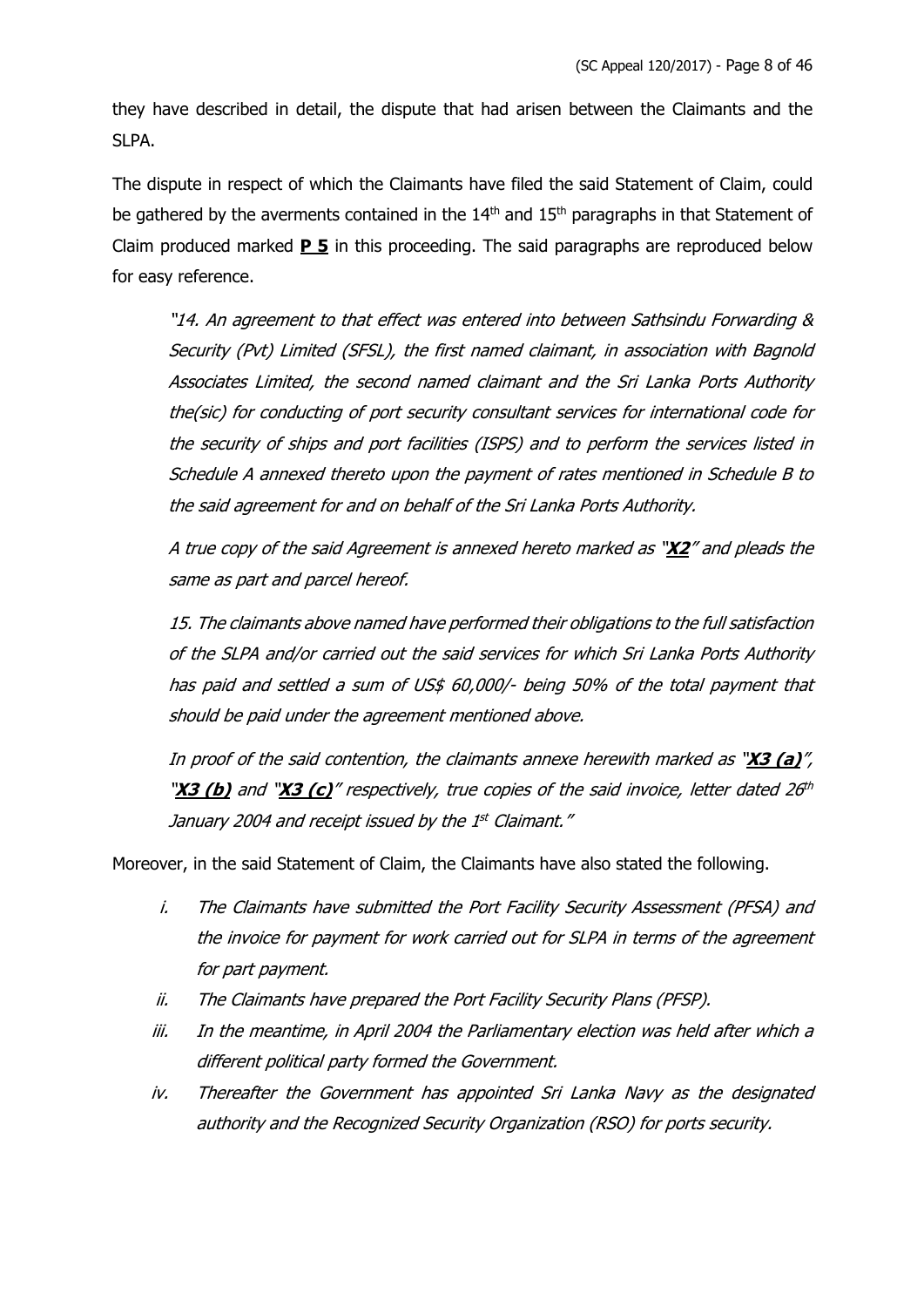- v. The LTTE almost carried out a major attack on the port of Colombo on 16-06-2006 which would have caused heavy damaged to the port of Colombo and to the city of Colombo. The attack failed purely due to bad weather.
- vi. The  $1^{st}$  Claimant sent a letter dated 24-03-2004 to the Respondent with an attached invoice for an immediate payment of US Dollars 30,000 /=.
- vii. The Claimants are therefore entitled to claim the balance sum of US Dollars 60,000 together with the interest at the rate of 12 percent per annum on the said sum from the date of 23<sup>rd</sup> March 2004 from the SLPA.
- viii. The Claimants have incurred a sum of RS. 126,823.60 as expenses incurred to them and thus in terms of clause 4.1.3 of the agreement are entitled to claim that amount also together with the interest.
- ix. The Claimants have sent a letter of demand dated 27-11-2004 to the SLPA.

The Claimants, in keeping with the dispute they had referred for arbitration, had only prayed in their Statement of Claim, the following relief:

- a. an award in a sum of US  $$60,000/$  or its equivalent sum in Sri Lanka rupees, together with the interest at the rate of 12% per annum on the said sum from  $23<sup>rd</sup>$ March 2004 from the Respondent,
- b. further award in a sum of Rs. 126,823.60 as expenses incurred to them together with the interest at the rate of 12% per annum from 23 $d$  of March 2004, and
- c. Costs of the arbitration.

The SLPA filing its Statement of Defence, had taken up inter alia, the following positions.

- (i) Following the tragic events of 11.09.2001, IMO adopted new provisions to the SOLAS convention in December 2002 in order to enhance maritime security.
- (ii) IMO by resolution amended the SOLAS convention under which the said ISPS security arrangements became mandatory from 01.07.2004.
- (iii) The SLPA entered into the agreement in order to comply with the mandatory requirements under ISPS Code.
- (iv) The SLPA paid a sum of US  $$60,000/=$  as an advance payment in terms of the agreement.
- (v) The Claimants have failed to fulfill their obligations in terms of the agreement.
- (vi) The Claimants are not entitled for any payment under the agreement as the Claimants have failed to carry out their obligations under the agreement.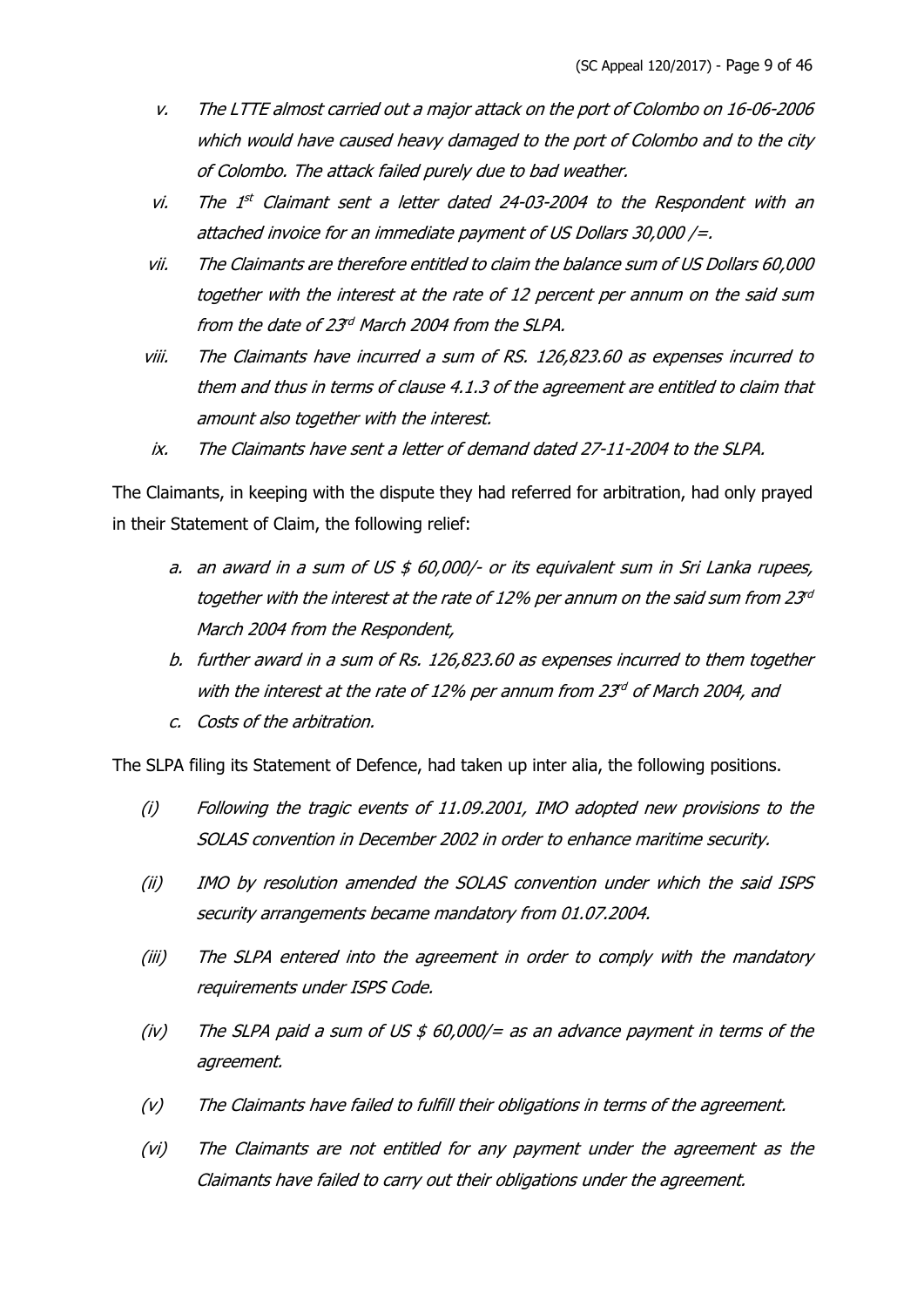# (vii) Sri Lanka Navy has fulfilled the requirements under the ISPS Code before the deadline given for the implementation of the same.

At the commencement of the inquiry before the arbitral tribunal, both parties framed issues to be decided by the arbitral tribunal. This was also done in keeping with the dispute that was referred for arbitration. It is relating to that particular dispute, that the parties had submitted their respective pleadings before the arbitral tribunal. The issues (as per the award as well as the written submissions filed by the parties in the arbitral tribunal) raised respectively by the Claimants and the SLPA, would help identify the nature of the said particular dispute, the arbitral tribunal was dealing with, in the instant case.

Issues raised by the Claimants:

- i) Did the Claimants enter into the agreement marked  $X$   $2<sup>2</sup>$  to perform the services described in the said agreement?
- ii) Did the Claimants perform the obligations contracted in terms of X 2?
- iii) Did the Claimants make a demand by  $X \hat{\theta}^2$ ?
- $iv$  Did the [SLPA] refuse to make payment in terms of X  $7<sup>4</sup>$ ?
- v) Are the Claimants entitled to the sums referred to in paragraphs 44 of the Statement of Claim?
- vi) If one or more issues are answered in favour of the Claimant, are the Claimants entitled to the reliefs prayed for in the claim?

# Issues raised by the SLPA:

- i) Was there a valid contract between the Claimant and the [SLPA]?
- ii) Was there a valid Arbitration Agreement to refer the purported dispute for arbitration due to one or more aforesaid reasons?
- iii) Was there a valid reference for arbitration?
- iv) Has the tribunal jurisdiction to hear this arbitration and grant relief prayed for by the Claimant?
- v) If any one or more issues above are answered in favour of the [SLPA], should the Statement of Claim be dismissed in limine by the tribunal?
- vi) Without prejudice to the above issues, did IMO adopt new provisions to the SOLAS convention in December 2002 in order to enhance maritime security?

<sup>2</sup> The Agreement produced (in the Supreme Court) marked **P 4** in this appeal.

<sup>&</sup>lt;sup>3</sup> The letter of demand dated 27-11-2004 annexed to the Statement of Claim.

<sup>4</sup> The letter dated 24-12-2004 by which the SLPA had replied the above letter of demand.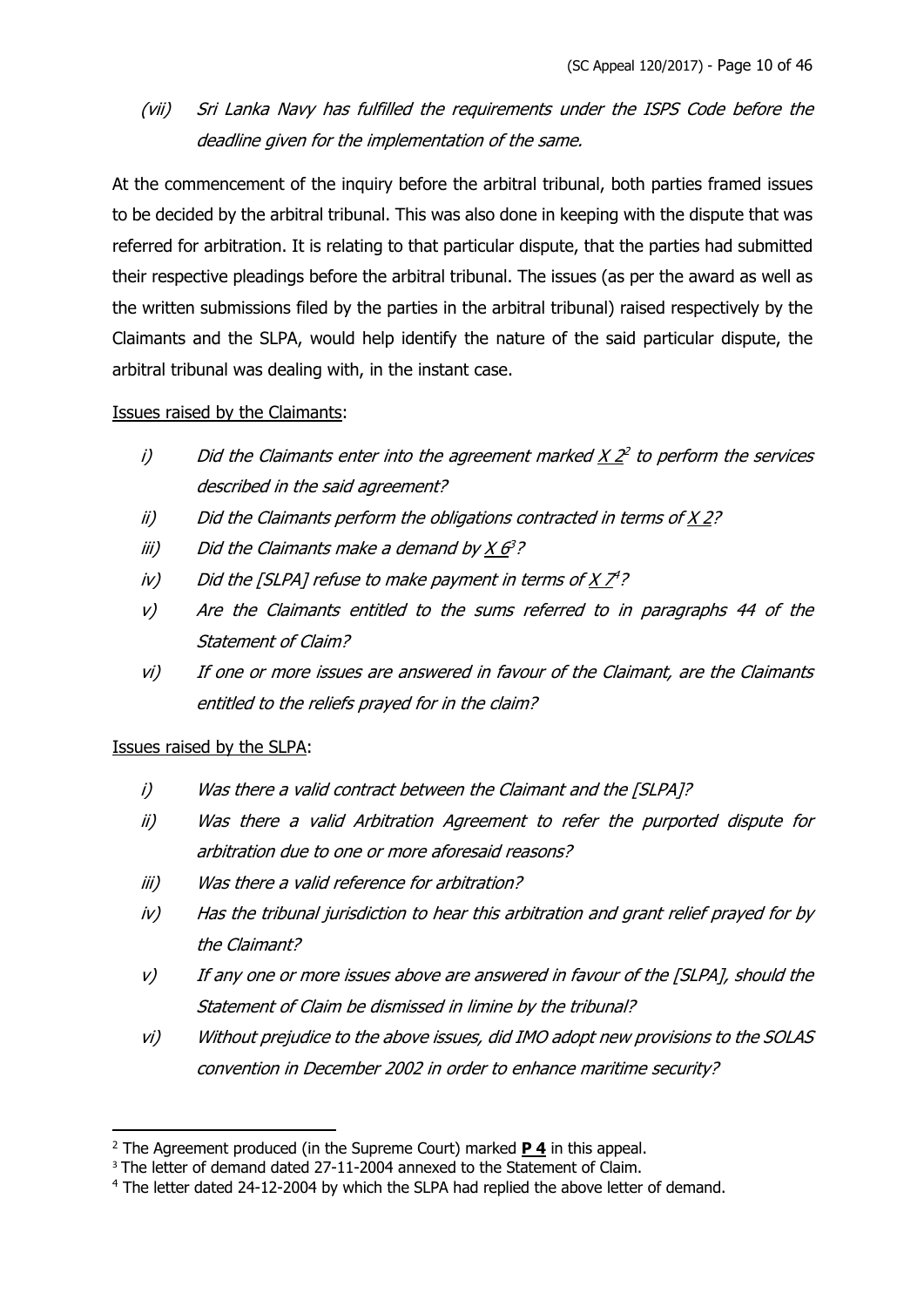- vii) Did IMO resolution amend the SOLAS convention under which the said ISPS security arrangements became mandatory from 01-07-2004?
- $viii)$  Did the [SLPA] enter into the agreement marked  $X$  2 in order to comply with the mandatory requirements under the ISPS Code?
- $ix$ ) Did the [SLPA] pay a sum of US  $$60,0000/3$  as an advance payment in terms of the agreement marked X 2?
- x) Did the Claimant fail to fulfill its obligations in terms of the agreement?
- xi) Did the [SLPA] appoint the Claimants as a Recognised Security Organization (RSO)?
- xii) Are the Claimants entitled for payment under the agreement?
- xiii) Has the Sri Lanka Navy fulfilled the requirements under the ISPS Code before the deadline given for implementation of the same?
- xiv) If any one or more of the issues above are answered in favour of the [SLPA], should the Statement of Claim be dismissed in limine by the tribunal?
- xv) Are the Claimants entitled for the relief prayed for, in the Statement of Claim?
- xvi) Are the Claimants estopped from claiming any money in terms of the agreement due to their conduct?
- xvii) Is the amount claimed by the Claimant excessive?
- xviii) If any one or more of the issues above are answered in favour of the [SLPA], should the Statement of Claim be dismissed in limine by the tribunal?
- xix) Had the Claimants failed to discharge its obligation for the advance payment made even after the time period stipulated in the agreement?
- xx) Had the Claimant failed to fulfill its obligations for the advance payment made in terms of the agreement marked X 2?
- xxi) Did the Claimants fail to fulfill its obligations for the advance payment made even after the time period stipulated in the agreement?
- xxii) Has a cause of action accrued to the [SLPA] against the Claimant to recover the aforesaid sum of US \$ 60,000/- with the interest at the rate of 12% per annum on the said sum from 23-04-2004 up to the date of award and legal interest on the aggregate amount mentioned in the award till payment in full?

The above issues clearly show that all three stakeholders in this arbitration, namely the two rival parties and the arbitral tribunal, had focussed on the dispute of non-payment by the SLPA, the balance sum of US Dollars 60,000/=, in breach of its obligation under the Agreement, despite the completion of the performance by the Claimants, their obligations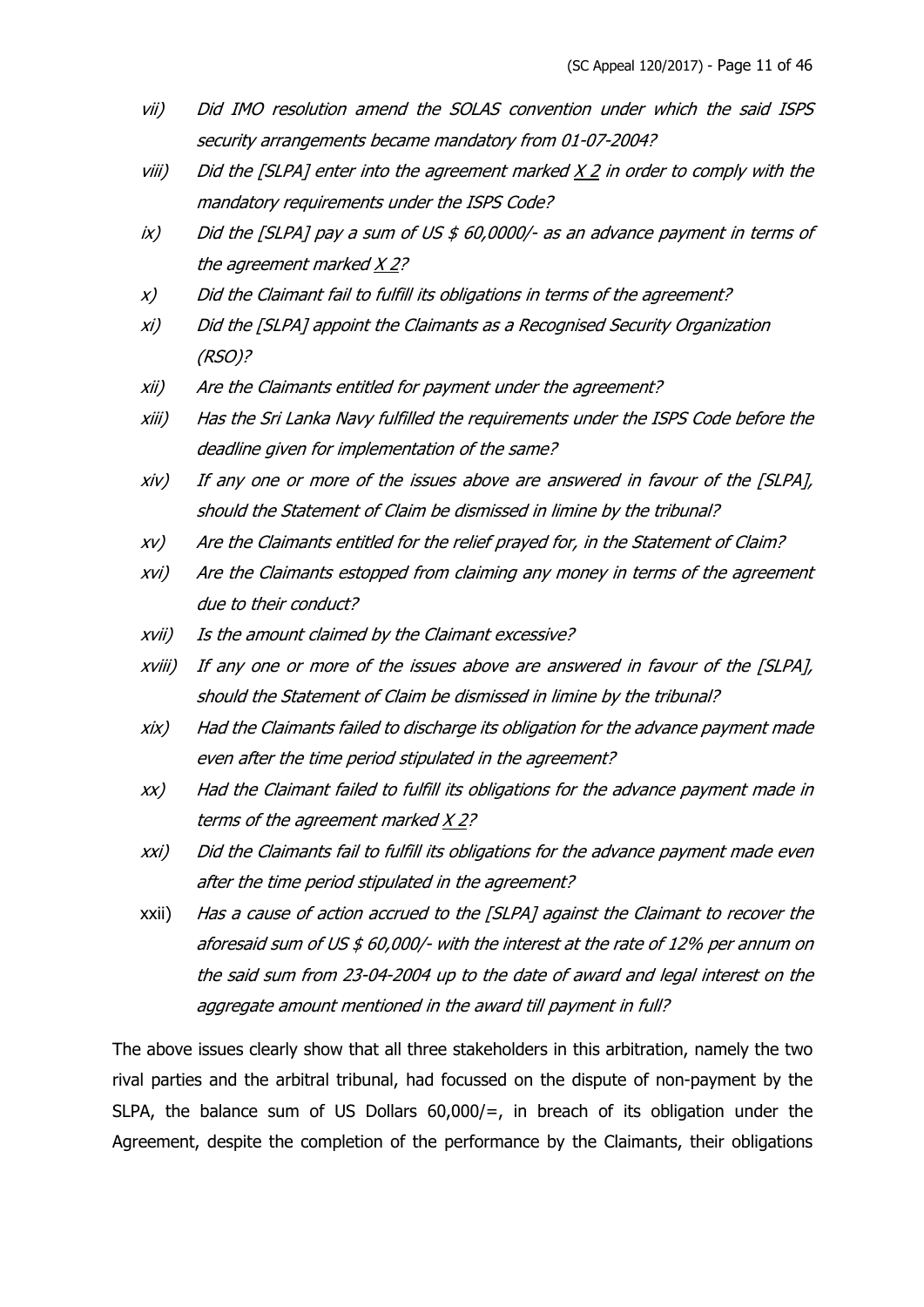under the Agreement. This is because it was the said dispute that the Claimants had referred for arbitration before the arbitral tribunal.

However, after the completion of the inquiry, the arbitral tribunal had unanimously awarded the Claimants a sum of US\$ 48,000/- being the balance of 90% of the total cost (US\$ 120,000/-) after deducting the advance of US \$ 60,000/- already paid to the Claimants by the SLPA. In the award, the arbitral tribunal had held that the Claimants are entitled to the said 90% of the total sum in terms of clause 10.3 of the Agreement on the basis that the SLPA had prevented the Claimants from carrying out the services entrusted to them.

Being aggrieved by the award of the arbitral tribunal, the SLPA filed in the High Court, the petition and affidavit dated 28-03-2013 in the case bearing No. HC ARB/ 57/ 2013 in terms of section 32(1) of the Arbitration Act No. 11 of 1995 (hereinafter sometimes referred to as the Arbitration Act), seeking to set aside the aforesaid arbitral award. Thereafter, the Claimants filed an application dated 28-05-2013 bearing case No. HC ARB/ 112/ 2013, seeking to enforce the said arbitral award under section 31 of the Arbitration Act. The learned High Court Judge having consolidated those two applications in terms of section 35 of the Arbitration Act, pronounced the judgment which is impugned in this appeal. The learned High Court Judge by that judgment had dismissed the application of the SLPA refusing to set aside the arbitral award and made order in the same judgment recognizing and enforcing the arbitral award.

Being aggrieved by the judgment of the learned High Court Judge, the SLPA has filed the instant appeal to challenge the order refusing to set aside the arbitral award. This Court, when the Leave to Appeal application pertaining to the instant appeal was supported before it, having heard the submissions of the learned Counsel for both parties, by its order dated 12- 06-2017, has granted Leave to Appeal in respect of the questions of law set out in subparagraphs (a), (b) and (c) of paragraph 18 of the Petition dated 15-01-2016 filed by the SLPA. The said questions of law read as follows.

- a) Is the judgement of the High Court contrary to the provisions in sections 4, 15, 18, 24 and 25 of the Arbitration Act?
- b) Has the Judge of the High Court failed to set aside the Arbitral Award in terms of the provisions of Section 32 (1)(a)(iii) of the Arbitration Act?
- c) Has the Judge of the High Court failed to set aside the Arbitral Award in terms of the provisions of Section 32 (1)(b)(ii) of the Arbitration Act?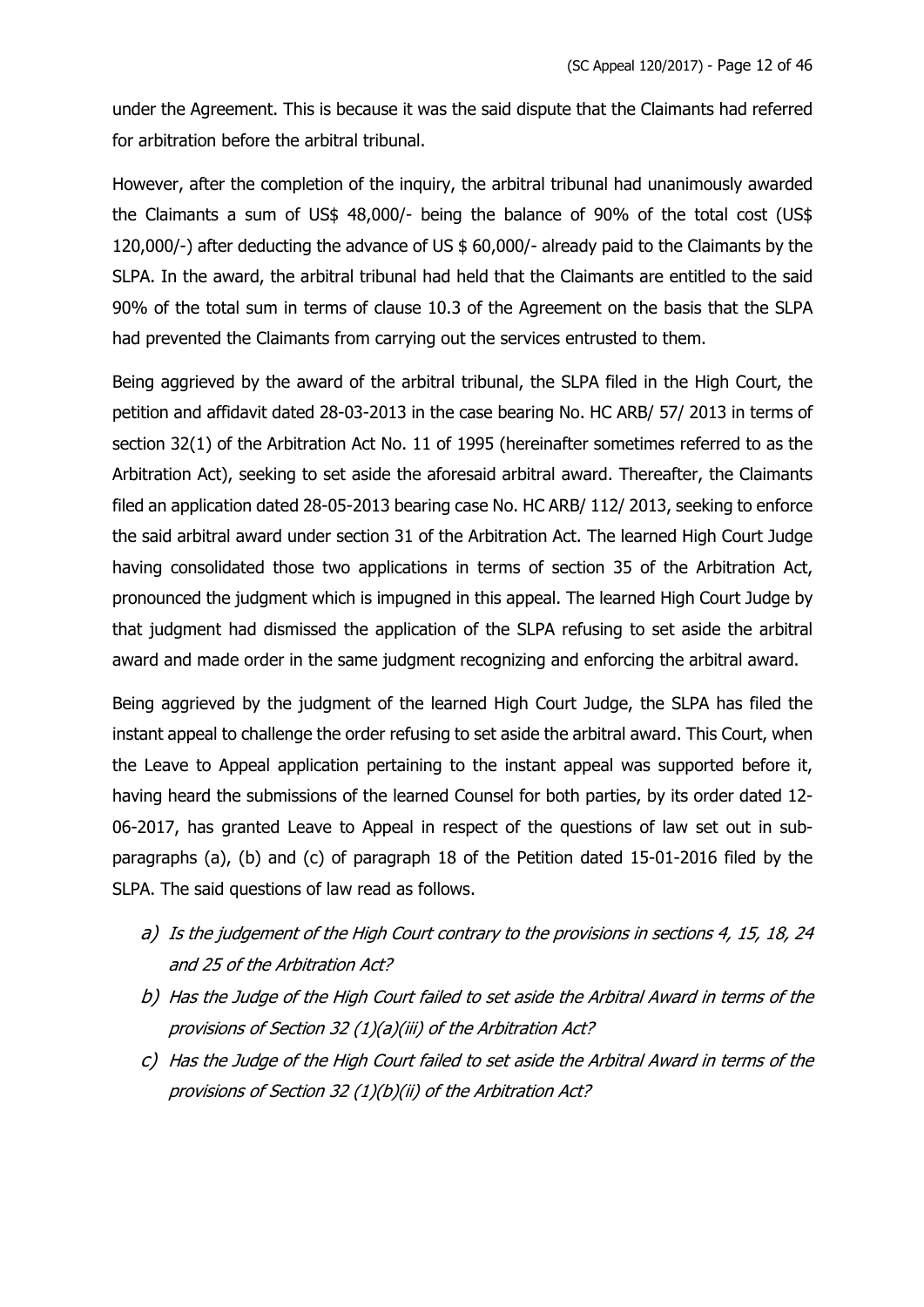Since there is a reference to sections 4, 15, 18, 24 and 25 of the Arbitration Act in the aforestated question of law set out in paragraph 18 (a) of the petition, reproducing those sections first, would be convenient.

Section 4 of the Arbitration Act describes the arbitrability of the dispute as follows:

"Any dispute which the parties have agreed to submit to arbitration under an arbitration agreement may be determined by arbitration unless the matter in respect of which the arbitration agreement is entered into is contrary to public policy or, is not capable of determination by arbitration."

Section 15 of the Arbitration Act specifies the duties of the arbitral tribunal as follows:

15. (1) An arbitral tribunal shall deal with any dispute submitted to it for arbitration in an Impartial, practical and expeditious manner.

(2) An arbitral tribunal shall afford all the parties an opportunity, of presenting their respective cases in writing or orally and to examine all documents and other material furnished to it by the other parties or any other person. The arbitral tribunal may, at the request of a party, have an oral hearing before determining any question before it.

(3) An arbitral tribunal may, notwithstanding the failure of a party without reasonable cause, to appear before it, or to comply with any order made by it, continue the arbitral proceedings and determine the dispute on the material available to it.

(4) Parties may, introduce new prayers for relief provided that such prayers for relief fall within the scope of the arbitration agreement and it is not inappropriate to accept them having regard to the point of time at which they are introduced and to other circumstances. During the course of such proceedings, either party may, on like conditions, amend or supplement prayers for relief introduced earlier and rely on new circumstances in support of their respective cases.

Section 18 of the Arbitration Act describes the commencement of arbitral proceedings as follows:

18. An arbitration shall be deemed to have been commenced if -

- a) a dispute to which the relevant arbitration agreement applies has arisen; and
- b) a party to the agreement -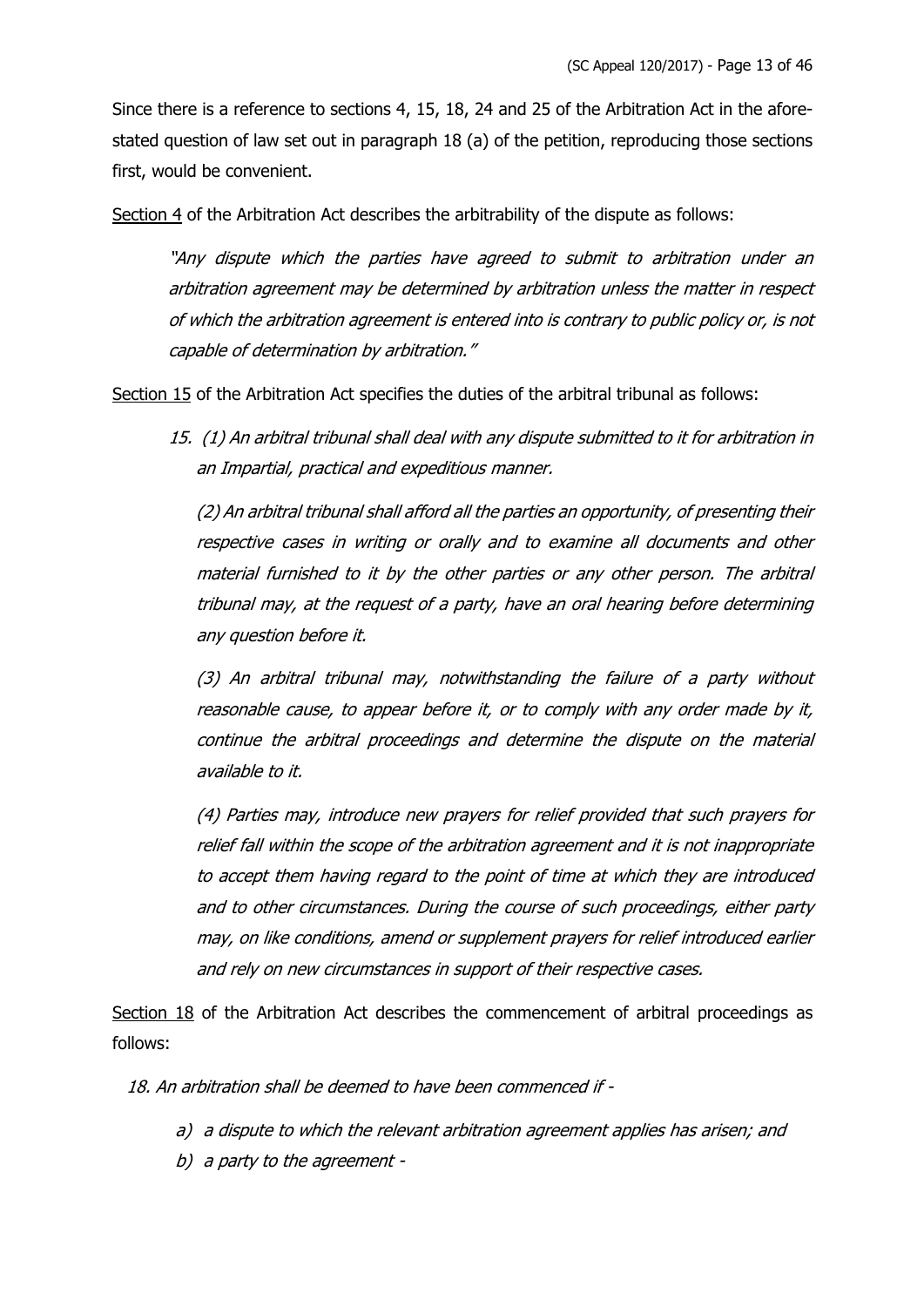- (i) has received from another party to the agreement a notice requiring that party to refer, or to concur in the reference of, the dispute to arbitration; or
- (ii) has received from another party to the agreement a notice requiring that party to appoint an arbitral tribunal or to join or concur in or approve the appointment of, an arbitral tribunal in relation to the dispute.

Section 24 of the Arbitration Act describes the law applicable to the substance of dispute as follows:

24. (1) An arbitral tribunal shall decide the dispute in accordance with such rules of law as are chosen by the parties as applicable to the substance of the dispute. Any designation of the law or legal system of a given State shall be construed, unless otherwise expressed, as referring to the substantive law of that State and not to its conflict of laws rules.

(2) Failing any designation by the parties to any arbitration agreement, the arbitral tribunal shall apply the law determined by the conflict of laws rules which it considers applicable.

(3) The provision of subsections (1) and (2) shall apply only to the extent agreed to by the parties.

(4) The arbitral tribunal shall decide according to considerations of general justice and fairness or trade usages only if the parties have expressly authorised it to do so.

Section 25 of the Arbitration Act describes the form and content of the arbitral award as follows:

25. (1) The award shall be made in writing and shall be signed by the arbitrators constituting the arbitral tribunal. In arbitral proceedings with more than one arbitrator, the signatures of the majority of the members of the arbitral tribunal shall suffice, provided that the reason for any omitted signature is stated.

(2) The award shall state the reasons upon which it is based, unless the parties have agreed that no reasons are to be given or the award is an award on agreed terms under section 14.

(3) The award shall state its date and place of arbitration as determined in accordance with section 16. The award shall be deemed to have been made at that place.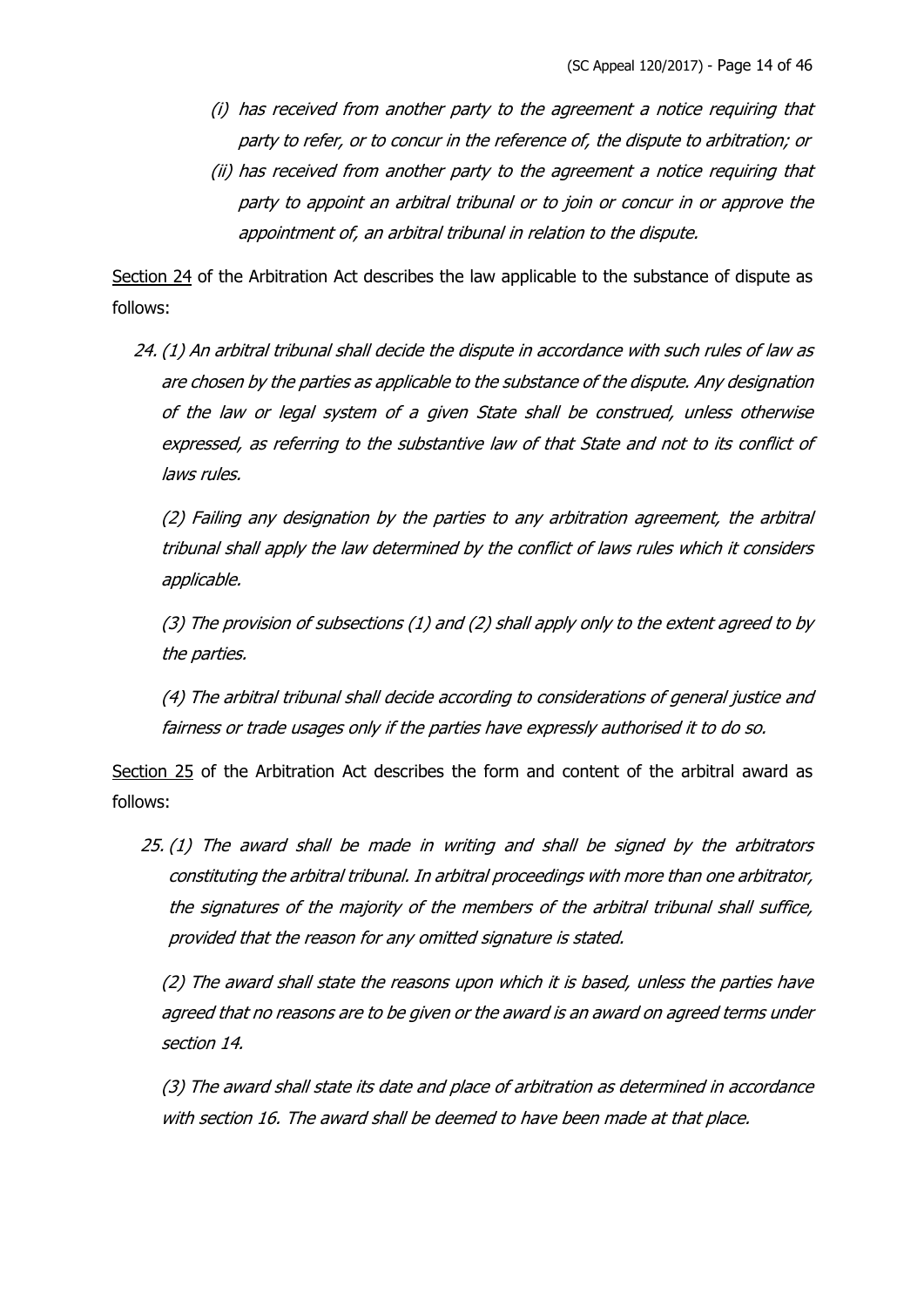(4) After the award is made, a copy signed by the arbitrators constituting the arbitral tribunal in accordance with subsection (1) of this section shall be delivered to each party.

Having reproduced the above sections, let me first consider the questions of law set out in paragraphs 18 (a) and 18 (b) of the petition since the main thrust of the arguments advanced by the learned Senior Deputy Solicitor General who appeared for the SLPA was directed towards the issues set out in those questions.

At the outset, it must be remembered that arbitration is a process dependant solely on the agreement of the parties. The party autonomy is fundamental to such process. When one traverses through the provisions of the Arbitration Act, it becomes clear that the Act has recognised the party autonomy to a great extent. For example, the parties are free to determine the number of arbitrators of an arbitral tribunal;<sup>5</sup> the parties are free to agree on a procedure for appointing the arbitrators; $6$  the parties are free to agree on any appropriate procedure including mediation and conciliation to encourage settlement at any time during the arbitral proceedings;<sup>7</sup> the parties are free to agree on the place of arbitration;<sup>8</sup> the parties are free to agree on the procedure to be followed by the arbitral tribunal in conducting the proceedings.<sup>9</sup> It is also open for the parties to agree: on the manner in which evidence before arbitral tribunal shall be given,<sup>10</sup> on the mode in which they could be represented before arbitral tribunal.<sup>11</sup> Moreover, the parties also can agree to an exclusion agreement as per section 38 of the Act. Thus, the principle of party autonomy could be seen permeating the entire Act as the guiding principle through those and also the other provisions of the Act. It is the said guiding principle which the Courts also adopt and give effect to, when deciding cases involving arbitrations. This is perhaps why arbitration is sometimes referred to as a private method of dispute resolution. In the arbitration process, the Government is not involved; the court system is not involved (except as provided for in the Act); the parties do not have to rely on any Government institution for resolution of their dispute. Process of conducting the arbitration, venue, time, mode of adducing evidence are all decided by agreement of parties. Although it is the agreement of the parties which first establishes the arbitral tribunal, it would thereafter be the arbitral tribunal which would eventually take over the whole affairs of

- <sup>7</sup> Section 14.
- <sup>8</sup> Section 16.
- <sup>9</sup> Section 17.

<sup>11</sup> Section 23.

<sup>5</sup> Section 6.

<sup>&</sup>lt;sup>6</sup> Section 7 (subject to the provisions of the Act).

<sup>&</sup>lt;sup>10</sup> Section 22.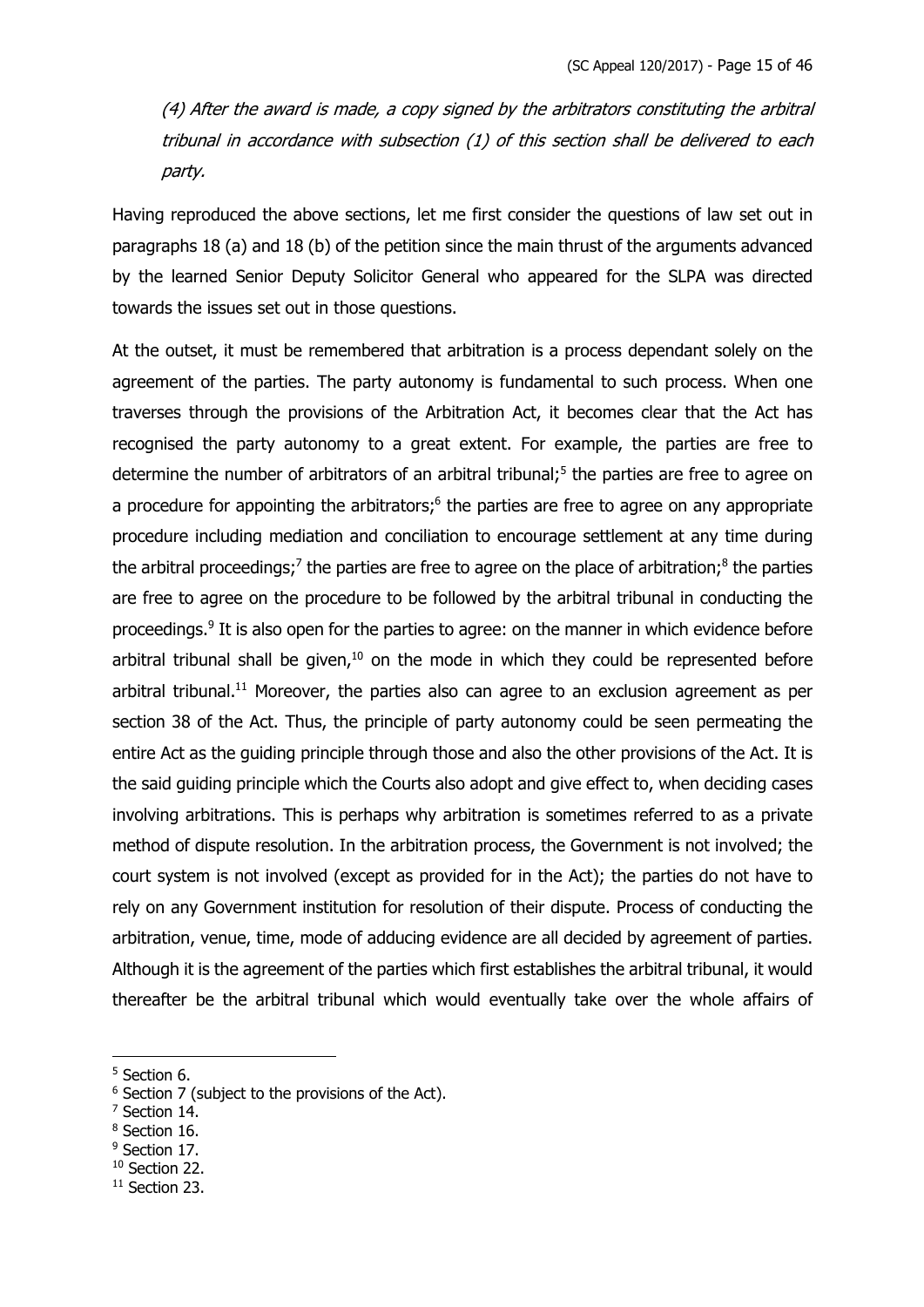conducting the arbitration to its conclusion. However, one must not forget that it is basically the agreement of the parties which initially founds the arbitral tribunal and it is the parties and parties alone which confer it with jurisdiction by referring a dispute to it, for adjudication.

Although it is a private method of dispute resolution, once the arbitral tribunal makes an award, the law of the country (Arbitration Act) steps in to recognize and enforce that award. However, this is not without any limitation. The law (Arbitration Act) has put in place, certain legal framework within which the arbitral tribunal must operate. Courts will recognise and enforce an award made by an arbitral tribunal only if it had conducted its affairs (leading to the relevant award) within the framework specified by law. The afore-stated limitations are reflected in section 32 of the Act. Thus, it would be opportune at this juncture to reproduce that section. This is more so as the questions of law set out in Paragraphs 18 (b) and 18 (c) are also centred around some of the provisions in the said section.

#### Section 32 of the Arbitration Act.

(1) An arbitral award made in an arbitration held in Sri Lanka may be set aside by the High Court, on application made therefor, within sixty days of the receipt of the award –

(a) where the party making the application furnishes proof that -

- (i) a party to the arbitration agreement was under some incapacity or the said agreement is not valid under the law to which the parties have subjected it or, failing any indication on that question, under the law of Sri Lanka ; or
- (ii) the party making the application was not given proper notice of the appointment of an arbitrator or of the arbitral proceedings or was otherwise unable to present his case ; or
- (iii) the award deals with a dispute not contemplated by or not falling within the terms of the submission to arbitration, or contains decisions on maters beyond the scope of the submission to arbitration: Provided however that, if the decision on matters submitted to arbitration can be separated from those not so submitted, only that part of the award which contains decisions on matters not submitted to arbitration may be set aside; or
- (iv) the composition of the arbitral tribunal or the arbitral procedure was not in accordance with the agreement of the parties, unless such agreement was in conflict with the provisions of this Act, or, in the absence of such agreement, was not in accordance with the provisions of this Act : or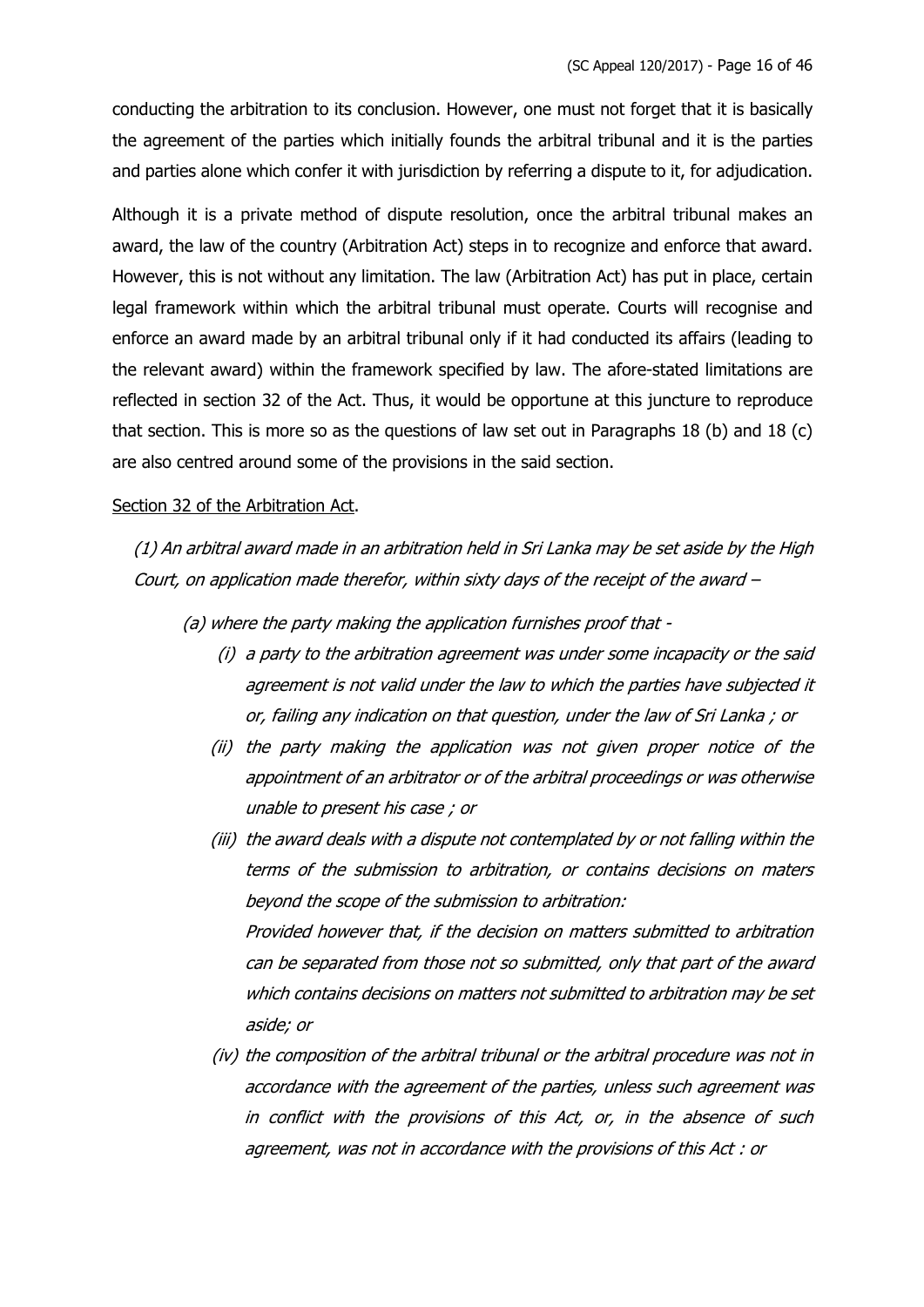(b) where the High Court finds that -

- (i) the subject matter of the dispute is not capable of settlement by arbitration under the law of Sri Lanka: or
- (ii) the arbitral award is in conflict with the public policy of Sri Lanka.

(2) Where an application is made to set aside an award, the High Court may order that any money made payable by the award shall be brought into Court or otherwise secured pending the determination of the application."

In the instant case, in clause 15 of the Agreement, the parties had agreed that any arbitration must be determined and resolved according to the rules and procedures as per the laws of Sri Lanka. Indeed, in the Notice of Arbitration dated 28-01-2005 itself, the Claimants also have relied on the provisions of the Arbitration Act No.11 of 1995. There is also no dispute that the provisions of the Arbitration Act must apply in this instance.

The main contention of the SLPA is that the arbitral tribunal had unlawfully made an award in relation to a new matter, raised for the first time by the Claimants in their written submissions, filed after the conclusion of the inquiry. It is because of that, the SLPA argues that the award of the arbitral tribunal must be set aside under section  $32(1)(a)(ii)$  of the Arbitration Act. It is that argument I would now consider.

The Claimants commenced the inquiry proper, led evidence of witnesses and marked documents. They attempted to prove that they had fulfilled their obligations under the Agreement, as claimed in their Statement of Claim. However, the SLPA by way of cross examination, leading evidence of witnesses and by producing documents showed the arbitral tribunal, that the Claimants in fact had not fulfilled their obligations as per the Agreement. Perusal of the arbitral award shows clearly that the arbitral tribunal had accepted the position that the Claimants had not completed fulfilling their obligations as per the Agreement.

After the conclusion of the inquiry, both the Claimants and the SLPA had filed their respective written submissions. Some of the averments in the written submissions filed by the Claimants after the inquiry, $^{12}$  clearly show that the Claimants too do not assert positively that they had completely fulfilled their obligations as per schedule A of the Agreement. This is evident as the Claimants had more specifically used the phrase 'having almost completed' in paragraph 84 of the written submissions dated 10.05.2012. It is in the said written submissions that the

<sup>&</sup>lt;sup>12</sup> Page 949 & 969 of the appeal brief.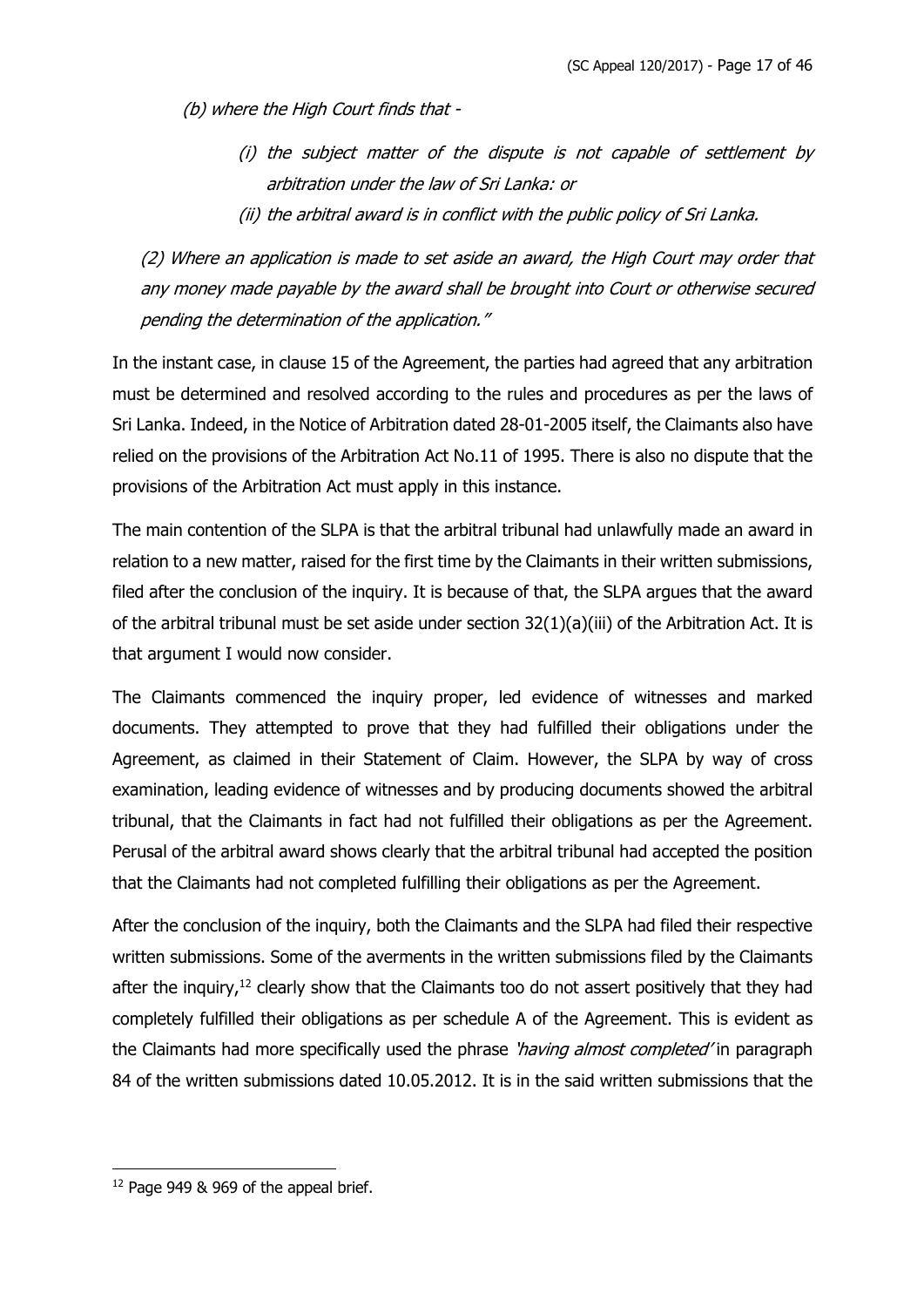Claimants, for the first time, had claimed 90% of the total cost as per clause 10.3 of the Agreement.

Perusal of the proceedings of the arbitral tribunal shows that the arbitral tribunal had concluded recording of evidence on 03-09-2009, on which date, a date for correction of proceedings was fixed. Thereafter the arbitral tribunal had proceeded to make corrections of the proceedings on several dates i.e., 18-11-2009, 27-11-2009 and 16-02-2010.

The Claimants had thereafter filed their final written submission dated 10-05-2012. Proceedings dated 20-06-2012 shows that the learned Counsel for the Claimants Mr. Nihal Jayawardena had made an oral submission before the arbitral tribunal on that date (i.e., 20- 06-2012) and thereafter continued his submission on 11-07-2012 also. Thereafter, on the same day (i.e., 11-07-2012), the learned Deputy Solicitor General Mr. De Abrew had started replying the aforesaid submissions made on behalf of the Claimant. (Same Counsel had continued to represent their respective parties in the High Court as well as in this Court.)

The sequence of the above events would clearly show that the arbitral tribunal had proceeded to hear the oral submissions of the learned Counsel for both parties, after both parties had filed their respective written submissions; the Claimants on 10-05-2012 and the SLPA on 22- 05-2012 (as per the date stamp placed on the written submissions of the SLPA). Perusal of the aforesaid oral submissions made by the parties (recorded in the proceedings before the arbitral tribunal), also clearly shows that the Claimants had not advanced a case based on clause 10.3 of the Agreement up until that moment. The submissions made by the learned Deputy Solicitor General shows that the claim under clause 10.3 of the Agreement, put forward by the Claimants for the first time in their written submission filed after conclusion of recording of evidence, had taken the SLPA by surprise. The said submission also reveals that the learned Deputy Solicitor General had sufficiently appraised the arbitral tribunal of the above position well before it pronounced the award dated 30-01-2013.

However, despite the above position being brought to its attention, the arbitral tribunal had just brushed aside the said position and proceeded to make an award on the new claim put forward by the claimant in their final written submission. This has clearly deprived the SLPA any opportunity of defending such a claim before the arbitral tribunal. This clearly is tantamount to the arbitral tribunal breaching the provisions in section 15 (2) of the Arbitration Act which has stipulated that an arbitral tribunal shall afford all parties an opportunity, of presenting their respective cases. When the SLPA did not know that the Claimants would finally rest their case on clause 10.3 of the Agreement how could the SLPA have presented its case to defend such a claim? This is primarily due to the fact that the Claimants had not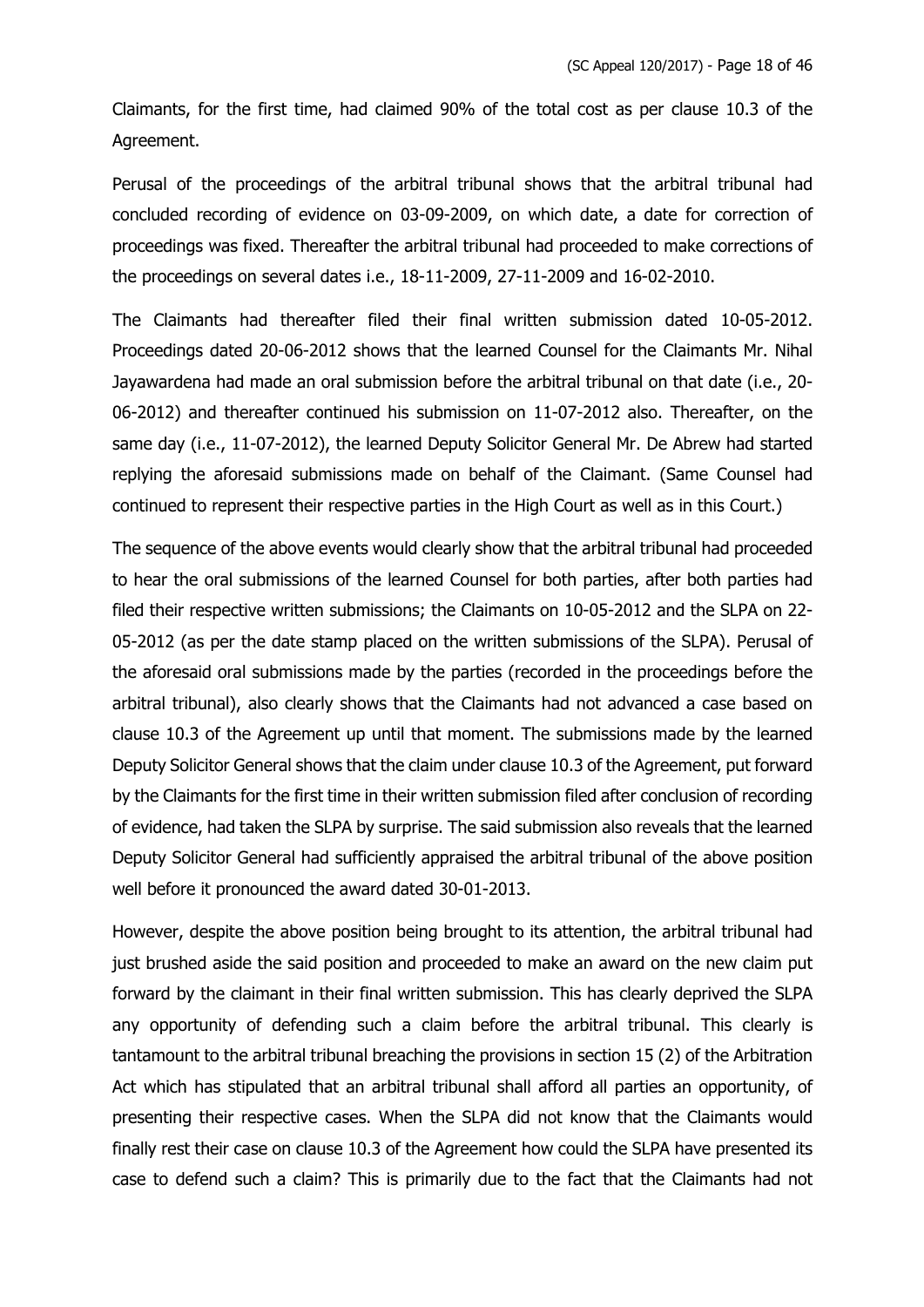referred any such dispute arising out of clause 10.3 of the Agreement for adjudication before the arbitral tribunal. The operative part of the said award dated 30-01-2013, (produced marked **P 2** in this proceeding) which is reproduced below would shed further light on the above issue.

"… Therefore, in view of the failure by the Respondent to perform its obligations in relation to the PFSAs the Claimants could not have completed performance in respect of PFSPS and in view of the foregoing statement of law set out by C G Weeramantry, the Respondent cannot seek to avoid liability on the basis that Claimants have not performed their obligations in relation to the PFSPs as per the agreement C9. **The Claimants in paragraph 22 of their written submission dated 10/05/2012 submit that they are entitled to 90% of the total sum in terms of Clause 10.3 of the agreement C9**. <sup>13</sup> For the foregoing reasons I am in agreement with this submission **on the ground that the Respondent's employees prevented Claimant 1 from carrying out the services as contemplated in Clause 10.3.** <sup>14</sup> Accordingly, 90% of US\$ 120,000/amounts to US  $$ 108,000$ . The advance of US  $$ 60,000$  already [paid] to Claimant 1 by the Respondent would have to be deducted from this sum. Therefore, the balance sum payable by the Respondent to Claimant 1 will be US \$ 48,000/- …"

The phrases emphasized by me in the above quotation which was extracted from the award clearly show that, the entitlement to 90% of the total sum in terms of clause 10.3 of the Agreement was put forward by the Claimants for the first time in their written submissions dated 10-05-2012, filed after the conclusion of the inquiry; and the arbitral tribunal had made the award in relation to that claim so made in the said written submission, on the ground that the SLPA had prevented the Claimants from carrying out the services, as contemplated in clause 10.3.

The Claimants did not refer for arbitration, any dispute arising out of a situation where the SLPA had terminated the services of the Claimants or the SLPA or its employees had prevented the Claimants from carrying out the services entrusted to them. It would only be to such an istance, the aforestated clause 10.3 of the Agreement would apply. Further, as per the said clause, it would only be under such circumstances that the SLPA is required to pay the Claimants, 90% of the total sum payable, in terms of Schedule B of the Agreement, irrespective of the amount of work completed. The said clause 10.3 is reproduced below.

<sup>&</sup>lt;sup>13</sup> Emphasis is mine.

<sup>14</sup> Emphasis is mine.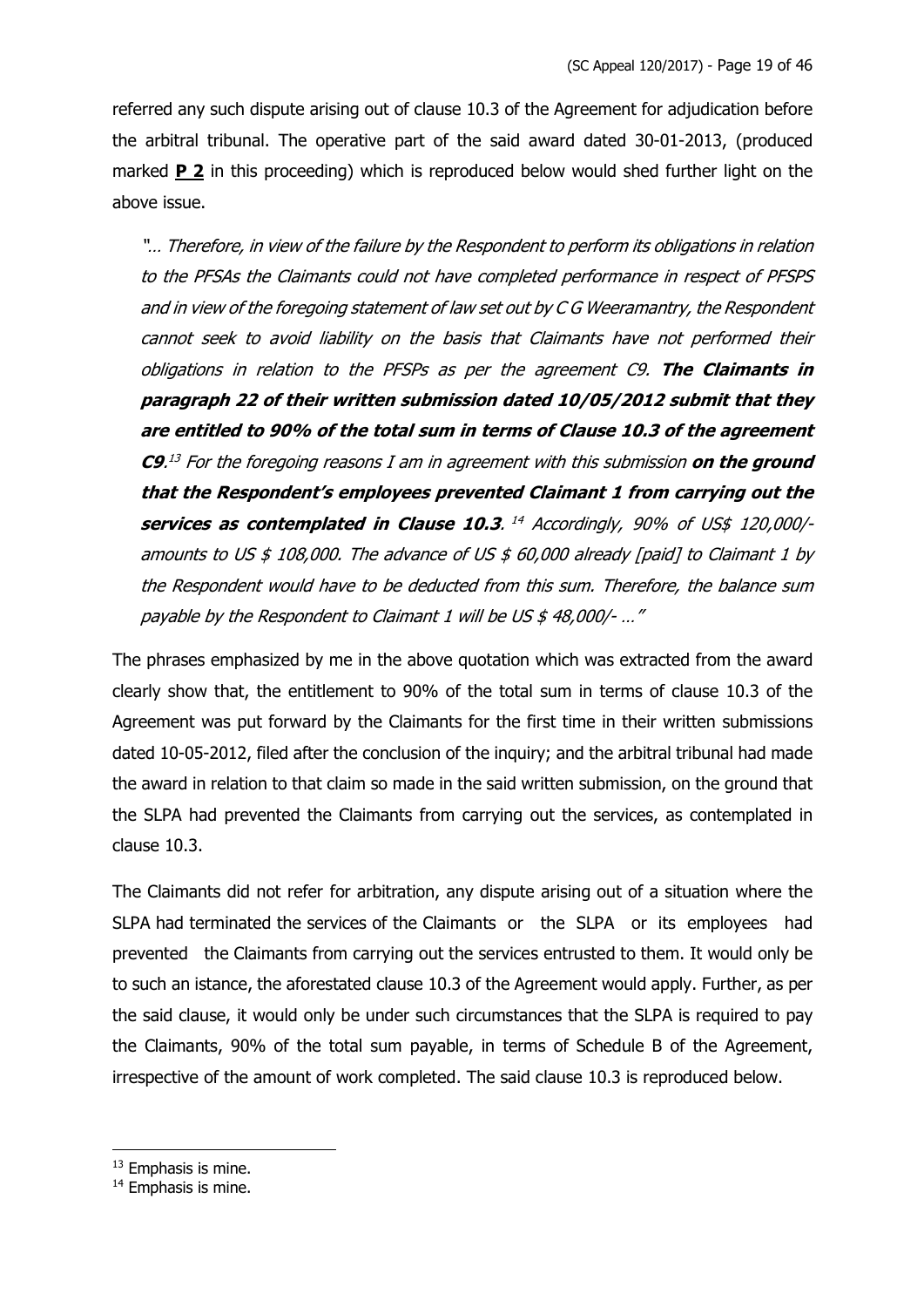"10.3. If the SFSL services are terminated or SLPA its employees prevented the SFSL to carry out the Services due to any reason SLPA shall pay 90% of the total sum payable in terms of schedule B irrespective of the extent of work carried out."

The dispute, the Claimants had referred for arbitration, is the failure on the part of the SLPA to pay and settle a sum of US\$ 60,000/- (being 50% of the total payment that should be paid under the Agreement) after the Claimants had performed their obligations to the full satisfaction of the SLPA. It is that claim that the Claimants had demanded from the SLPA through the letter of demand dated 27-11-2004 annexed marked **X - 6** to the Statement of Claim and produced in the inquiry before the arbitral tribunal marked **C -34**. The paragraph extracted from the said letter of demand which is reproduced below would clearly confirm that it was indeed the dispute.

"Our clients state that they carried out the said services as per the Agreement but the Sri Lanka Authority having paid a sum of US  $$60,000/$ - failed and neglected to pay the balance sum of US  $$60,000$  and together with the interest at the rate of 12% per annum on the said sum from  $23<sup>d</sup>$  March 2004 and the expenses incurred in terms of Clause 4.1.3 of the said Agreement of Rs. 126,823.60 together with interest at the rate of 12% per annum from 23<sup>rd</sup> March 2004. "

According to the said letter of demand, it is for the recovery of the said claim (in case the SLPA fails to pay) that the Claimants had instructed their Attorneys at Law to institute legal proceedings against the SLPA.

The Claimants neither divulged nor invited the arbitral tribunal to adjudicate, any dispute revolving around the question whether the SLPA had terminated the services of the Claimants or whether the SLPA or its employees had prevented the Claimants from carrying out the entrusted services which would have called for application of clause 10.3 of the Agreement.

It is only in the written submissions filed after the conclusion of the inquiry,<sup>15</sup> that the Claimants had admitted (as I have already adverted to), the fact that they had not completely fulfilled their obligations as per Schedule A of the Agreement. (The arbitral tribunal too upheld this position).

The SLPA did not file its Statement of Defence to defend any dispute arising out of any incident where SLPA had either terminated the services of the Claimants or had prevented the

<sup>&</sup>lt;sup>15</sup> Page 949 of the appeal brief.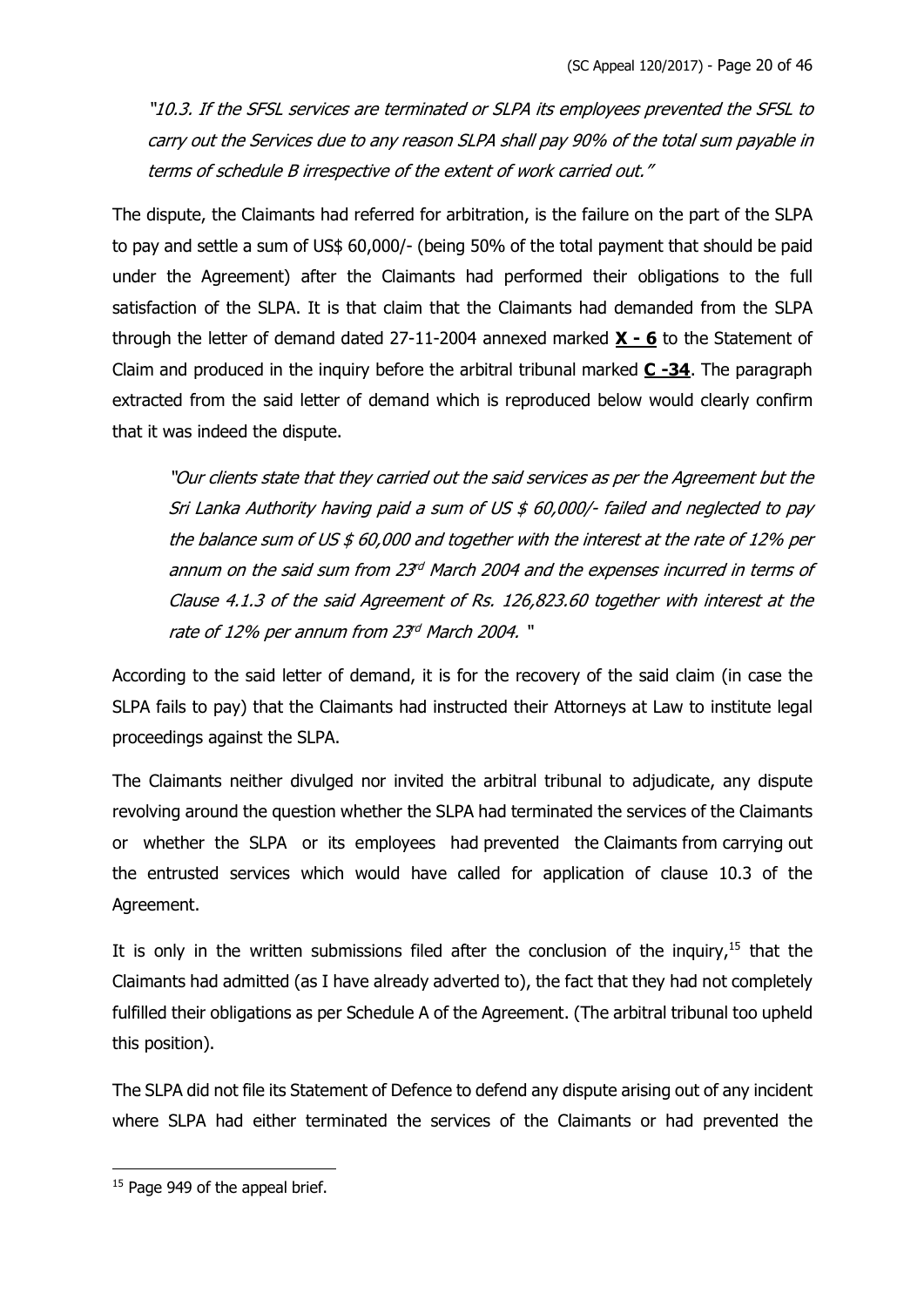Claimants from carrying out the services entrusted to them. That would be a situation falling under clause 10.3 of the Agreement which would have in all probability required the SLPA to adopt a different 'strategy' in its defence. The SLPA in their pleadings, had only focused on the particular dispute that was referred for arbitration. i.e., its alleged failure to pay a sum of US \$ 60,000.00/= being 50% of the total payment that should be paid under the Agreement upon the Claimants completing the performance of their obligations to the full satisfaction of the SLPA. That was the case the SLPA had defended in the course of the inquiry before the arbitral tribunal.

Thus, it is clear from the above facts that the parties had not mandated the arbitral tribunal to resolve any dispute arising out of any situation to which clause 10.3 of the Agreement applies. This was simply because there was no such dispute arisen between the parties. Indeed, it is clear that the SLPA had become aware of such a claim (under clause 10.3 of the Agreement) only after the Claimants had filed their written submission dated 10-05-2012 which is a date after the completion of the inquiry. Therefore, the arbitral tribunal could not have focused its mind on such a dispute during the inquiry as the parties had not invited the arbitral tribunal to consider and resolve that kind of dispute. The Claimants chose to raise it for the first time in their written submissions filed after the conclusion of the inquiry.

As per the provisions of the Arbitration Act, once the arbitral tribunal makes an award, there can be no review of its merits subject however to the aforesaid grounds of challenge set out in section 32 of the Act. This is the law and it is the parties who on their own volition agree to be bound by that law. However, this does not mean that an arbitral tribunal, once formed by the agreement of the parties, can go on voyages of discovery of disputes between the parties which formed it, irrespective of the fact that the parties before that tribunal had not referred such disputes for adjudication by the tribunal. The arbitral tribunal therefore has a legal duty to stay within its limits. These limits must be basically gathered cumulatively from the Notice of Arbitration, pleadings such as Statement of Claim and Statement of Defence, and issues. That is the wish of the parties; that is what the parties had agreed; that is the only power conferred on it by the parties; and that is the power conferred on the arbitral tribunal by law. Thus, an arbitral tribunal must take all possible steps to ensure that it remains within its terms of reference. It must guard its boundaries so that neither the tribunal nor any party before it could cross them. This is further illustrated by the following citations.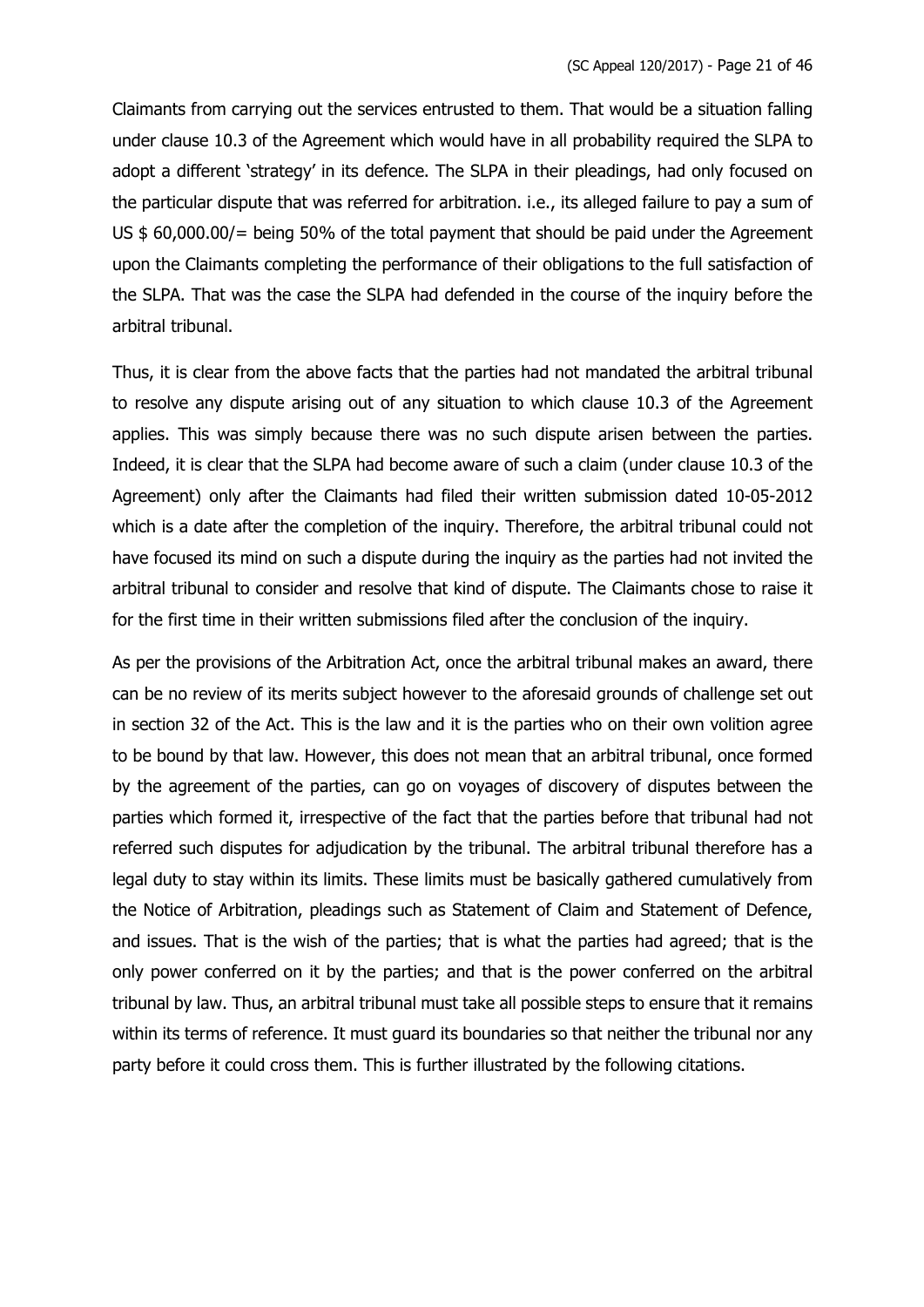In their work, 'Law and Practice of International Commercial Arbitration',<sup>16</sup> the authors underscore the need for an arbitral tribunal to remain within its mandate in the following way:

"An arbitral tribunal may only validly determine those disputes that the parties have agreed that it should determine. This rule is an inevitable and proper consequence of the voluntary nature of arbitration.<sup>17</sup> In consensual arbitration, the authority or competence of the arbitral tribunal comes from the agreement of the parties; indeed, there is no other source from which it can come. It is the parties who give to a private tribunal the authority to decide disputes between them; and the arbitral tribunal must take care to stay within the terms of its mandate. The rule to this effect is expressed in several different ways. Sometimes it is said that an arbitral tribunal must conform to the mission entrusted to it;  $^{18}$  or that it must not exceed its mandate; or that it must stay within its terms of reference, $19$  competence or authority. Another way of expressing the rule (which is followed in this book) is to state that an arbitral tribunal must not exceed its jurisdiction (this term being used in the sense of mandate, competence or authority)."

In the case of Oberoi Hotels (Pvt) Limited Vs. Asian Hotels Corporation Ltd,<sup>20</sup> the appellant (Oberoi) being the owner of the premises of Oberoi Hotel, entered into a Technical Assistance and Operating Agreement (TAOA) dated 08-03-1970 with the respondent Company (Asian Hotels), which provided for the promotion of the hotel named, "Lanka Oberoi" and the services to be performed by the appellant (Oberoi) in managing the hotel. After some years of operation under the said agreement, the appellant (Oberoi) sent Notice of Arbitration dated 19-03-1997 to the respondent (Asian Hotels). The dispute referred for arbitration was in relation to certain failures and interferences by the respondent (Asian Hotels) as reflected in the following two paragraphs of the said Notice of Arbitration.

"1. You have failed-

 $16$  Alan Redfern and Martin Hunter with Nigel Blackaby and Constantine Partasides; (2004),  $4<sup>th</sup>$ Edition, London: Sweet & Maxwell, at page 248 (paragraph 5-30).

 $17$  In some states, such as Chile, some matters must be referred to arbitration (see Jorquiera  $\&$ Helmlinger, "Chile" in International Arbitration in Latin America (Blackaby, Lindsey & Spinillo eds), p.95. It is questionable whether such compulsory arbitration is in fact arbitration in the true sense of the word since it lacks the necessary element of consent. Such "arbitrations" are outside the scope of this book.

 $18$  See, e.g., French Code of Civil Procedure 1981, Art.1502.3.

 $19$  Under the ICC Arbitration Rules, Art. 18, an arbitral tribunal must draw up its own "Terms of Reference" for signature by the parties and the tribunal and for approval by the ICC's Court, before proceeding with the arbitration.

<sup>&</sup>lt;sup>20</sup> SC/LA No. 28/2000, decided on 25-11-2002. [Reported in 2002 BALR 23 and also in Cabral's ALR (Vol I)].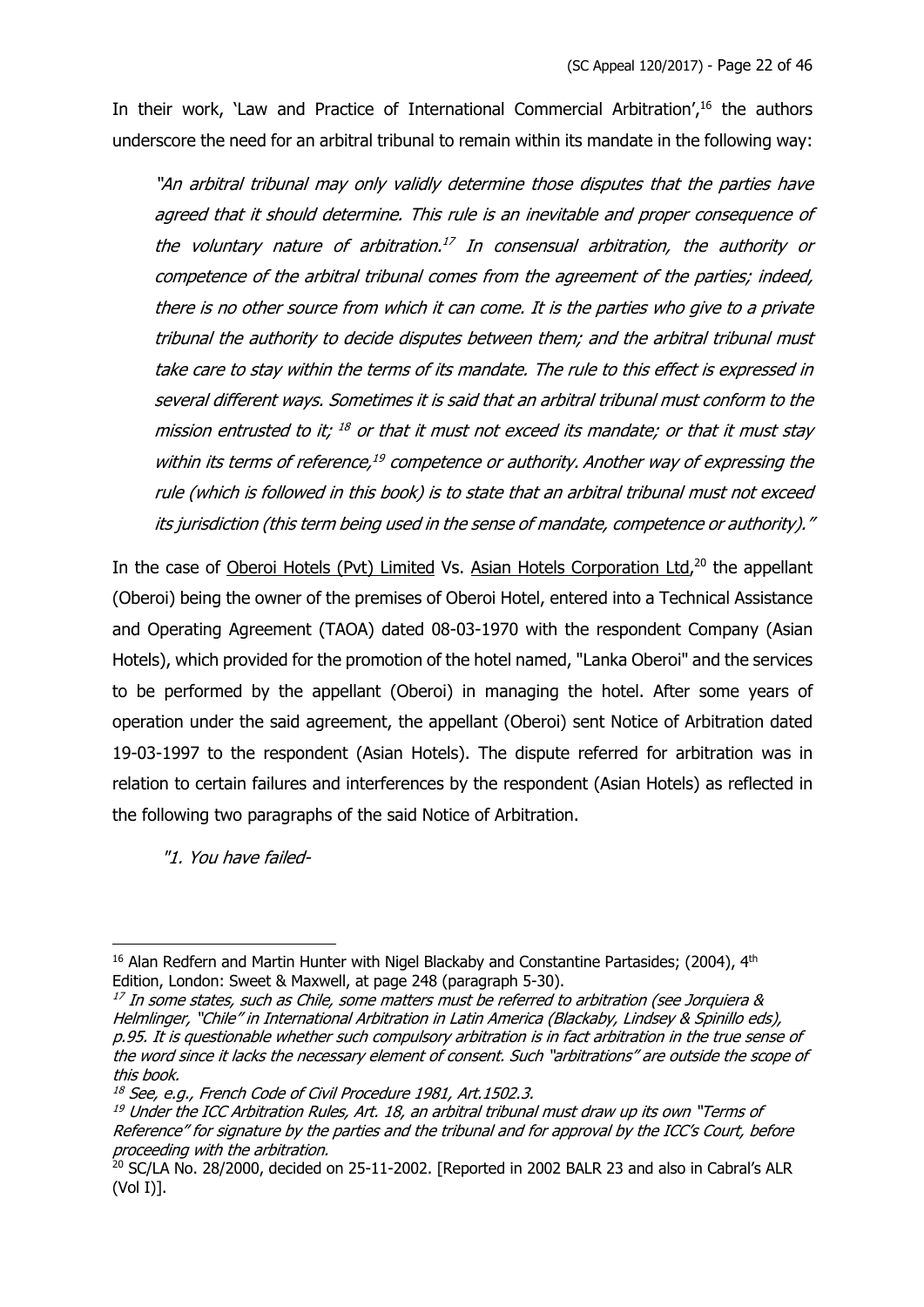- (a) to complete the refurbishment works;
- (b) to provide a hotel which can be operated as a modern fully-equipped hotel, catering to International Tourist and Business Trade.
- 2. You have interfered with, obstructed and prevented the exercise of the

absolute control and discretion in the operation of the Hotel vested".

The respondent (Asian Hotels) replying by letter dated 16-05-1997 denied the allegations and counter claimed damages on the basis of certain lapses on the part of the appellant (Oberoi). The respondent (Asian Hotels) also by this letter appointed its arbitrator. As per the letter dated 22-07-1997, the nominated arbitrators had notified that a chairman has been appointed to the arbitral tribunal. Thereafter, the respondent (Asian Hotels) by the letter dated 19-09- 1997 sent to the appellant (Oberoi), had informed that in the circumstances set out in that letter, 'the Management Contract has terminated by operation of the circumstances of law/ has ceased to subsist in law' and the respondent (Asian Hotels) would have the right to formally terminate the agreement. The arbitral tribunal in that case, having considered the contents of that letter, in paragraphs 1, 2 and 3 of the award held that the agreements continued to exist and to be binding up to the date of close of the hearing in Colombo i.e., 16-10-1998 stating in the award as follows:

"Accordingly, we hold that although notice of 19-9-97 was given in good faith on legal advice, it was not effective to bring the contract to an end, either through a unilateral right of termination or on the ground of a repudiation by the Oberoi".

It was on the above finding that the tribunal in that case had considered remedies contained in paragraphs 1, 2 and 3 of the award and held that the agreements continued to exist and to be binding up to the date of close of the hearing in Colombo i.e., 16-10-1998. The respondent (Asian Hotels) then made an application to the High Court seeking to set aside the award, in terms section  $32(1)(a)(iii)$  of the Arbitration Act on the basis that the award deals with a dispute not contemplated by or not falling within the terms of the submission to arbitration or contains decisions on matters beyond the scope of the submission to arbitration. The High Court set aside this part of the award holding that the letter dated 19-09-1997 did not come within the scope of the submission to arbitration, since it was sent six months after the commencement of arbitral proceedings. His Lordship Sarath N Silva Chief Justice seeing no error in the judgment of the High Court, examined in that judgment the applicable law namely, sections 15, 18, 24, 25 and 50 of the Arbitration Act. The following two paragraphs extracted from that judgment would be relevant for the instant case too.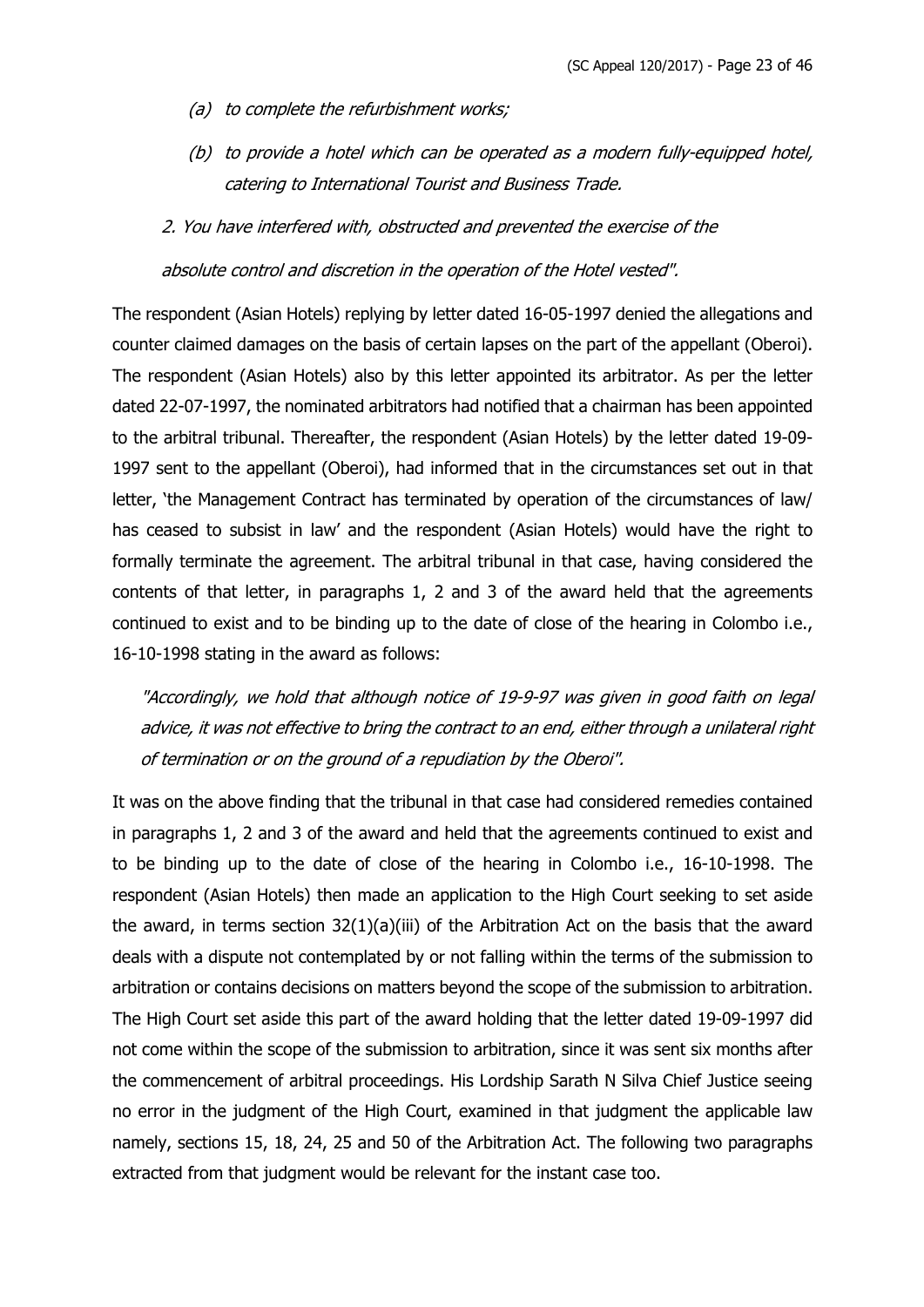".... The words "any dispute submitted to it for arbitration" [in section 15 of the Arbitration Act<sup>[21</sup> should be understood consistent with the provisions of Section 18 as meaning, any dispute that had arisen relevant to the arbitration agreement and submitted by way of a reference to arbitration by the parties. Similarly, Section 24 which deals with the law that will be applicable on the basis of which the arbitral tribunal will make its decision, is to be understood as requiring the arbitral tribunal to decide the dispute which has arisen and submitted to arbitration by way of a reference by the parties, "in accordance with such rules of law as are chosen by the parties ...". The same construction should be carried through to the making of an award as provided in Section 25 of the Act. The term "award" is defined in Section 50(1) to mean, "a decision of the arbitral tribunal on the substance of the dispute". In this provision too the phrase "substance of the dispute" should be construed to mean, the substance of the dispute that had arisen and submitted to arbitration by way of a reference by the parties. ..."

"…. It is seen that the touchstone in all situations is "the submission to arbitration". Therefore the question as to the validity of the award or any decision contained therein has to be decided primarily on the basis of the dispute that has arisen and submitted to arbitration by way of a reference by the parties. The leeway that is provided in paragraph (iii) is that the High Court should not look at only the strict letter of the submission to arbitration, but look at the entirety of the submission and ascertain whether the award deals with a dispute as envisaged by the parties or whether decisions contained in the award come with the terms of the scope of the submission to arbitration. In brief, the test is to ascertain whether the award contains matters which the parties could reasonably be said to have intended, to be decided by the arbitral tribunal, when they submitted the dispute, that had arisen, to arbitration. This is in keeping with the basic principle that an arbitral tribunal derives jurisdiction solely from the submission to arbitration by the parties. …"

Hatton National Bank Limited Vs. Casimir Kiran Atapattu and another,<sup>22</sup> is another case in which this Court had to consider whether the High Court had erred in law in holding that the arbitral award relevant to that case did not violate Section 32(1) (a) (iii). I would albeit briefly, advert to the facts of that case only to the extent relevant to the afore-stated section.

 $21$  The addition of the phrase within brackets is mine.

<sup>22</sup> SC Appeal 38/2006, SC Appeal 39/2006 decided on 25-06-2013, [Cabral's ALR (Vol I) 547].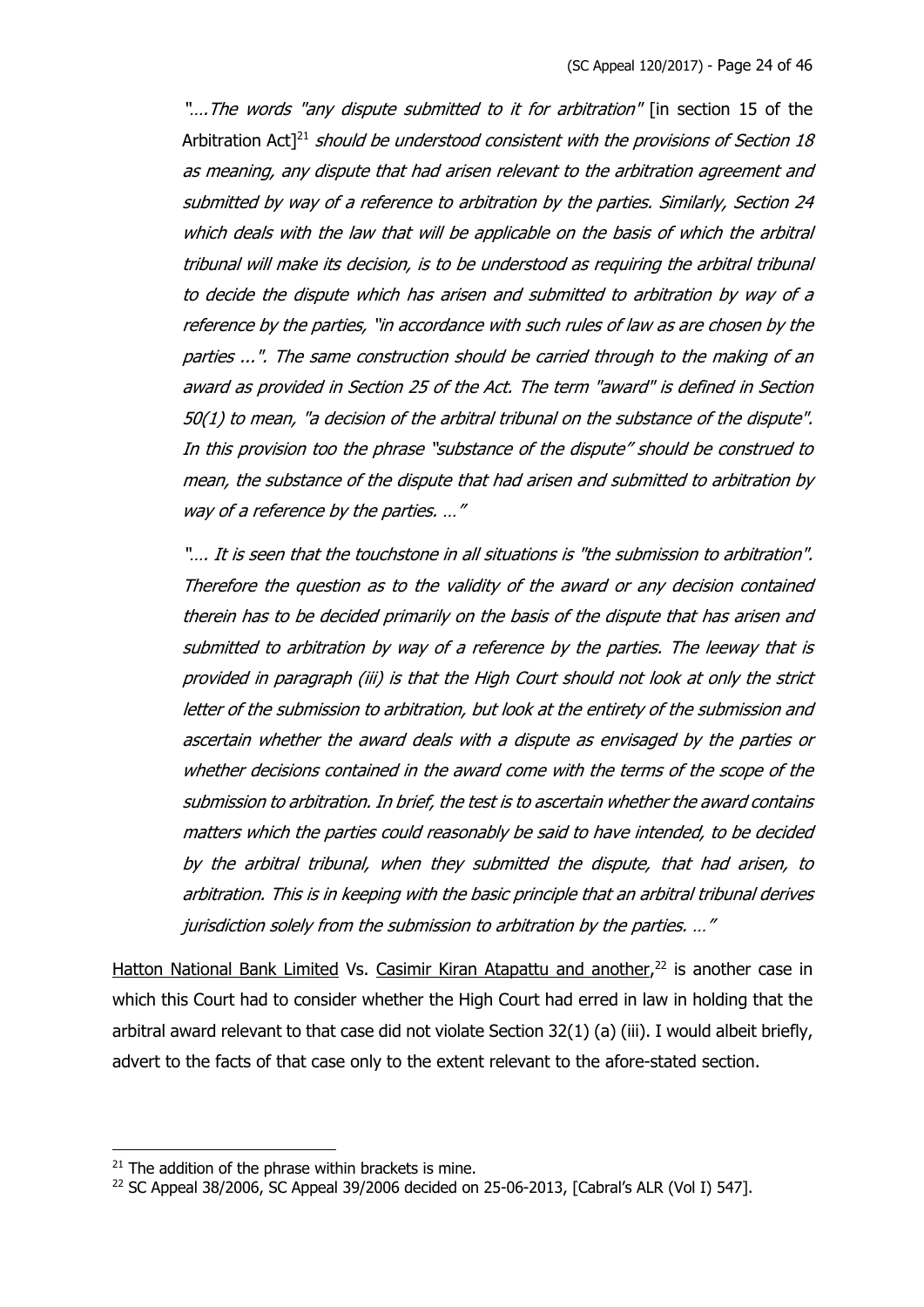Hatton National Bank Limited (HNB), granted certain financial accommodation to the respondents (Casimir Kiran Atapattu and another), who were carrying on business in partnership under the name, style and firm of Soul Entertainments (SOUL), to enable the latter to meet the initial expenses of importing into Sri Lanka, one set of Apogee Speakers from the United States of America. As security for the said financial accommodation, SOUL entered into a lease agreement, which provided for the lease of the said Apogee Speakers to SOUL for a period of 36 months. The said lease agreement meant that the HNB remained and continued to be the owner of the said Apogee Speakers. SOUL had initially complied with the lease agreement and duly paid the lease rentals for more than half the period of the lease. HNB by its letter dated 02.06.1998, sought to terminate the said agreement on the basis that SOUL had defaulted the payment of rentals. More than a month after the said termination of the said lease agreement, SOUL claimed that the said Apogee Speakers were destroyed in a fire. According to the Statement of Claim the HNB claimed a sum of money being the amounts due to it as arrears of rental on the lease agreement, and a further sum of money being the value of the Apogee Speaker system that was leased out to SOUL. According to the Statement of Defence, SOUL claimed that it had paid the lease rentals for 28 months and the letter of termination was wrongful and was of no force or avail in law. SOUL also contended that in any event the subject matter of the lease agreement, namely the Apogee Speaker system was destroyed by fire and therefore the lease agreement had become frustrated. The tribunal in that case, in its unanimous award had partly rejected the claim made by HNB, and directed HNB to pay SOUL, on the basis of latter's counter-claim, a sum of money found to be the amount of loss suffered by SOUL due to HNB's failure to insure the Apogee Speaker system, and a further sum of Rs. 1,462,832/- being the lease rentals SOUL had neglected to pay HNB in terms of the lease agreement, and interest thereon.

HNB sought to have the award set aside before the High Court primarily on the basis that it dealt with "a dispute not contemplated by or not falling within the terms of the submission to arbitration, or contains decisions on matters beyond the scope of the submission to arbitration" under section 32(1)(a)(iii) of the Arbitration Act. The High Court, rejected that contention on the ground that no objection to the jurisdiction of the arbitral tribunal was raised by HNB at any stage before the said tribunal. In that case, one of the questions of law this Court granted Leave to Appeal against the aforesaid judgment of the High Court was aimed to ascertain whether the High Court had erred in law in determining and/or holding that the said arbitral award did not violate section 32(1) (a) (iii). The paragraphs which immediately follow the instant, would show that this Court had held that the award in that case fell within section 32(1)(a)(iii) of the Arbitration Act as the arbitral tribunal in that case had strayed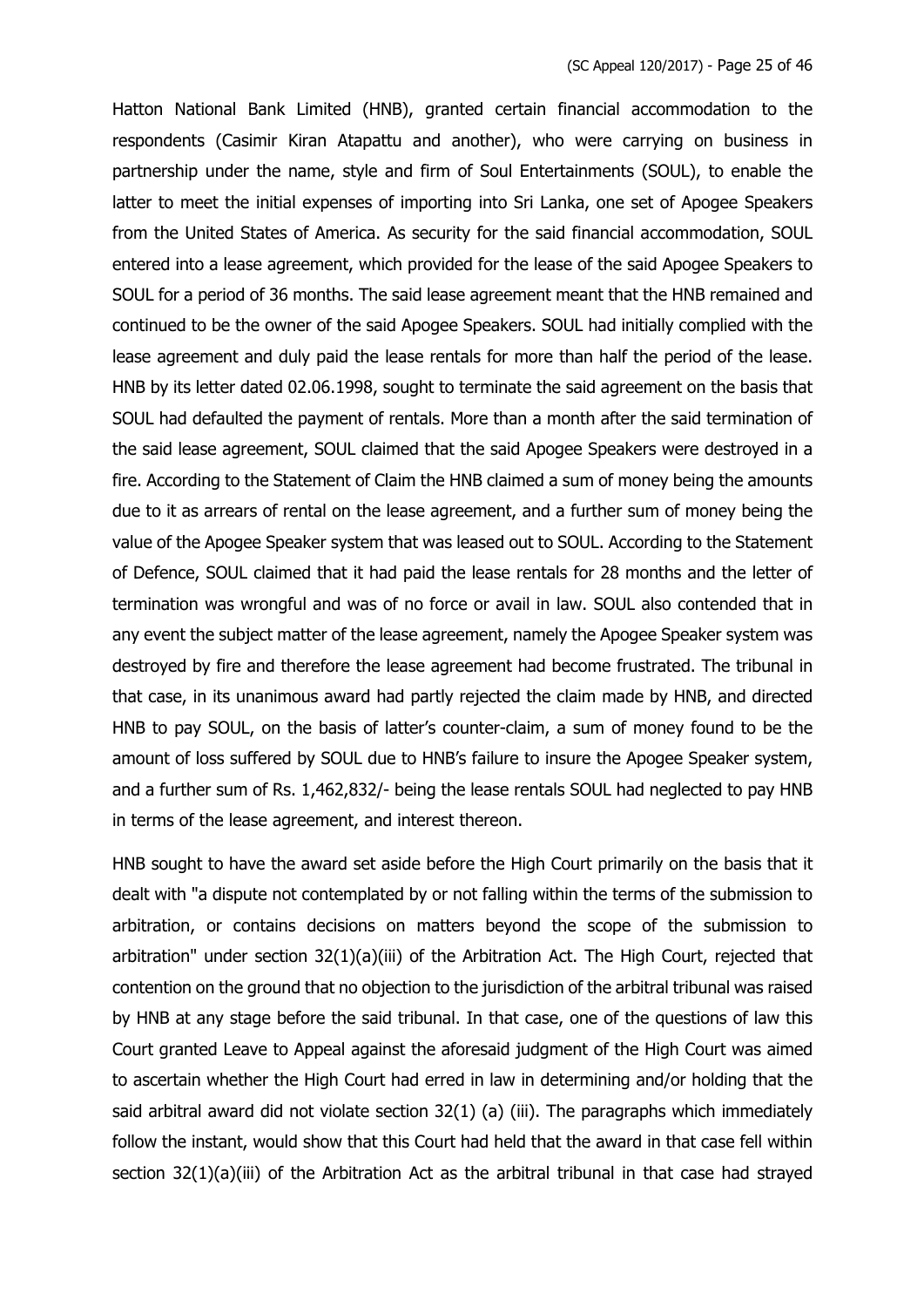beyond its limits to consider some issues not taken up in the Statement of Defence and were altogether inconsistent with SOUL's conduct and pleadings.

In the said case, certain admissions were recorded which included, an unqualified admission that that HNB entered into a lease agreement with SOUL. The Counsel for SOUL had sought to formulate issues No. 9 and 10, but were strongly objected to, by the counsel for HNB on the basis that those issues were not covered by the pleadings and in fact inconsistent with the position taken up by SOUL in its correspondence with HNB as well as its Statement of Defence. The said issues Nos. 9 and 10 were to the following effect:

#### 9. Did the HNB have a right to enter into the said lease agreement?

#### 10. Was the HNB the "owner" of the Apogee Speaker system?

The arbitral tribunal, without giving any reason, allowed issues Nos. 9 and 10 to stand. Subsequently, in the award, the tribunal inaccurately stated that "the following issues were agreed upon by the parties at the commencement of the inquiry", and proceeded to set out the 31 issues on which it based its award. That included issues No. 9 and 10 which Counsel for HNB had strongly resisted. It was in that backdrop that His Lordship Justice Saleem Marsoof PC, holding that the purpose of rejecting the claim of HNB for the return of the Apogee Speaker system or the payment of its agreed value, was created by the tribunal's failure to reject issues Nos. 9 and 10 based on the objection taken to them by the Counsel for HNB, despite the fact that they did not arise from the pleadings, and were altogether inconsistent with them, answered the afore-stated question of law (in respect of which this Court had granted Leave to Appeal in that case) in the affirmative and in favour of HNB, and stated as follows:

"In conclusion, it needs to be emphasised that the manner in which the arbitral tribunal arrived at its astonishing award is most revealing, and demonstrates not only that the arbitral tribunal was, to say the least, altogether confused in regard to what exactly was legitimately in issue in the case, but also that it had wittingly or unwittingly strayed outside its mandate. It is trite law that the mandate of an arbitral tribunal to decide any dispute is based on party autonomy and is confined to the limits of the power conferred to it by the parties in express terms or by necessary implication. An arbitration tribunal does not have the freedom that Italian poet Robert Browning yearned for in his famous Andrea del Sartio, I. 97, or as those lesser mortals who are not that poetically inclined would put it, the freedom of the wild ass; it is obliged to act within, and not exceed, its mandate. …"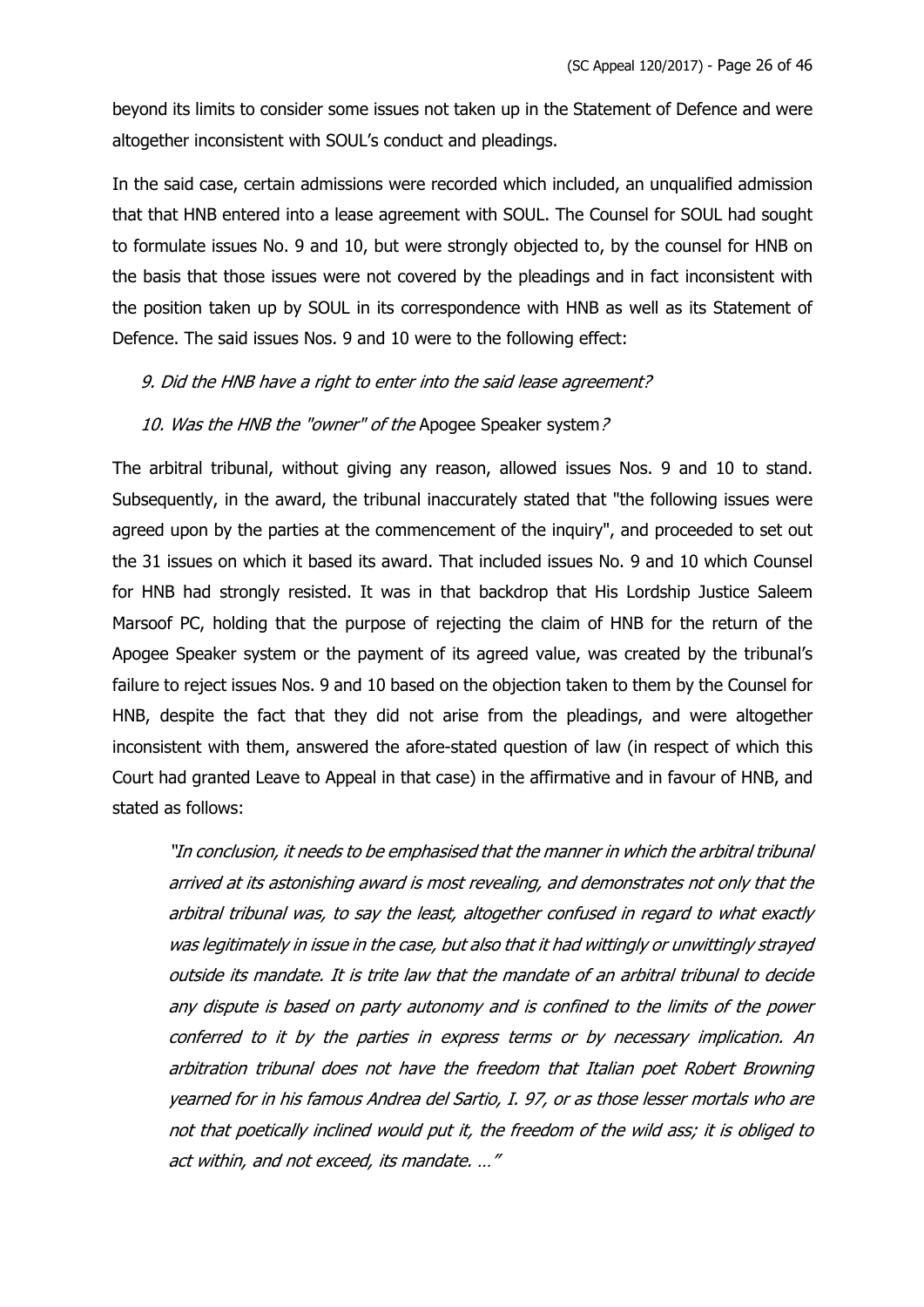Let me continue further with the discourse relevant to the issues at hand. In the instant case, the Claimants have neither prayed for any relief under clause 10.3 of the Agreement nor framed any issue in relation to such a claim. It is despite the absence of such a claim that the arbitral tribunal had awarded the Claimants a sum of US  $$ 48,000/$  together with simple interest at the rate of 12% per annum from the period beginning 27-11-2004 until the payment is paid in full, together with costs in the sum of Rs. 250,000/- against the SLPA. Section 15(1) of the Arbitration Act mandates an arbitral tribunal to deal with any dispute submitted to it for arbitration in an impartial, practical and expeditious manner. As has been held in the case of Oberoi Hotels,<sup>23</sup> section 15 of the Arbitration Act does not confer on an arbitral tribunal to deal with any dispute between parties to an arbitration agreement. An arbitral tribunal can validly exercise its jurisdiction to conduct an arbitration only in respect of any dispute that had arisen relevant to the arbitration agreement and submitted by way of a reference to arbitration by the parties for its adjudication.

Similarly, section 4 of the Arbitration Act also must be interpreted in the same way. Thus, section 4 of the Arbitration Act too does not empower an arbitral tribunal to deal with any dispute between parties to an arbitration agreement but only disputes that had arisen relevant to the arbitration agreement and submitted to it by way of a reference to arbitration by the parties for adjudication.

It is the same interpretation that should be provided to section 24 of the Arbitration Act which has stipulated the law which an arbitral tribunal must apply to decide a dispute. The phrase "in accordance with such rules of law as are chosen by the parties as applicable to the substance of the dispute" must therefore mean as held in Oberoi Hotels<sup>24</sup>case, as empowering the arbitral tribunal to decide the dispute which has arisen and submitted to arbitration by way of a reference by the parties, in accordance with such rules of law as are chosen by the parties.

In the instant case, although there is an arbitration agreement between the Claimants and the SLPA, neither party had submitted any dispute arising out of any situation falling under clause 10.3 of the Agreement for arbitration by the arbitral tribunal. Thus, the arbitral tribunal in the instant case, has made an award on a matter not submitted before it by any party, for arbitration.

As per section 15(2) of the Arbitration Act, it is mandatory for an arbitral tribunal to afford all parties an opportunity, of presenting their respective cases. In the instant case, the arbitral

<sup>23</sup> Supra.

<sup>24</sup> Supra.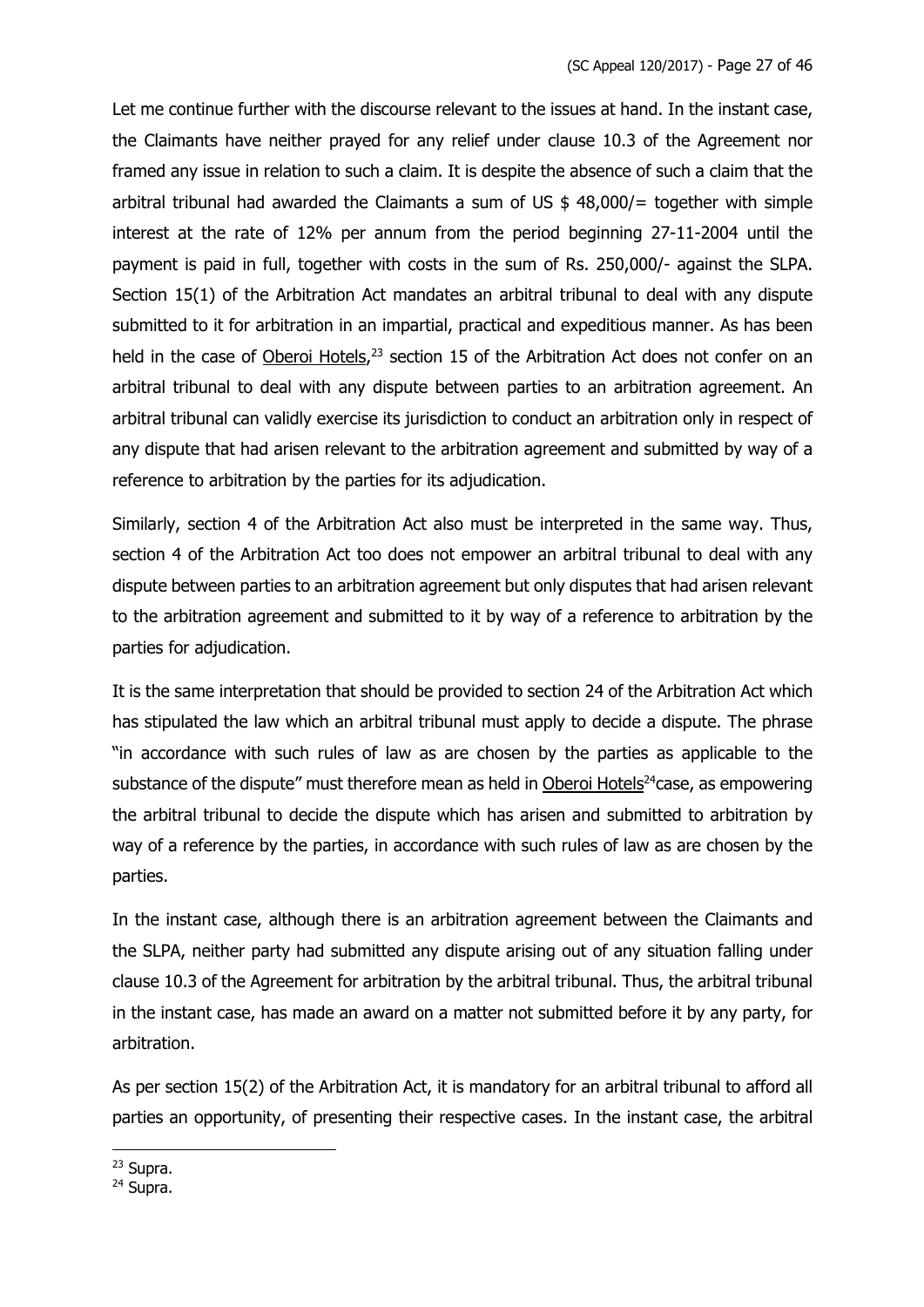tribunal has failed to comply with that requirement as well. (I have already commented on this above).

Section 15(4) of the Arbitration Act has not granted an unrestricted freedom for any Party to introduce new prayers for relief. Such new prayers can only be permitted having regard to the point of time at which they are introduced and the other relevant circumstances. It is only in their written submissions, that the Claimants for the first time change the character of the scope of the arbitration by introducing a new matter under clause 10.3 of the Agreement. The Claimants did not make any application for insertion of a new prayer invoking the provisions in section 15 (4). Thus, the relief granted to the Claimants by the arbitral tribunal is not something even the Claimants had prayed for, as a relief.

An arbitration must have commenced before it could be concluded, for nothing that has not commenced can be concluded. Section 18 of the Arbitration Act requires fulfilment of two requirements before one could assert the fact that a particular arbitration has commenced. These two requirements are set out in limbs (a) and (b) of that section. First requirement is that a dispute to which the relevant arbitration agreement applies must have arisen between parties. Second requirement can be fulfilled in one of the two ways set out in section 18 (b) and that is when a party to the agreement -

- i. has received from another party to the agreement a notice requiring that party to refer, or to concur in the reference of, the dispute to arbitration; or
- ii. has received from another party to the agreement a notice requiring that party to appoint an arbitral tribunal or to join or concur in or approve the appointment of, an arbitral tribunal in relation to the dispute.

As has been mentioned above, in the instant case, the pleadings, issues, documents produced and evidence recorded, show that no dispute arising out of any situation falling under clause 10.3 of the Agreement had arisen between the Claimants and the SLPA. Thus, the above mentioned first requirement under section 18 (a) does not exist.

The dispute, the Claimants had referred for arbitration before the relevant arbitral tribunal as per the Notice of Arbitration, is the non-payment by the SLPA, the balance sum of US Dollars 60,000/=, in breach of its obligation under the Agreement despite the completion of the performance by the Claimants, their obligations under the Agreement. The Claimants had not referred to any dispute arising out of any situation falling under clause 10.3 of the Agreement in the Notice Arbitration **P 3**. Thus, the notice the SLPA has received (**P 3**) is not a notice falling under section 18 (b) of the Arbitration Act as far as any dispute arising out of any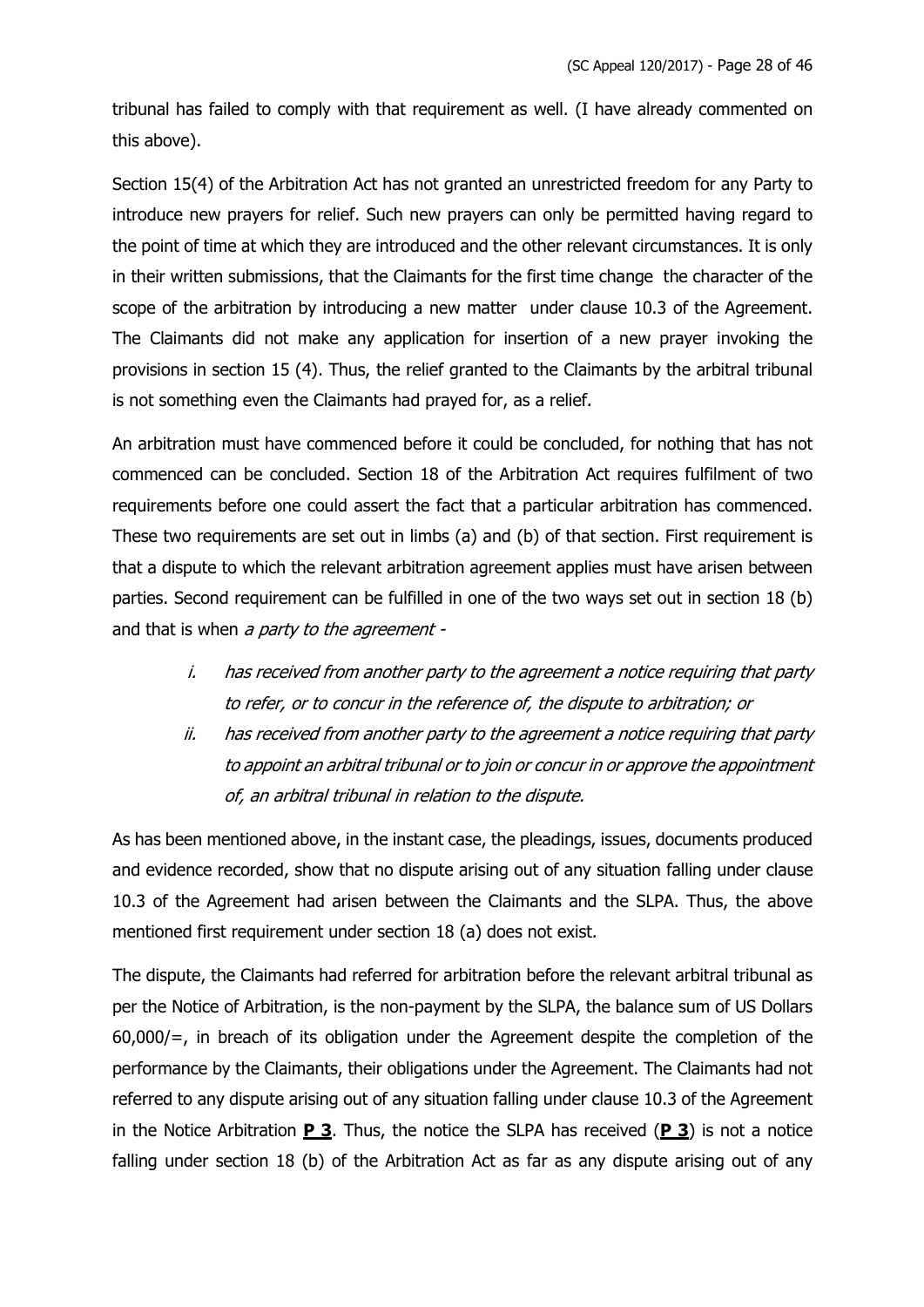situation falling under clause 10.3 of the Agreement is concerned. Therefore, the second requirement under section 18 (b) also does not exist in the instant case. This means that no arbitration with regard to any dispute arising out of any situation falling under clause 10.3 of the Agreement has ever commenced.

'Award' has been defined in section 50 (1) of the Arbitration Act as follows.

### "award" means a decision of the arbitral tribunal on the substance of the dispute.

As has been held in the case of Oberoi Hotels,<sup>25</sup> the phrase "substance of the dispute" in section 50 (1) must be interpreted to mean, the substance of the dispute that had arisen and submitted to arbitration by way of a reference by the parties. The fact that no arbitration in relation to any dispute arising out of any situation falling under clause 10.3 of the Agreement has ever occurred, establishes conclusively that no award in terms of section 50 (1) in relation to that kind of dispute can exist in law.

Thus, the term "award" in section 50(1) must mean, a decision of the arbitral tribunal on the substance of the dispute which has arisen and submitted to arbitration by way of a reference by the parties. Similarly, the award referred to in section 25 of the Arbitration Act must only mean an award which qualifies to fall under the above interpretation.

Perusal of the judgment of the learned Judge of the High Court shows that in view of the issue: 'Did the Claimants fail to fulfill its obligations in terms of the agreement?', the learned High Court Judge had concluded that the arbitrators were obliged to consider the question whether the Claimants have failed to fulfill the obligations of the agreement fully or partially and if partially, why the Claimants were unable to fulfill the obligations fully. The learned Judge of the High Court had also taken into account, the presence of the issue: 'Are the Claimants entitled for payment under the agreement?'. It is on that basis that the learned Judge of the High Court had taken the view that the claim under clause 10.3 of the agreement is not a new claim taken up for the first time by the Claimants in the written submissions. The learned Judge of the High Court has also taken the view that the Claimants have only brought the contractual term to the attention of the tribunal with regard to the manner in which compensation should be awarded in the event of such breach of the agreement by the respondent when the services by the claimant was prevented by the respondent. Moreover, the judgment of the High Court also reveals that the learned Judge of the High Court in view of the issue: 'Has a cause of action accrued to the [SLPA] against the Claimant to recover the aforesaid sum of US \$ 60,000/- with the interest at the rate of 12% per annum on the said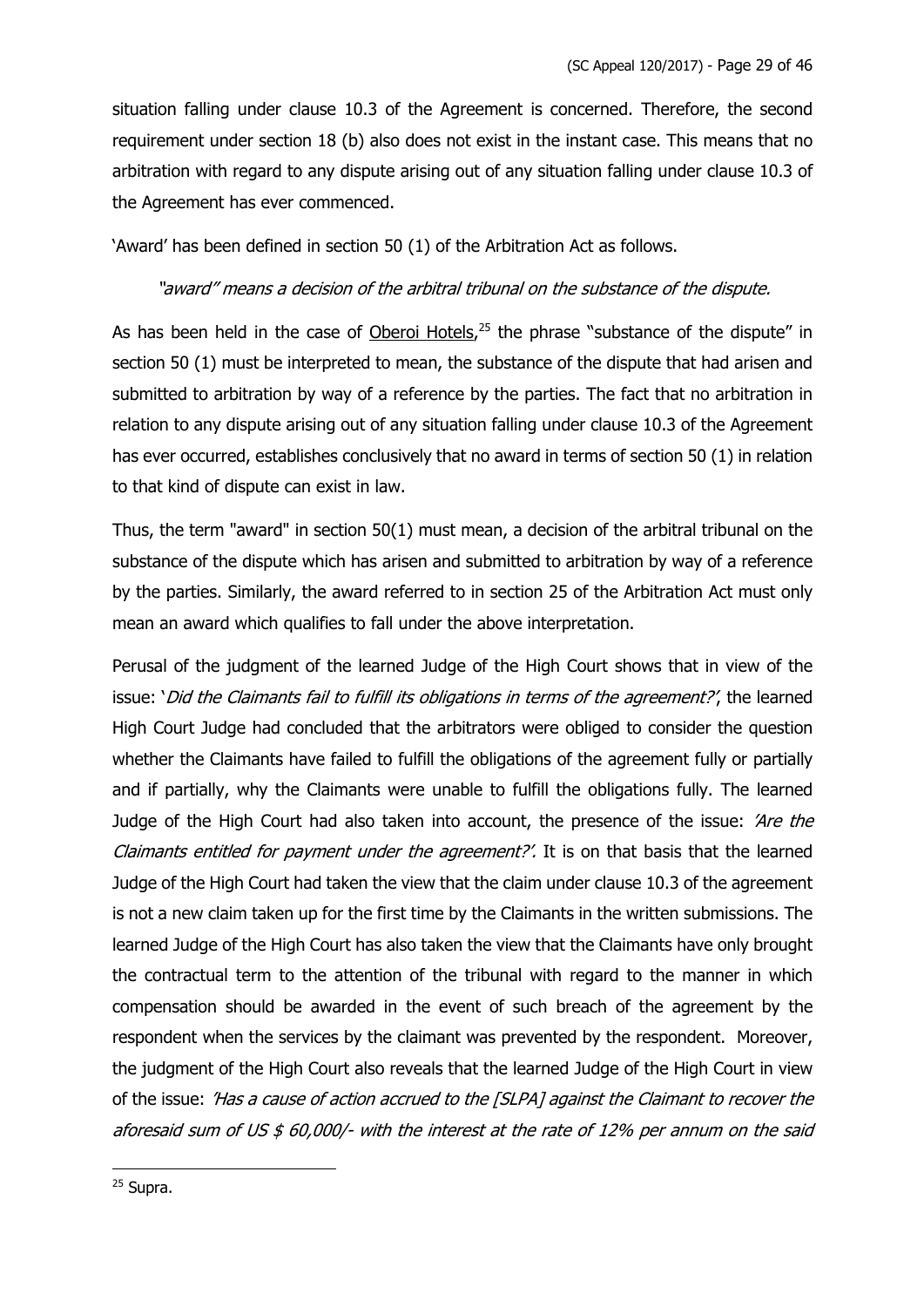sum from 23-04-2004 up to the date of award and legal interest on the aggregate amount mentioned in the award till payment in full?', has taken the view that the arbitrators were also required to refer to any other term of the agreement and consider whether the claimants are entitled to payments under any of the clauses in the agreement.

It must be observed that paragraph 15 of the Statement of Claim (**P 5**) reads "The claimants above named have performed their obligations to the full satisfaction of the SLPA and /or carried out the said services for which Sri Lanka Ports Authority has paid and settled a sum of USD 60,000/- being 50 % of the total payment that should be paid under the agreement mentioned above". The Claimants maintain the same position in the Notice of Arbitration (**P 3**). However, the SLPA in paragraph 16(iv) of its Statement of Defence (**P 6**) had disputed this claim and had pleaded that it paid the said sum of USD 60,000/- which was 50 % of the total payment **as an advance payment** as it was required to do so in terms of the agreement. The fact that the said sum of USD 60,000/- was required to pay as an advance, is clearly borne out from the 'ISPS PAYMENT SCHEDULE' in Schedule B of the Agreement.

Clause 4.1.1 of the Agreement (**P 4**) reads: "In consideration of the services to be rendered by the SFSL under this agreement SLPA shall pay to SFSL the amounts at terms as per agreed Schedule B and such additional sums (if any) as shall from time to time agreed by the parties in writing". Further, item 1 of schedule B of the Agreement requires the SLPA to make an advance payment of 50% of the total cost **upon signing the agreement**. Therefore, the above payment is NOT made in recognition of any work carried out by the Claimant as claimed in the Notice of Arbitration but paid as an advance just after signing the agreement. Therefore, there cannot be any ambiguity on that issue.

According to schedule B of the Agreement, the total sum of USD 120,000/= was to be paid at three stages:

- $\circ$  Advance payment of 50% (USD 60,000/=) upon signing the agreement
- $\circ$  25% (USD 30,000/=) to be paid at the time of submitting the security manuals
- $\circ$  25% (USD 30,000/=) at the time when Government accepts security manuals

Therefore, after the receipt of USD 60,000/- as the advance payment, the Claimants' entitlement to the balance 50% of the total sum arises at two stages in equal sums namely, USD 30,000/- at the time of submitting security manuals and the final payment of USD 30,000/- at the time the Government accepts security manuals. It is therefore pertinent to observe that the Claimants' entitlement to receive the full payment (USD 120,000/-) arises only at the point the SLPA accepts the security manual. Therefore, to receive the 100% of the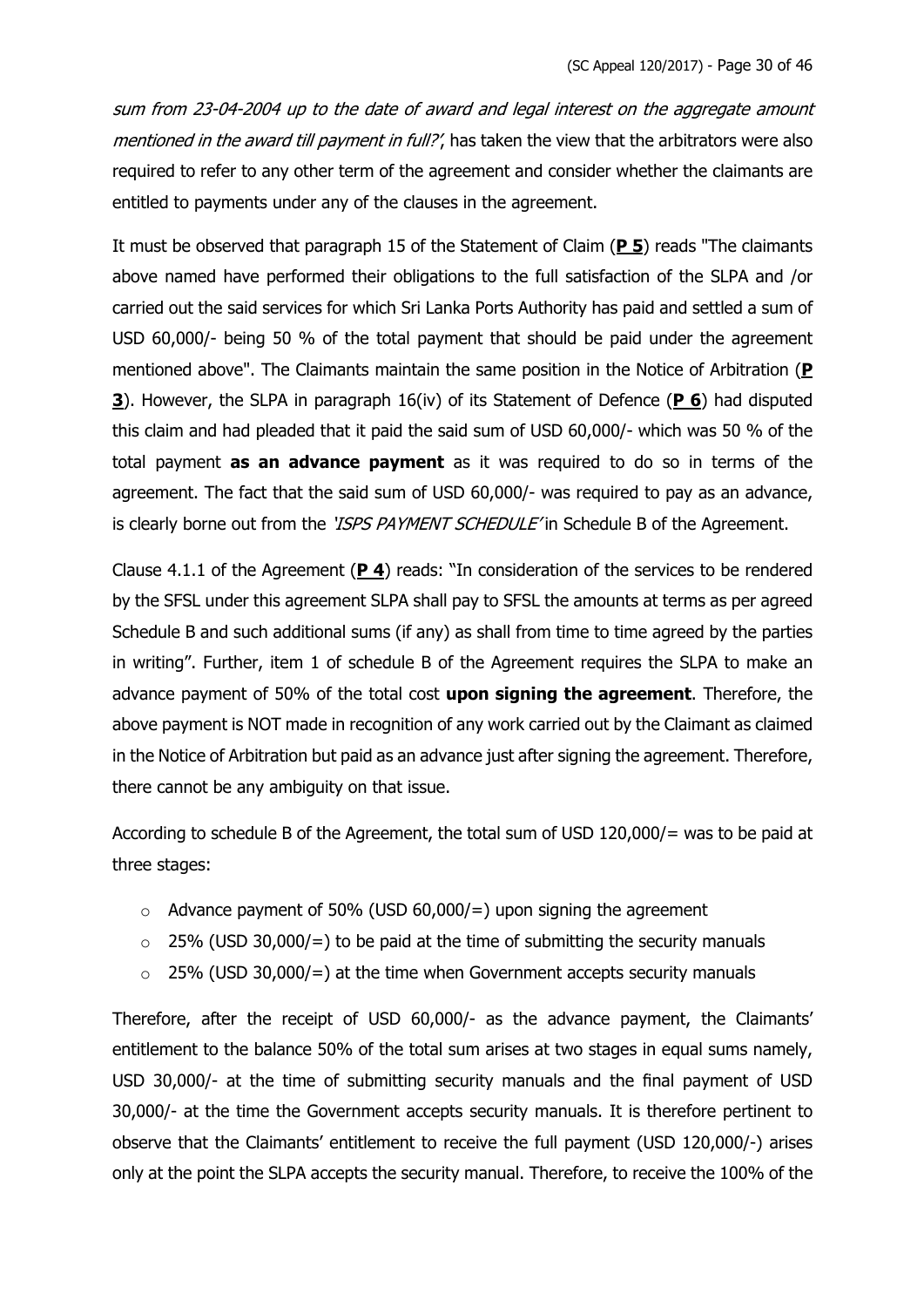sum the Claimants must have completed all their undertakings to the satisfaction of the SLPA too. It is also pertinent to observe, according to **clause 4.1.2** 'SFSL shall be entitled to a ratable proportion of the sum or sums payable under this clause for any broken portion of any work during which its engagement under this agreement subsists'.

The above facts in my view, are important to comprehend the nature of the dispute that was placed for arbitration by the Claimants.

As has already been stated above, the Claimants in the Notice of Arbitration (**P 3**) claim, that they 'have performed their obligations and /or carried out the services for which SLPA has paid and settled a sum of USD 60,000/- being 50% of the total payment that should be paid under the Agreement. The Claimants also allege in **P 3** that the SLPA had breached its obligation under the Agreement and failed and neglected to pay the balance sum of USD 60,000/-. It was on that basis that the Claimants had stated in **P 3** that they are entitled to claim the balance sum of USD  $60,000/$  = together with the interest at the rate of 12% per annum on the said sum from 23rd March 2004. Further, the Claimants had stated in **P 3** that they are entitled in terms of Clause 4.1.3 of the Agreement, to claim a sum of Rs 126,823.60 as expenses incurred by them together with the interest at the rate of 12% per annum from 23rd March 2004".

As per paragraph 15 of the Statement of Claim (**P 5**), the Claimants have stated that they have performed their obligations to the full satisfaction of the SLPA and / or carried out the said services for which Sri Lanka Ports Authority has paid and settled a sum of USD 60,000/= being 50% of the total payment that should be paid under the Agreement.

In paragraph 29 of **P 5** the Claimants have stated that they are therefore entitled to claim the said balance of USD 60,000/= together with the interest at the rate of 12% per annum on the said sum from 23rd March 2004 from the SLPA. Further the Claimants in paragraph 29 have also stated that in terms of clause 4.1.3 of the Agreement, they are entitled to claim a sum of Rs 126,823.60 as expenses incurred to them together with the interest at the rate of 12% per annum from 23<sup>rd</sup> of March 2004.

It was on the above basis that the Claimants stated in paragraph 44 of **P 5** that they are entitled to receive a total sum of USD 60,000/= or its equivalent sum in Sri Lanka Rupees, together with the interest at the rate of 12% per annum on the said sum from 23rd March 2004 from the SLPA. Further the Claimants in that paragraph have claimed a sum of Rs 126,823.60 as expenses incurred to them in terms of clause 4.1.3 of the Agreement together with the interest at the rate of 12% per annum from 23rd March 2004.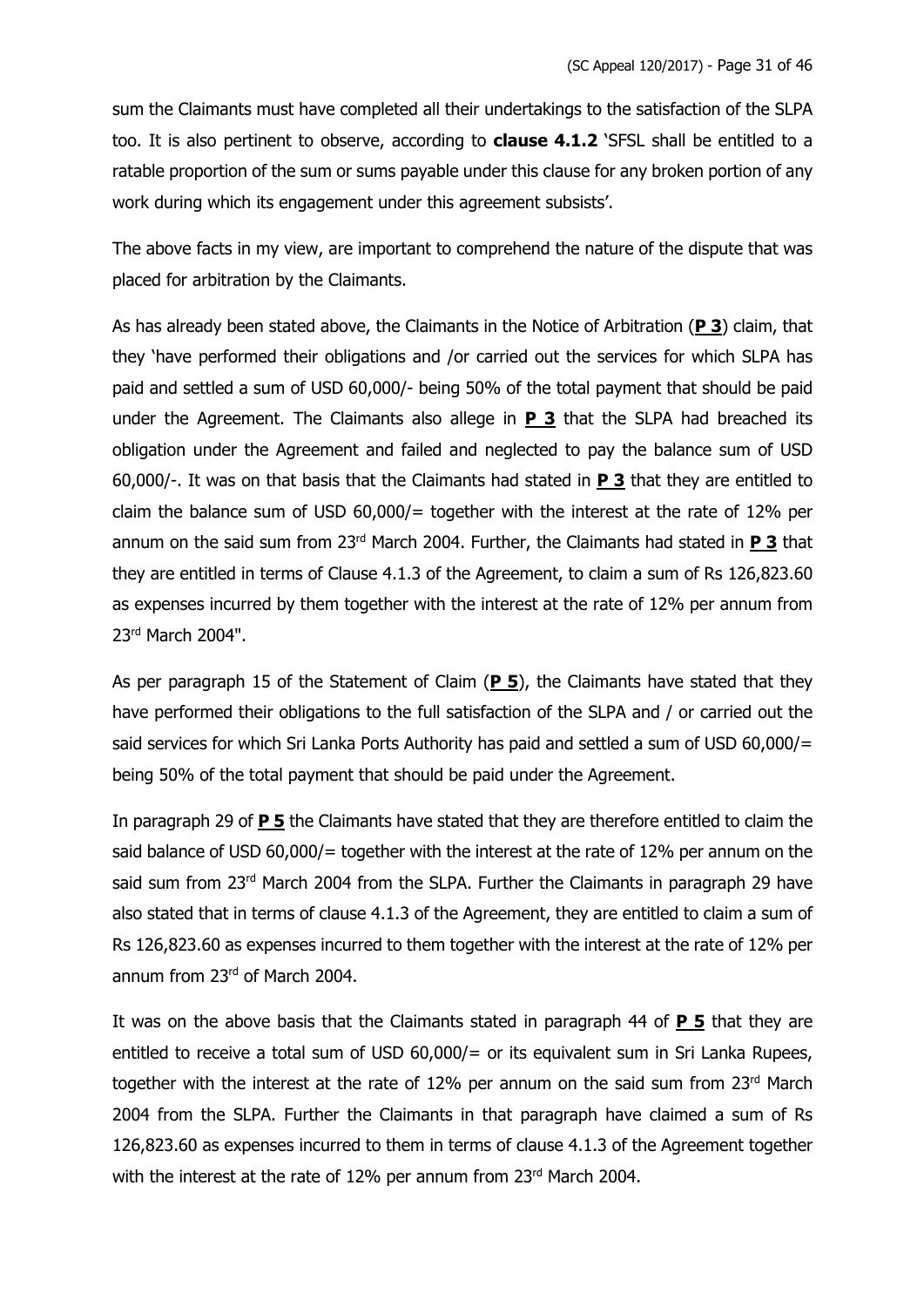It was in those circumstances that the Claimants as per paragraph 45 have prayed for;

- a. an award in a sum of USD 60,000/= or its equivalent sum in Sri Lanka Rupees, together with the interest at the rate of 12% per annum on the said sum from 23<sup>rd</sup> March 2004 from the respondent,
- b. an award in a sum of Rs 126,823.60 as expenses incurred to them together with the interest at the rate of 12% per annum from 23rd of March 2004, and
- c. costs of the arbitration.

The matter initiated by the Claimants for arbitration through the Notice of Arbitration had been further crystalized through the Statement of Claim and the issues raised by the Claimants. Among the six issues raised by the Claimants, issues (ii) and (v) read as:

- Did the Claimants perform the obligations contracted in terms of X2?
- Are the Claimants entitled to the sums referred to in paragraph 44 of the Statement of Claim?

In the light of the above positions, the general reference to a dispute in relation to the performance of the Agreement as referred to in paragraph 33 of the Statement of Claim namely, "Under the above circumstances a dispute and / or [deference] has arisen between the Claimants ............. touching and / or concerning and / or with respect to the performance of the said Agreement marked 'X2' mentioned above" should be taken in conjunction with the specific pleadings in the Notice of Arbitration, Statement of Claim and the issues raised by the Claimants in comprehending the Claimants' case presented for arbitration. When all these matters are taken together, in my view, the Claimants have proceeded for arbitration on the basis that they have performed their obligations fully and are entitled to receive the full amount in the agreement (USD 120,000/=). They had claimed the balance  $60,000/$ = leaving aside the advance received upon the signing of the Agreement.

Issues No. (x), (xi), (xiv) and (xv) raised by the SLPA, in my view, cannot expand the case of the Claimants. Even though the issue on excessiveness in the amount claimed, does not refer to any specific legal provisions or a specific clause in the agreement, the inquiry by the Arbitrators cannot expand to examine clause 10.3 as the said clause is applicable only to a specific factual positions i.e.:

- o "that the SFSL services are terminated" and / or
- o "SLPA its employees prevented the SFSL to carry out the services.."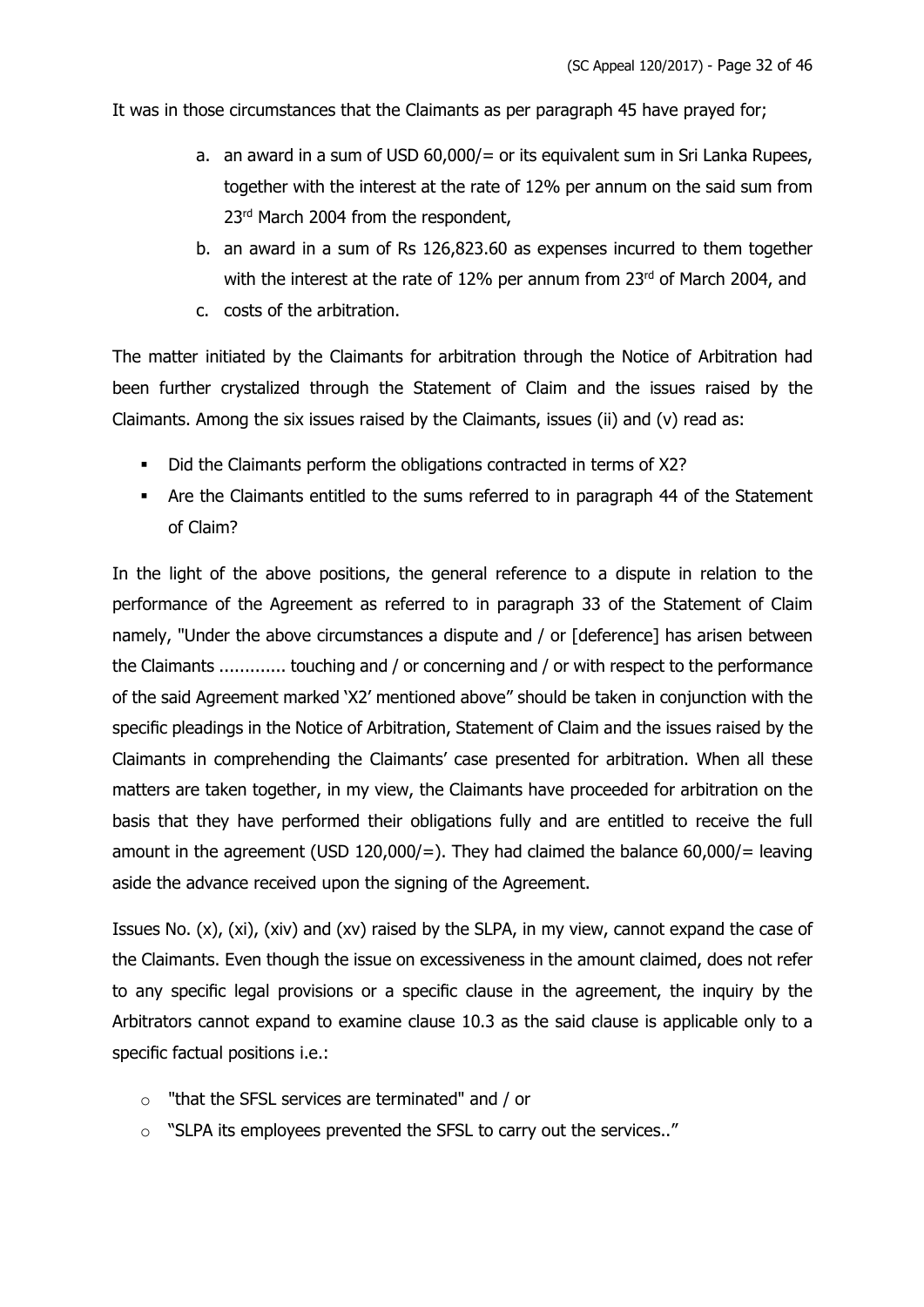The claimants had not pleaded either of these two eventualities in the Notice of Arbitration, Statement of Claim or in the issues. To the contrary, the Claimants had claimed that they had performed their obligations under the Agreement fully while the SLPA had pleaded that the Claimants had failed to fulfill their obligations. Therefore, in the backdrop of the two rival positions taken up by the parties, the excessiveness of the amount claimed by the Claimants has to be considered and evaluated in terms of a general provision in the Agreement namely clause 4.1.2 (i.e., "SFSL shall be entitled to a ratable proportion of the sum or sums payable under this clause for any broken portion of any work during which its engagement under this agreement subsists") without resorting to clause 10.3 which expands the parameters of the dispute referred for arbitration. This is important when considering the scheme of payment in Schedule B (ISPS Payment Schedule) of the Agreement. Therefore, the right for a tribunal to grant a lesser relief that falls within the main relief needs to be interpreted subject to the limitation that granting of such relief should not either expand or change the parameters of the dispute that had been presented for adjudication.

Even when the principle of law that "a failure of one party to perform an entire contract is due to the act of the other party, it is not open to the latter to seek to avoid liability on the ground of non-performance" is invoked to determine the legal obligation of a party, the calculation of payments due, should not have been made based on a clause that expands / changes the parameters of the matter presented. Such calculation should have been based on the clause, which permits the tribunal to consider the proportion of work and the scheme of payment agreed by the parties, in determining the entitlement and responsibilities of the parties.

In view of the foregoing, in my view, the Claimants' submission that 'they did not refer any fresh issue with regard to the non- performance of the Petitioner as per clause 10.3 of the Agreement, but merely brought a contractual term of the Agreement to the attention of the tribunal with regard to the manner in which the quantum of the payment due to the Claimants could be calculated in accordance with the Agreement' is devoid of any merit.

I have already discussed above as to how an arbitral tribunal could assume jurisdiction to decide a dispute. In my view, the High Court in the instant case, has failed to appreciate the fact that the arbitral tribunal had no jurisdiction to adjudicate a dispute which the parties had not referred to it for arbitration. It also had not endeavoured to ascertain correctly, the dispute which the parties had referred to it for arbitration. Moreover, the learned Judge of the High Court has failed to purposively interpret the above issues with a view of keeping the arbitral tribunal within the four corners of its jurisdiction. Further, the arbitral tribunal also has failed to uphold the effect of the provisions in sections 4, 15, 18, 24 and 25 of the Arbitration Act in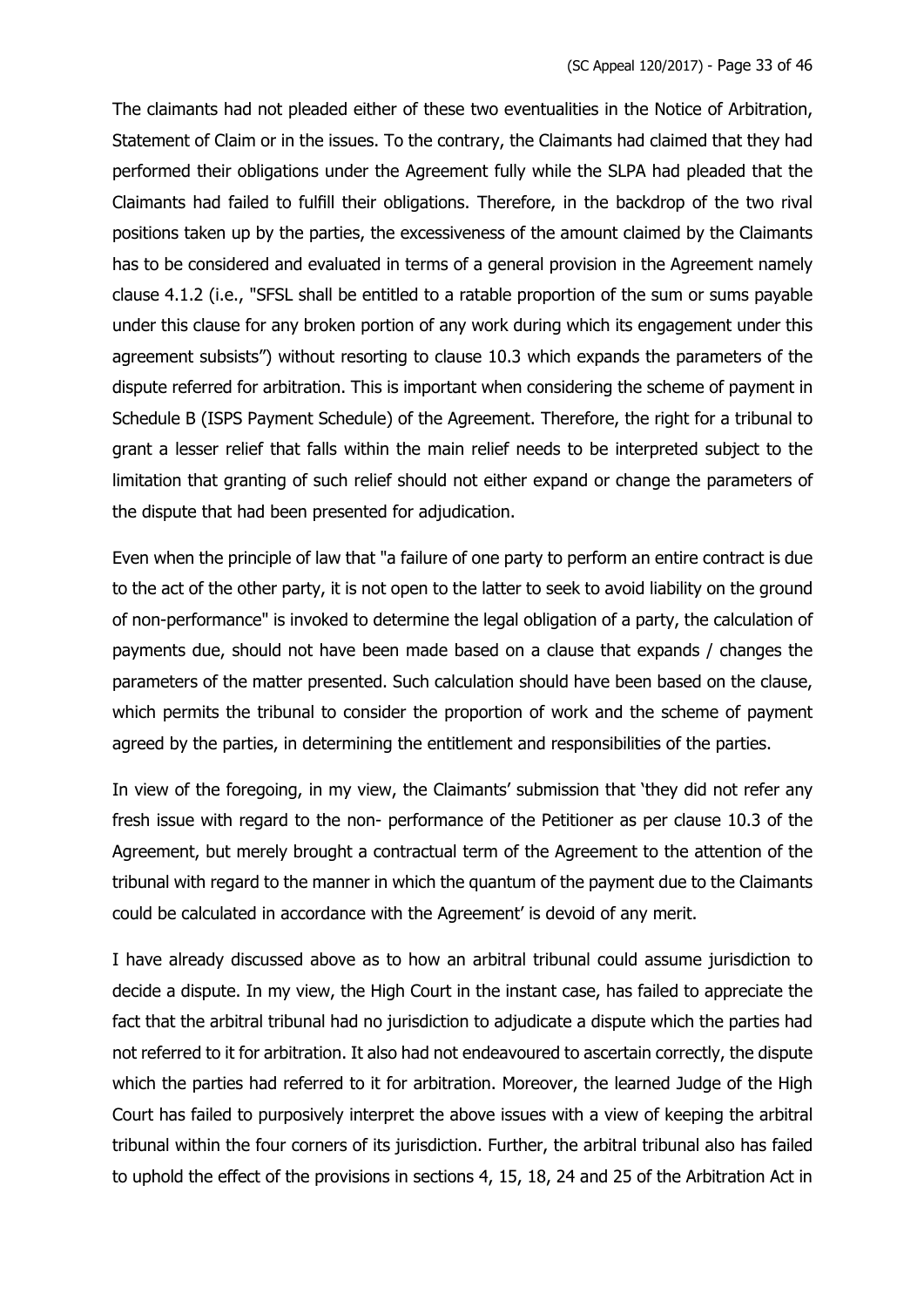their correct spirit. This is a fundamental error directly affecting the jurisdiction of the arbitral tribunal which vitiates the judgment of the High Court.

Thus, I hold that the arbitral tribunal after hearing all the evidence and after receiving the written submissions, had not proceeded to make an award in relation to the dispute that was referred to it, for arbitration.

On the other hand, the arbitral tribunal had made an award relating to a matter which is outside the scope of the dispute submitted by the Claimant for arbitration before it. The dispute that the arbitral tribunal resolved was unknown to the parties. It is not possible for the arbitral tribunal to assume jurisdiction on its own to resolve a dispute which is unknown to the parties. The Arbitration Act does not permit exercise of such arbitrary power by arbitral tribunals.

Although the above comments would sufficiently dispose this appeal, the following few paragraphs also would further demonstrate that the award made by the tribunal in the instant case has dealt with a dispute not contemplated by, and not falling within the terms of the submission to arbitration and contains decisions on maters beyond the scope of the submission to arbitration. As per the agreement (**P4**) the following facts could be gathered. It was after the tragic events occurred on  $11<sup>th</sup>$  September 2001 that the International Maritime Organization (IMO) had unanimously agreed in November 2001 to develop new measures relating to the security of ships and port facilities for adoption at a conference of contracting governments to the International Convention for the Safety of Life at Sea 1974 (known as the Diplomatic Conference on Maritime Security). In December 2002, the development of the said new measures to be submitted to the said Diplomatic Conference, was entrusted to the Maritime Safety Committee of the IMO. Accordingly, in December 2002, the Maritime Safety Committee had agreed on the final version of the proposed texts, to be submitted to the Diplomatic Conference. The Diplomatic Conference held from 9<sup>th</sup> - 13<sup>th</sup> December 2002, had adopted the proposed amendments to the existing provisions of the International Convention for the Safety of Life at Sea, 1974 (SOLAS). Thereafter, the IMO by a resolution had amended Chapter V and XI of SOLAS by which compliance with the Code had become mandatory with effect from 1<sup>st</sup> July 2004. It is in that background that the SLPA on behalf of the Government of Sri Lanka, had taken steps to enter into the relevant agreement with the Claimants in order to ensure the timely compliance with the aforesaid mandatory requirements specified by IMO.

In clause 1 of the Agreement itself, the parties had agreed the commencement date of the Agreement to be 22<sup>nd</sup> January 2004. The parties also had agreed in the same clause that the Agreement would be for a period of 03 months from the commencement date. As per clause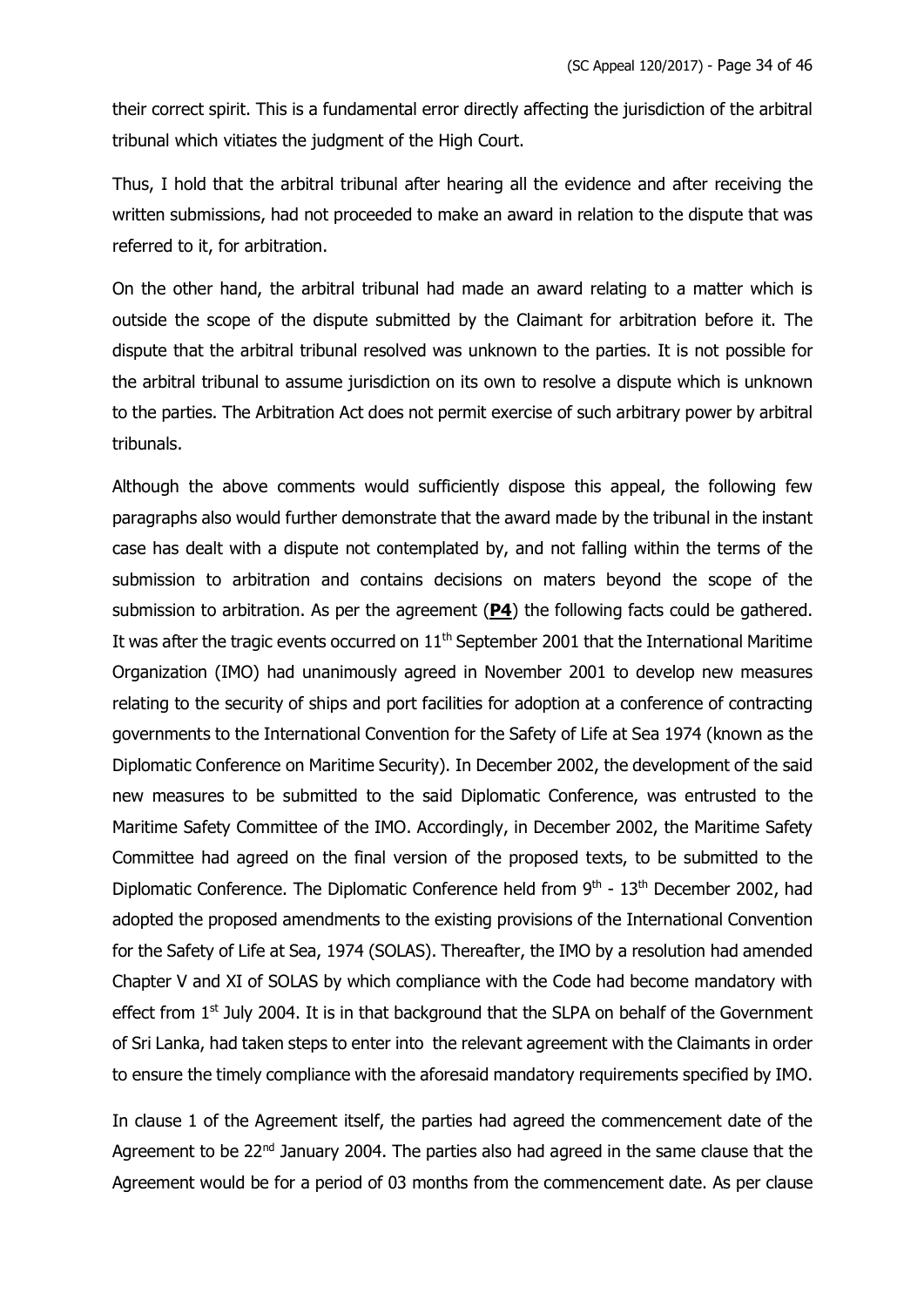4.1.4, SLPA shall make the payments agreed, within seven (07) days of the receipt of the invoice. As per the time scale specified in Schedule B to the Agreement, the Claimants were supposed to complete all three phases within a very short time specified therein. Thus, it can be seen, from the above clauses that the work entrusted to the Claimants were to be carried out on urgent basis. Indeed, the time scale itself reflects this fact.

The Claimants in their Statement of Claim (Paragraph 16) had stated that in fact their foreign consultants visited Colombo, Trincomalee, Galle and Point Pedro sea ports to carry out Port Facility Security Assesment (PFSA) on several dates from February to April 2004. Thus, even during the last stages of the Agreement's validity/operational period, (the Agreement was to end on 22-04-2004) the Claimants had no obstruction to carry out the tasks entrusted to them. On the other hand, the Claimants neither complain that the SLPA had terminated their services nor complain of any obstruction by the SLPA or its employees at any stage which would have prevented them from completely carrying out their obligations. Their clear position was that they had performed their obligations to the full satisfaction of the SLPA. Their complain/dispute that was referred for arbitration was the failure on the part of the SLPA to pay a sum of US \$ 60,000.00/= being 50% of the total payment that should be paid under the Agreement despite the completion of the services by them to the satisfaction of SLPA. This means that the Claimants had claimed that they had completed their work, for it is only then that they can claim for the balance US  $$60,000.00/=$ . That is the payment which the Claimants allege that the SLPA had defaulted. Within that dispute, any obstruction by the SLPA to complete the tasks undertaken by the Claimants cannot exist for such an obstruction should have preceded the completion of the Claimants' obligations.

The above facts also show that the Claimants have had free access to those sea ports; and there had been no dispute over an incident in which the SLPA had prevented the Claimants from carrying out their entrusted services during the time the agreement was in force. It was in April 2004, that the Claimants state that a General Election was held and a new political party formed the Government. It was only thereafter that the Claimants had found out from the media about the Sri Lanka Navy being appointed by Government as the Designated Authority & the Recognised Security Organization (RSO) for ports security. The validity period of the Agreement would have ended on 22-04-2004 since it was only for 03 months commencing from 22-01-2004. The fact that the Claimants had prayed for the balance sum of US \$ 60,000/- together with the interest at the rate of 12% per annum on the said sum from 23rd March 2004 from the SLPA, too indicates that it is their position that they had finished their task by that time. Thus, when the Claimants had advanced that kind of case,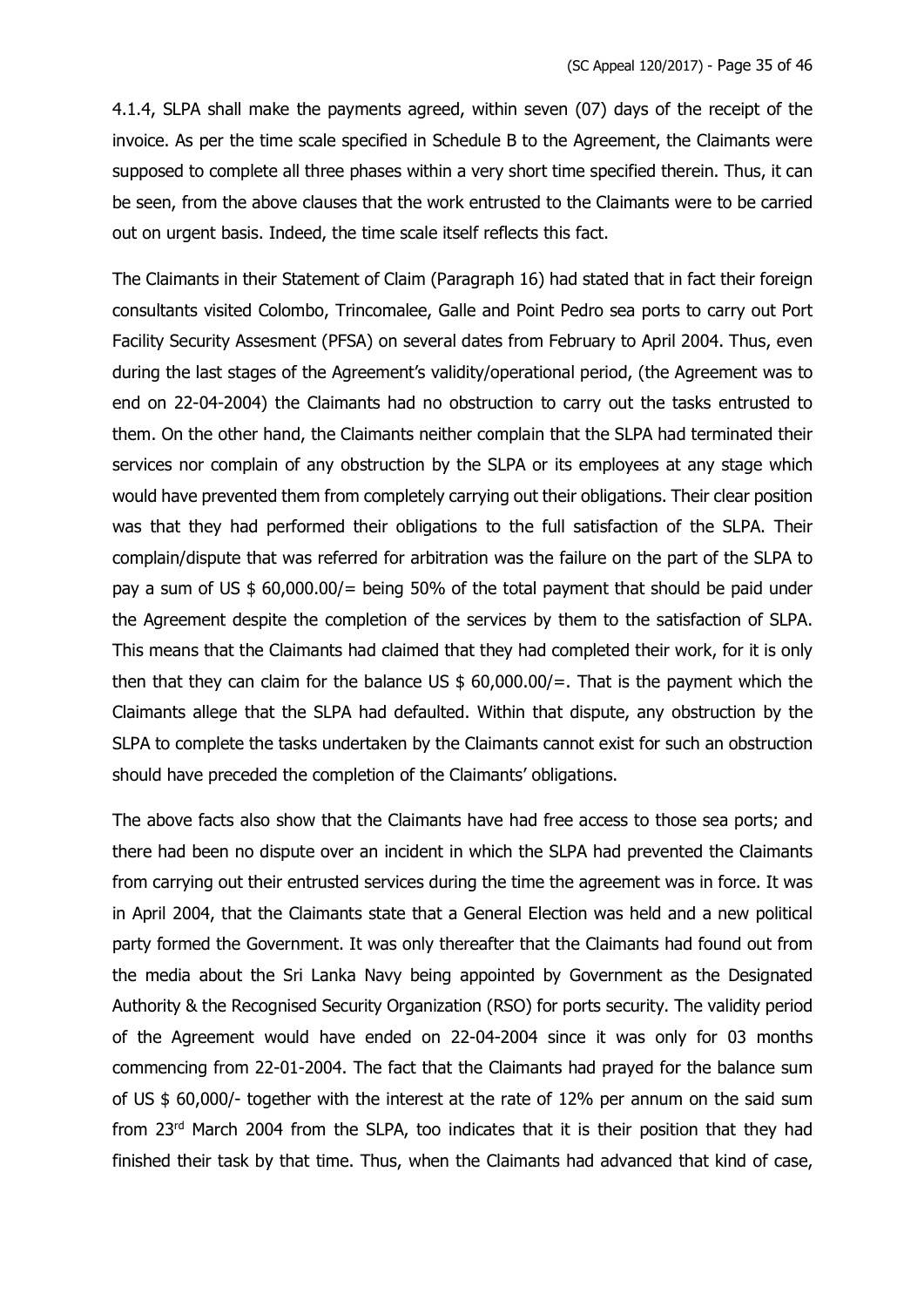one cannot expect the SLPA to predict in advance, that the Claimants, at the stage of the final written submissions, would bring in a claim under clause 10.3 of the Agreement.

For the foregoing reasons, I answer the questions of law in respect of which this Court has granted Leave to Appeal in the following manner.

### Answer to the question of law set out in paragraph 18(a) of the petition:

The High Court has failed to uphold the effect of the provisions in sections 4, 15, 18, 24 and 25 of the Arbitration Act in their correct spirit and hence the judgment of the High Court is contrary to those sections.

### Answer to the question of law set out in paragraph 18(b) of the petition:

The learned Judge of the High Court should have set aside the arbitral award in terms of the provisions of Section 32 (1)(a)(iii) of the Arbitration Act as the award has dealt with a dispute not contemplated by and not falling within the terms of the submission to arbitration, and contains decisions on maters beyond the scope of the submission to arbitration.

In view of the above conclusion, it would not be necessary to consider the question of law set out in paragraph 18(c) of the petition.

In these circumstances, the judgment of the High Court cannot be allowed to stand. I set aside the judgment of the High Court dated 04.11.2016.

I have held that the award made by the arbitral tribunal deals with a dispute not contemplated by and not falling within the terms of the submission to arbitration, and contains decisions on maters beyond the scope of the submission to arbitration. In the said award there is no decision on the dispute submitted to it for arbitration. The sole decision in the award, is a decision on a matter not submitted to arbitration.

Moreover, the Claimants have failed to present their case on the basis that they are entitled to receive payment for the specific work that they have performed (on a ratable proportion under clause 4.1.2). The case they had presented was on the basis that they have fully performed their duties under the contract. Furthermore, the Arbitrators did not use such criteria when they determined the Claimants' entitlement, but based the award on clause 10.3 which mandates payment of 90% of the total sum, irrespective of the volume of work completed by the Claimants. Therefore, in my view the High Court was not in a position to invoke the proviso to section  $32(1)(a)(iii)$  of the Arbitration Act in making its determination.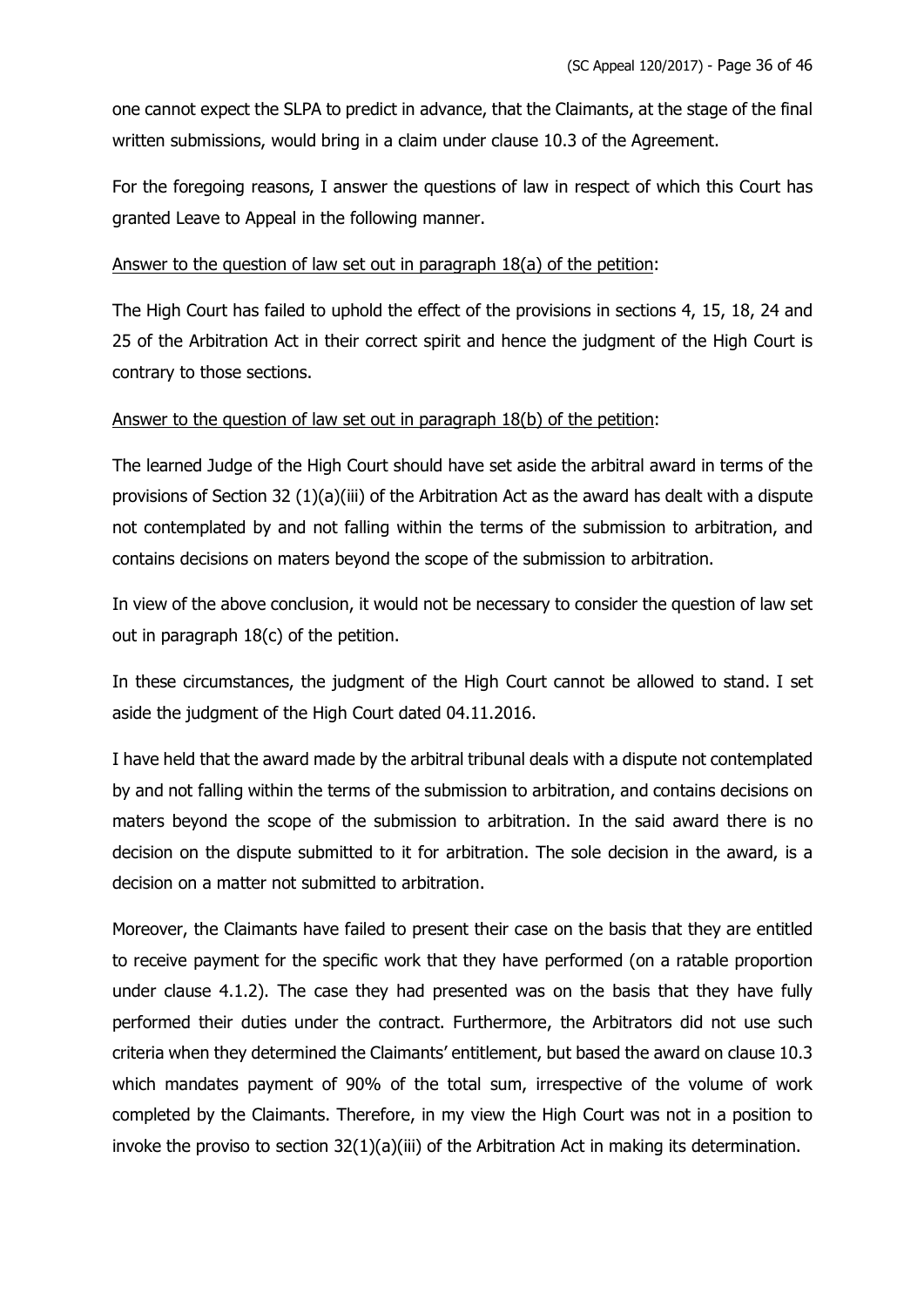Thus, the separation in terms of the proviso to section 32 (1) (a) (iii) does not arise.

For the foregoing reasons, I also set aside the arbitral award dated 30-01-2013.

The learned High Court Judge after consolidating both applications filed respectively by the SLPA and the Claimants in the High Court, had pronounced one judgment applicable to both of them. Thus, it would suffice for this Court also to pronounce one judgment in respect of both the appeals namely SC Appeal No. 119/2017 and SC Appeal No. 120/2017 as the said appeals correspond to the aforesaid two applications in the High Court. Therefore, this judgment will apply to both cases bearing Nos. SC Appeal 119/2017 (HC ARB/ 57/ 2013) and SC Appeal 120/2017 (HC ARB/ 112/ 2013).

# **JUDGE OF THE SUPREME COURT**

# **JAYANTHA JAYASURIYA PC CJ**

I agree,

# **CHIEF JUSTICE**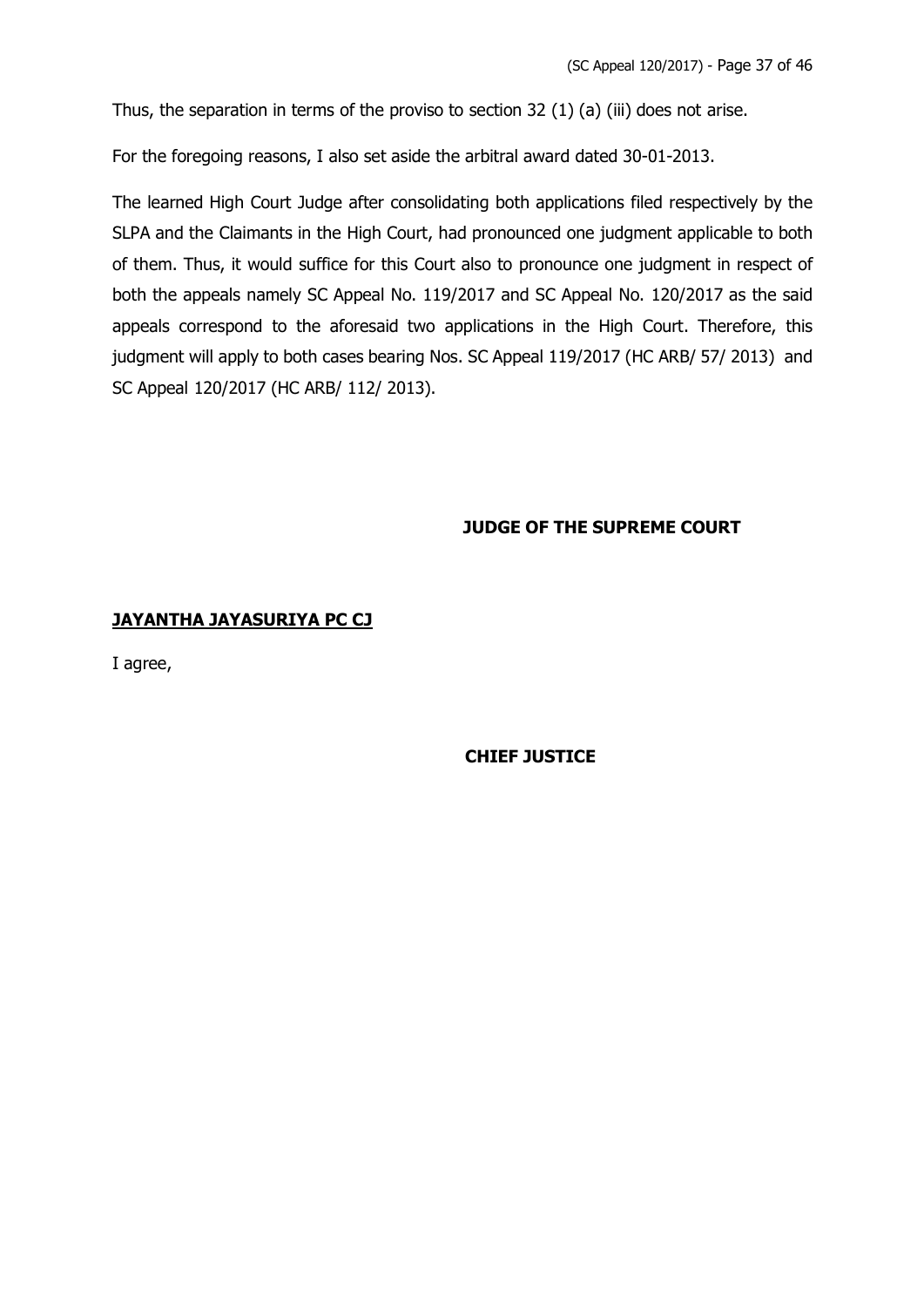### **E. A. G. R. AMARASEKARA J**

I had the opportunity of reading the draft judgement written by his lordship justice P. Surasena. With all due respect to the views expressed by his lordship Justice P. Surasena, I prefer to express a dissenting view with regard to the matter before us.

- 1. This application before us was originally a leave to appeal application against the Judgment dated 04.11.2016 made by the High Court of Colombo in case No. HC/ARB/57/2013 which confirmed the award made in arbitration No SLNAC/166/12/2006.
- 2. This Court granted leave on 3 questions of law, namely;
	- $\circ$  Is the judgment of the High Court contrary to the provisions in sections 4.15, 18, 24, and 25 of the Arbitration Act?
	- o Has the Judge of the High Court failed to set aside the Arbitral Award in terms of the provisions of Section 32(1)(a)(iii) of the Arbitration Act?
	- o Has the Judge of the High Court failed to set aside the Arbitral Award in terms of the provisions of Section 32(1)(b)(ii) of the Arbitration Act?
- 3. In the Judgment written by his lordship Justice Surasena, it appears that the conclusion is that, due to a reference to clause 10.3 of the agreement in the written submissions of the Claimant – Respondents (hereinafter sometimes referred to as the claimants), the Arbitration Tribunal had exceeded the jurisdiction they were bestowed with by the party autonomy or in other words by the reference for arbitration by the parties.
- 4. I am not in disagreement with what has been said by his lordship in his judgment in general with regard to the party autonomy in relation to arbitration proceedings and also with regard to the jurisdiction of the Arbitral Tribunal that it shall not go on a voyage of discovery and exceeds the mandate given to it by the reference of the dispute by the parties. I do not intend to express contrary views to the views expressed by the authorities cited by my brother judge. However, it is my view that in an application made in terms of section 32 of the Arbitration Act, the applicant must produce before the High Court proof to establish his application and the scope of the court to set aside the award is limited to the grounds highlighted by the section itself. Thus, the High Court has no jurisdiction to decide on the facts relating to the dispute, other than what is necessary to decide the existence of any ground / grounds for setting aside the award mentioned in the section itself. Thus, in my view, this court sitting in appeal over the decision of the High Court is also circumscribed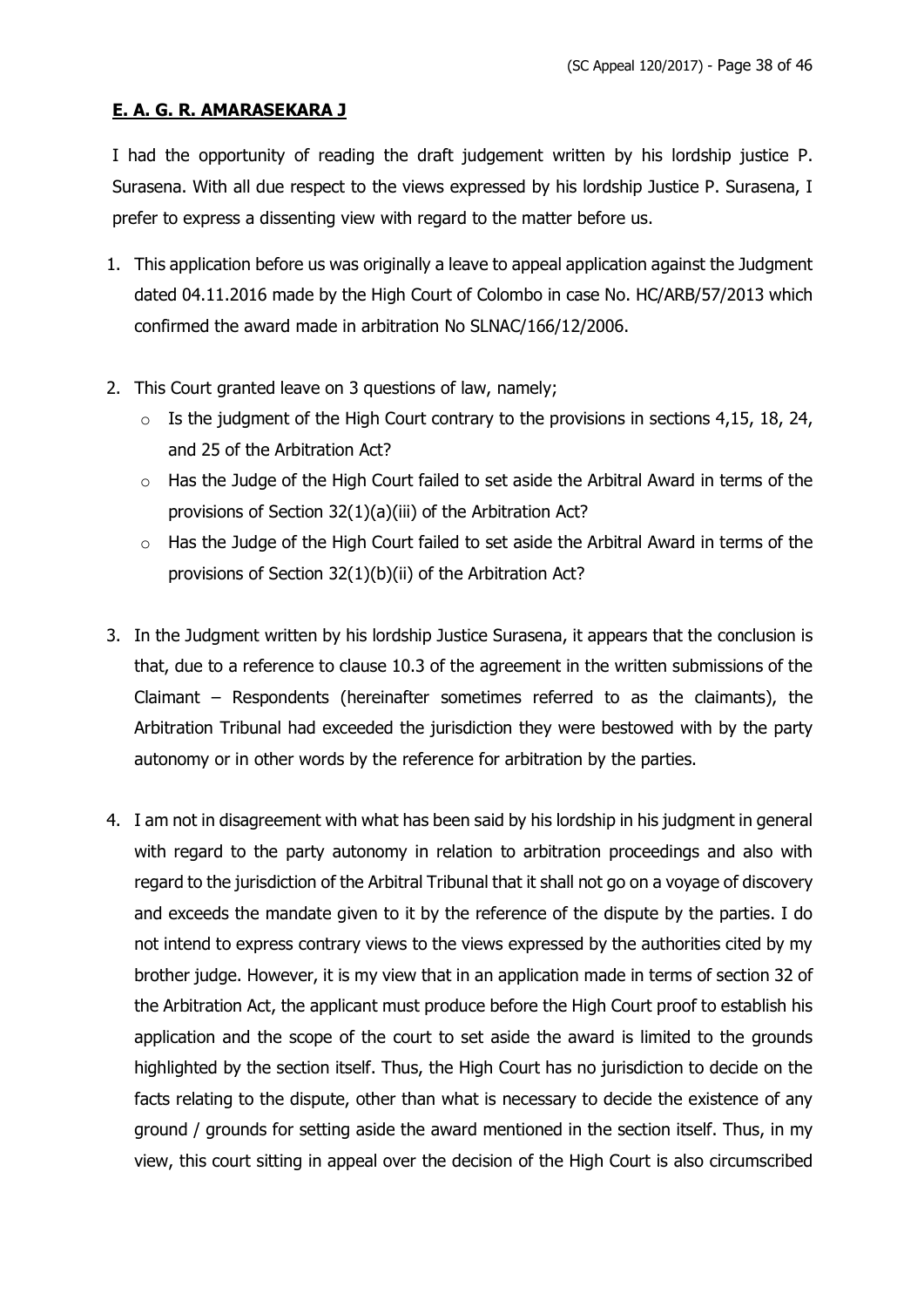in deciding on facts other than what is necessary to decide the existence of any ground/ grounds for setting aside the award mentioned in the said section itself. Further, with all due respect to the view expressed by his lordship justice Surasena, I hold a different opinion with regard to what had been referred for arbitration by the parties in the matter at hand; In other words, a different opinion as to the dispute presented for the arbitration by the Parties.

- 5. By giving notice P2 in terms of Section 18, the Claimants put in motion the arbitration proceedings. It is true that in the said notice, the Claimants have referred to the dispute in the manner they saw it or wanted to present it, but Claimants are only a party to the dispute. In the process, opposite party also has presented the dispute in the manner it saw the dispute or wanted to present it. After giving notice, the Claimants have filed a statement of claim and the Respondent before the arbitration tribunal, namely the Appellant in this matter has filed a statement of defense and however, thereafter parties have framed issues before the Arbitral Tribunal. Once issues are framed, the dispute becomes crystalized in issues because parties expect the answers for issues from the tribunal in the form of its decision. None of the issues have been objected on grounds such as that they were not in conformity with the notice, or pleadings tendered or that they were not within the scope of the agreement for arbitration or they were too wide in scope etc. Thus, the arbitrators were invited to answer the issues raised by the parties as it finalized the nature of the dispute placed before it by both the parties. If the issues raised before an Arbitral tribunal are within the ambit of the arbitration agreement, I think arbitral tribunal is bound to answer them; when those issues exceed the scope of the arbitration agreement, arbitrators have to answer accordingly, stating that they are not arbitrable since they fall outside the arbitration agreement.
- 6. Following paragraphs from the said notice have been quoted by his lordship Justice Surasena in his draft Judgment.

"In terms of Clause 2 of the above-mentioned agreement, Sri Lanka Ports Authority established by Act No. 51 of 1979, appointed our clients Sathsindu Forwarding & Security (Pvt) limited (SFCL) and/or in association with Bagnold Associates Limited as the Recognized Security Organization (RSO) and to perform the services listed in Schedule A annexed thereto upon the payment of rates mentioned in Schedule B to the said agreement for and on behalf of the Sri Lanka Ports Authority.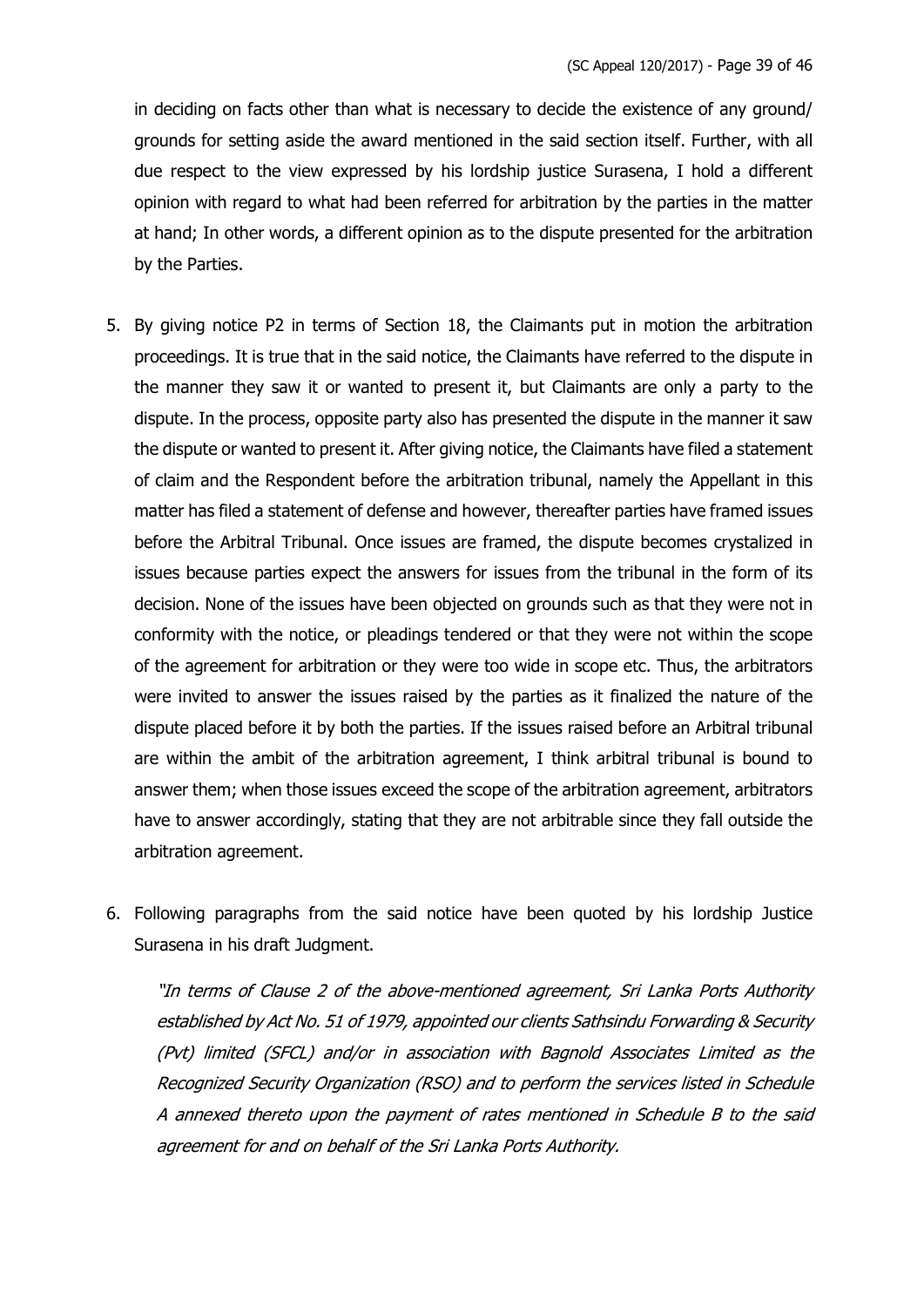Our clients Sathsindu Forwarding & Security (Pvt) limited (SFCL) in association with Bagnold Associates Limited have performed their obligations and /or carried out the said services for which Sri Lanka Ports Authority has paid and settled a sum of US \$ 60,000/ being 50% of the total payment that should be paid under the agreement mentioned above.

However, as the Sri Lanka Ports Authority in breach of its obligation under the above Agreement failed and neglected to pay the balance sum of US\$ 60,000/-. Therefore, our clients Sathsindu Forwarding & Security (Pvt) limited (SFSL) in association with Bagnold Associates Limited are entitled to claim the same together with the interest at the rate of 12% per annum from 23rd of March 2004.

However, as the Sri Lanka Ports Authority repeatedly failed and neglected to pay the above mentioned sums to our clients as per the said agreement, through their Attorneysat law, sent a letter of demand dated 27th November 2004 demanding the above mentioned sums from Sri Lanka Ports Authority."

Those paragraphs contain the claim, and state that the Claimants performed their obligations and/or carried out the services for which the Claimants were paid USD 60,000 being 50% of the total payment that should be paid under the agreement. It further states that Sri Lankan Ports Authority (Respondent – Appellant, hereinafter sometimes referred to as the appellants) is in breach of its obligations. The Claimants in those paragraphs state their entitlement to the balance payment and to the expenses together with interest, and further states that due to the failure of the SLPA, the Claimants through their lawyers had sent a letter of demand. However, the three paragraphs following the quoted paragraphs are also necessary to grasp the dispute contained in the notice. First of those 3 paragraphs that follows the aforesaid quoted paragraphs indicates how the Respondent – Appellant, Sri Lanka Ports Authority, disputed the claim of the claimants by stating that the Claimants were never appointed as RSO (Recognized Security Organization).The 2nd of those 3 paragraphs which is quoted below states the dispute that the Claimants wanted to refer for arbitration.

"Under the above circumstances a dispute and/or difference has arisen between the Claimants…… and the Sri Lankan Ports Authority, ………………………….. and/or concerning and/or with respect to the performance of the said agreement mentioned above."

Thus, the Claimants described the dispute in the backdrop of their claim and the stand taken up by the Appellant as one arisen with regard to the performance of the relevant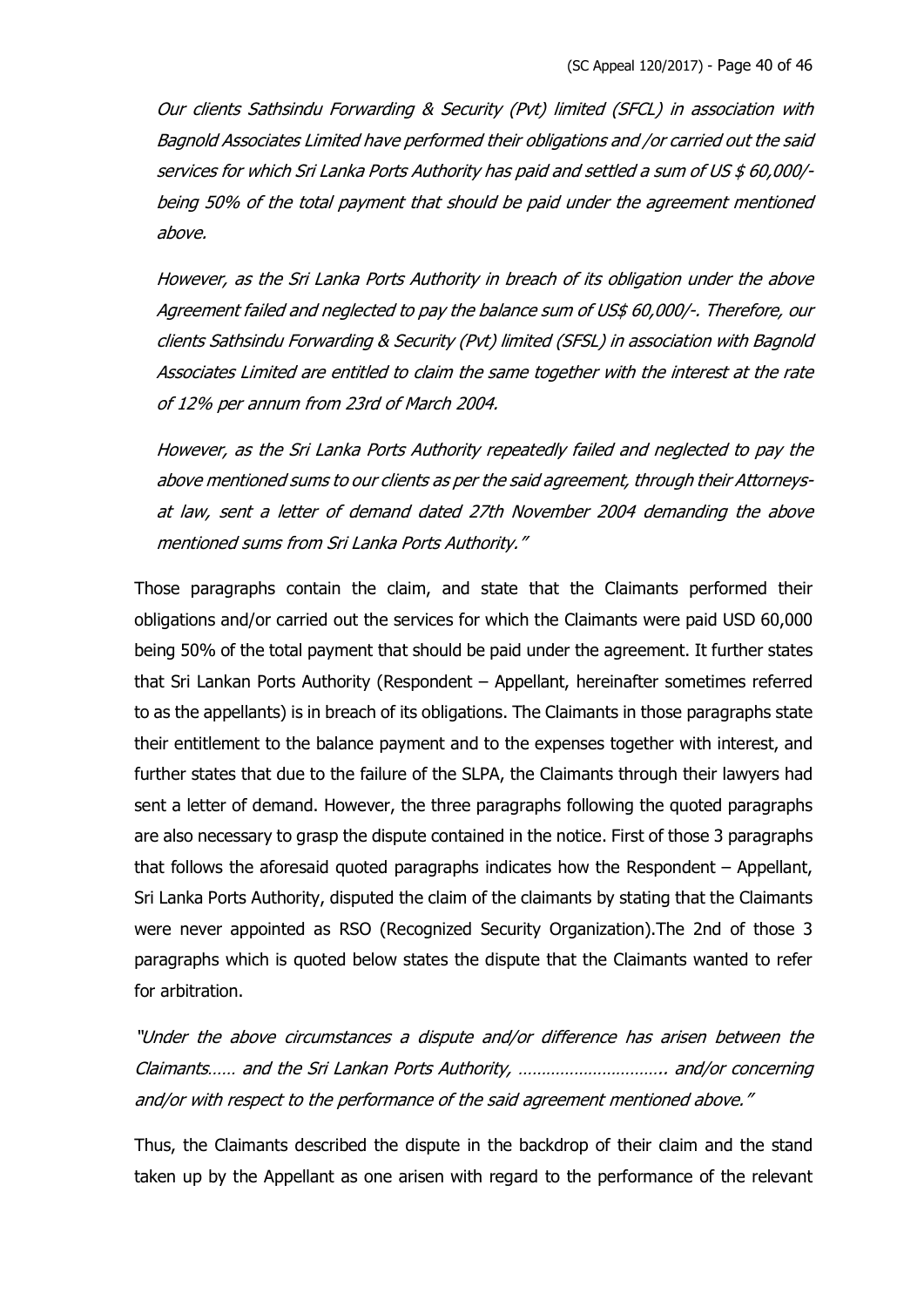agreement. By the 3rd of the 3 paragraphs following the above quoted paragraphs the claimants refer the said dispute for arbitration. Thus, what was referred to the arbitration by the notice was a dispute with regard to the performance of the agreement in the backdrop of the two stances as described in the notice. Full performance of the obligations as stated by the Claimants belongs to the stance they have taken. In my view it is within the authority of the tribunal to accept fully or partly or reject such stances. Further, it appears the Claimant has referred to the US \$60,000/- advance as a payment made for the obligations performed /services carried out. An advance is generally paid for with a purpose. Maybe it is necessary for the preparatory/initial works. In my view, there is nothing wrong in referring to it as a payment for obligations done or services performed after such initial/preparatory work is done. On the other hand, as a finding on facts, the tribunal had answered issue no. 24 and 25 negatively indicating that the claimants did not fail in fulfilling their obligations for the advance payment.

- 7. As I said before, this notice only expresses the dispute as indicated by one party, namely the claimants, and the dispute for arbitration get crystalized only when the issues are framed. Now I would like to bring the attention to some of the issues raised on behalf of the Appellant at the inquiry, namely, issues number 15, 17, 20, 21, and 22 of the Appellant Respondents which are quoted below.
	- " 15. Did the Claimant fail to fulfill its obligations in terms of the agreement?
		- 17. Are the Claimants entitled for payment under the agreement?
	- 20. Are the claimants entitled for the relief prayed for in the statement of claim?
	- 21. Are the Claimants estopped from claiming any money in terms of the agreement Due to their conduct?
	- 22. Is the amount claimed by the Claimant excessive?"

Thus, it was the Appellant itself which wanted answers to the above issues. It is true that these issues were raised without prejudice to the issues raised by the appellant with regard to the jurisdiction of the arbitration tribunal entertaining the statement of claim, namely issues no.06 to 10, but those issues have been answered in favour of the Claimants by giving sufficient reasons by the tribunal. In my view, since the issues raised regarding the jurisdiction were answered in favour of the claimants, the dispute referred for arbitration by the parties is also comprised of the issues quoted above. When the Appellant asks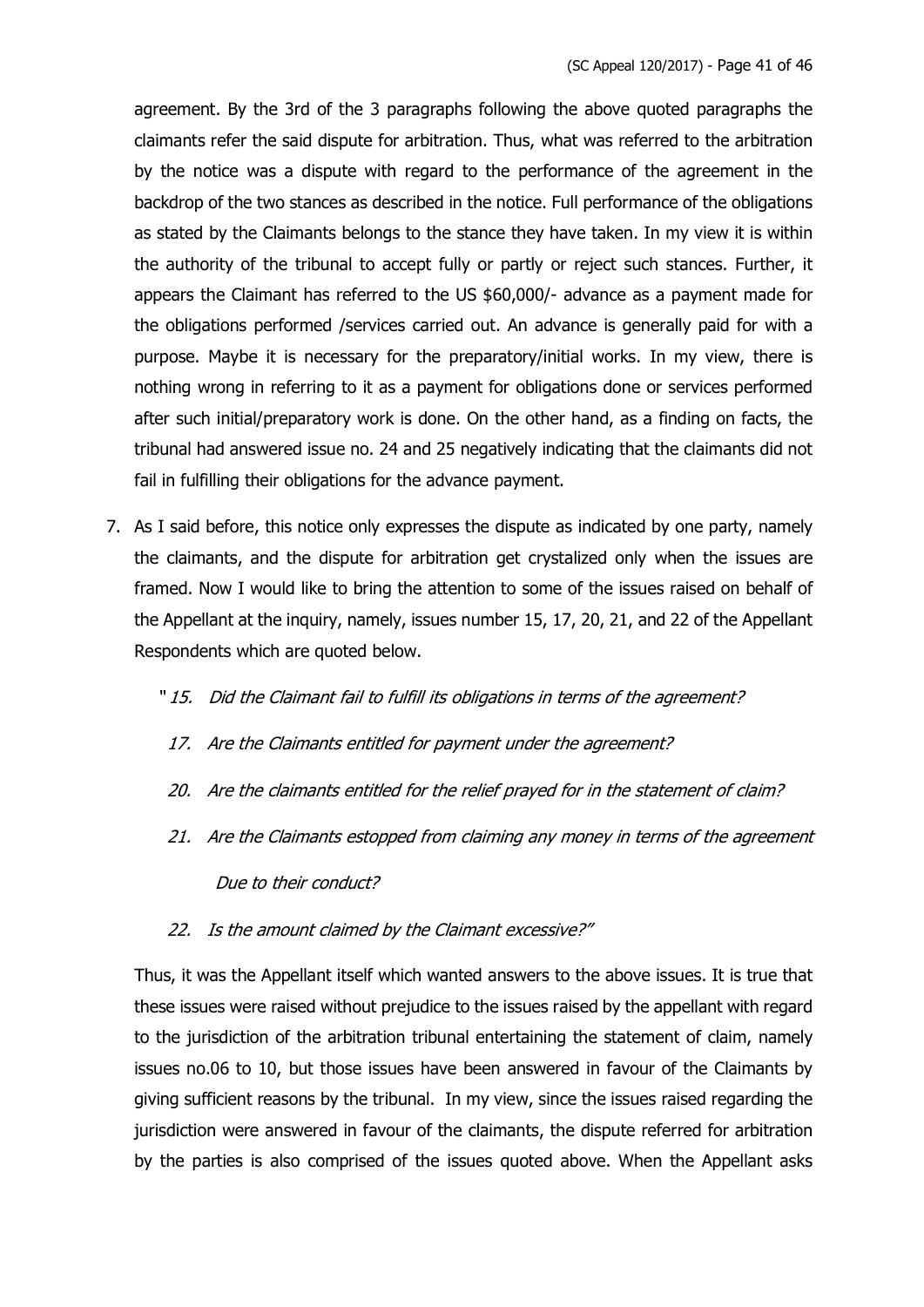whether the claimants are entitled for payment under the agreement or whether they are estopped from claiming any money in terms of the agreement, and whether the amount claimed by the Claimant is excessive, they do not refer to any legal provisions or limit the question of excessiveness or entitlement to any identified clause in the agreement, but these issues cannot be understood out of context. Those questions including the excessiveness of the claim or entitlement to the claim have been raised in contemplation of the contractual relationship between the parties; thus, the questioning goes to the extent of asking whether the claim is excessive and whether the claimants are entitled to payments under the agreement. Hence it was none other than the Appellant who wanted the tribunal to inquire as to the questions whether the amount claimed by the Claimant is excessive as per the contract between them or whether claimants are entitled to payments in terms of the agreement. In such a situation, irrespective of the reference to clause 10.3 of the agreement in written submissions of the Claimants, the Tribunal is bound to peruse such clauses if they apply to the factual situation revealed by the evidence led before it. My view is that when the entitlement for a payment is questioned in terms of an agreement without referring to any specific term in the agreement it contemplates the whole agreement. It is for the relevant party to frame issues in such a manner to express what is intended by them. However, if an issue is too wide or devoid of clarity, the opposite party can object to the issue when it is raised if it is prejudicial to it. In the case at hand, the appellant has raised the afore quoted issues without any objections. I do not think that this court being a court exercising appellate jurisdiction should devolve on an exercise that limit the scope of the issues as the inquiry based on facts is not within the task of this court.

8. On the other hand, written submissions cannot be considered as an instrument that refer a dispute for arbitration. It is there to present an analysis of the evidence led and to show applicable law. The Claimant has not raised or proposed any new issues through it. What the paragraph 22 of the written submissions of the Claimant says is that in any event they are entitled to 90% of the balance. The use of the words "in any event" indicate that the Claimant did not abdicate his claim for the balance but it brings to the notice of the tribunal that when and if the tribunal comes to the conclusion that the Claimant could not fulfill their obligations due to the fault of the Appellants, they are entitled to that amount as per the agreement. One must not forget that whether the claim was excessive was put in issue by the Appellant itself. Further, the tribunal came to its conclusions on the facts revealed by evidence led prior to the filing of written submissions and if such evidence were not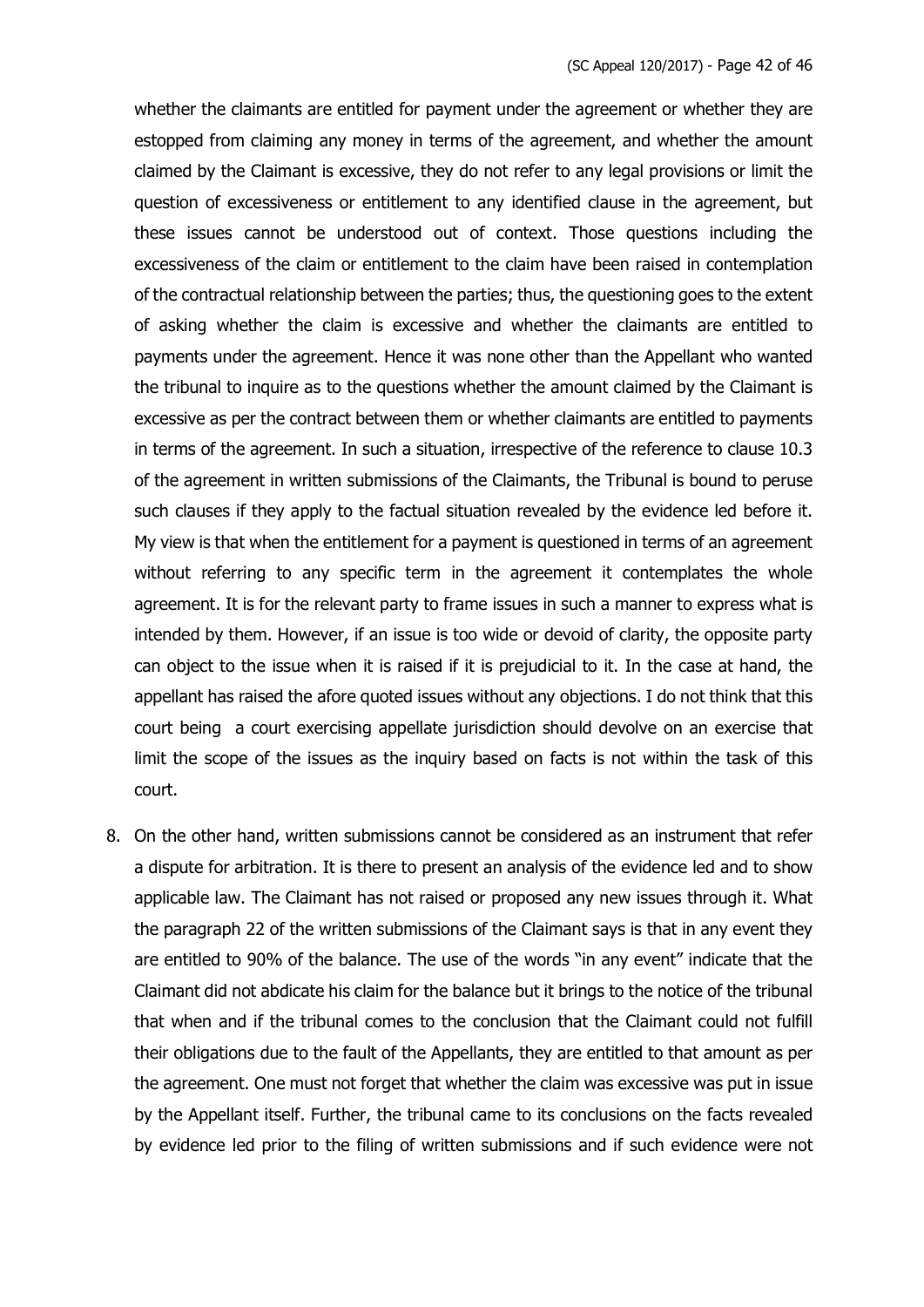within the framework contemplated by issues, it could have been objected by the relevant party at the time they were placed before the tribunal.

- 9. In my view, a Court can always grant a lesser relief by giving reasons if it falls within the main relief prayed for **(Allis Vs Senevirathne (1989) 2 SLR 335, Attanayake V Ramyawathie (2003) 1 S L R 401 at 409)**. However, it cannot exceed what has prayed for in giving relief. I do think that it should be the same in arbitration proceedings. On the other hand, the Arbitral Tribunal had the plenary jurisdiction with regard to the disputes arising from the agreement if they are referred to it. It is the Appellant who invited to see whether the claim is excessive or whether the claimants are entitled to payment in terms of the agreement. The Appellant should not be allowed to challenge the award before a forum which exercises supervisory jurisdiction when the tribunal found that a certain amount has to be reduced or the full payment of balance is not due owing to a clause in the agreement when it granted relief when the Appellant itself raised issues whether the claim was excessive or whether the claimants are entitled in terms of the agreement. Further, a dispute exists only when there is a difference between the stances taken by the parties. Basically, granting relief is within the domain of the court or tribunal. However, there can be disputes as to the relief when parties take different stances as to the nature, quantum or scope of the relief that can be given. In the case at hand, as per the issues raised, the Claimants' position was that they performed the obligations as per the agreement marked X2 and made a demand by X6 and the Appellant refused to make payment and they are therefore entitled to the sums referred to in paragraph 44 of the statement of claim. It appears that the main stance of the Appellant was that there was no valid contract and valid arbitration agreement between parties and therefore the tribunal has no jurisdiction to hear and grant relief. However, on analysis of facts relating to the contractual relationship between parties, the tribunal has decided by giving adequate reasons that there was an agreement between parties which also contained an arbitration agreement and the tribunal has jurisdiction to hear and grant relief. However, without prejudice to the aforesaid main stance, the Appellant among other things had taken up the position that;
	- the Claimants failed in fulfilling their obligations and also that the Claimants were not appointed as RSO (Recognized Security Organization),
	- the Claimants are not entitled to payment under the agreement as well as to the reliefs prayed for in the statement of claim and Claimants are estopped from claiming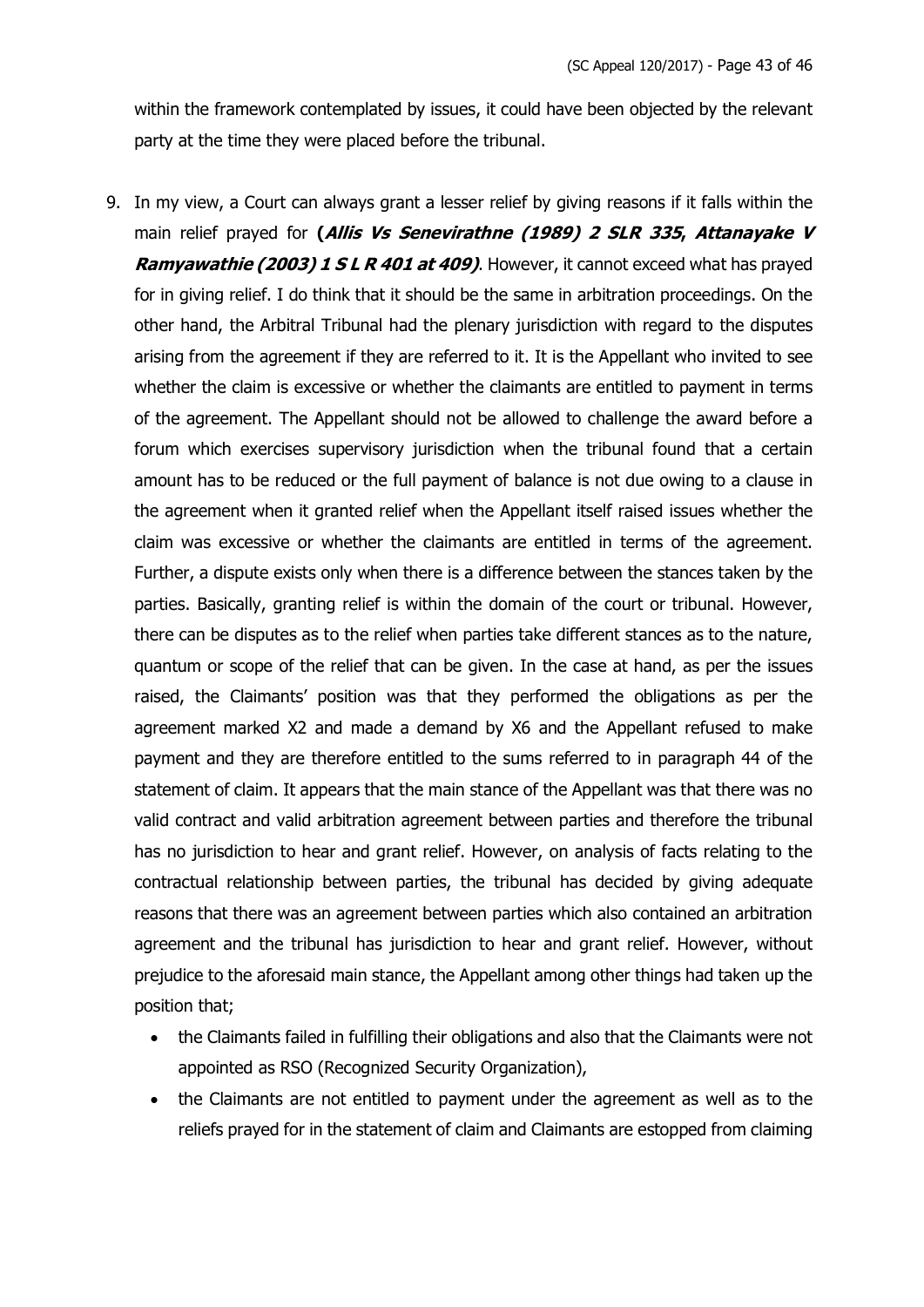money in terms of the agreement and further that the amount claimed by the claimant is excessive.

Thus, in my view, the Appellant had brought forward a dispute to be resolved by the arbitral tribunal with regard to the fulfilment of obligations by the claimants and the entitlement of the claimants for payment in terms of the agreement as well as to the excessiveness of the claim made by the claimant, in case its main stance with regard to the jurisdiction was to be rejected. Hence, in my view, the award made by the Tribunal was within the parameters of the reference for arbitration. One may argue that a party cannot take a different stance during the proceedings. Generally, this type of argument is based on the provisions in the Civil Procedure Code, namely section 150 and its explanation 2. The said section and explanation applies to courts of law and in fact, it appears the Claimants had relied on a similar argument against the Appellant with regard to taking up a different stance but the Tribunal had refused the said argument in favour of the Appellants stating that applies only to courts of law- vide page 8 paragraph 3 of the Award. Even if it applies it is a limitation on the relevant party and the tribunal is not restricted by it in answering the issues raised by the opposite party.

10. On the other hand, even if consideration of clause 10.3 of the agreement by the tribunal is considered wrong, the High Court or this Court just cannot totally refuse the claim of the Claimant if the effect of it can be separated – vide Section 32(iii) proviso of the Arbitration Act. In this regard it is important to see the findings of the Arbitral Tribunal with regard to the dispute prior to applying the clause 10.3 of the agreement. In this regard, I would quote the following part from the arbitral award.

"Therefore, it is evident that the cause for the none completion of the obligations is because the employees of the Respondents took up a position contrary to the express provisions in the agreement C9 to the effect that (a) the Claimants were not RSO; and (b) the Respondents could not review and approve the PFSA and thus the conduct of the employees of the Respondent prevented the Claimants from carrying out its services in terms of the agreement C9. It is relevant to mention that "where a failure of one party to perform an entire contract is due to the act of the other party, it is not open to the latter to seek to avoid liability on the ground of none performance"; vide C G Weeramantry in Law of Contracts (page 605). Therefore, in view of the failure by the Respondent to perform its obligations in relation to the PFSAs the Claimants could not have completed performance in respect of PFSPS and in view of the foregoing statement of law set out by C G Weeramantry, the Respondent cannot seek to avoid liability on the basis that Claimants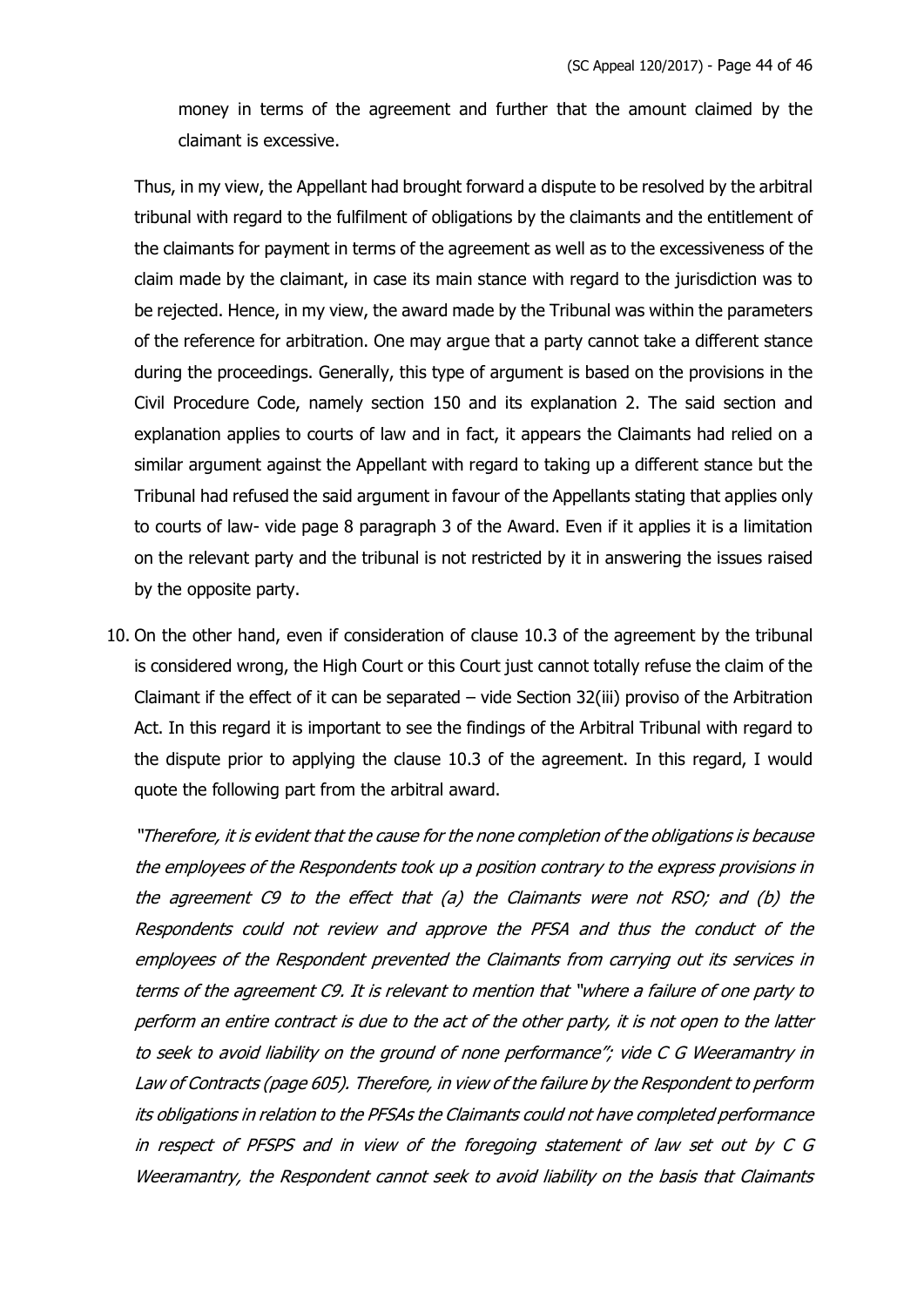have not performed their obligations in relation to the PFSPs as per the agreement C9" (in this quoted part the Appellants are referred to as Respondents)

The above shows that if the application of clause 10.3 is taken away, the finding of the tribunal was that the Appellant cannot avoid liability on the ground of non-performance of the claimants, since the Appellant was the one who prevented the Claimants from performing their obligations. In other words, it says that wrongdoer cannot benefit from its wrong. Thus, it appears that the Arbitral Tribunal has applied clause 10.3 of the agreement in favour of the Appellant since there was such a clause, if such application is removed from the arbitral award its finding is that the Appellant cannot avoid liability on the basis of non-performance as it has happened due to the fault of the Appellant. In other words, finding was that the Appellant is liable in the same manner the contract was duly performed by the Claimants. The attempt of the Appellant now is to use the application of clause 10.3 in reducing the claim of the claimant by the tribunal in their favour irrespective of their fault, to quash the relief granted to the Claimants.

If application of clause 10.3 is separated and removed, the finding of the tribunal indicates that the Appellant should be liable since it cannot take up the defense of non performance. That was a finding by the tribunal based on facts placed as evidence before the Tribunal.

11. The Appellant attempts to argue if the claimants put in issue the application of clause 10.3, it could have presented its case to meet that. Firstly, it is the appellant itself which raised the issue of excessiveness of the claim as per the agreement as well as Claimants' entitlement to payment in terms of the agreement. Now it cannot blame the claimants. On the other hand, this argument cannot hold water as the finding of the tribunal indicates that if it was not for this clause, as per the law, Appellant cannot take up the nonperformance in its defense indicating that the Appellant is liable in the same way when the obligations are duly performed by the claimants.

The tribunal on the material placed before it has decided that there was a valid agreement between the parties and there was an agreement to refer disputes for arbitration and therefore, the tribunal had jurisdiction to proceed with the reference for arbitration. The tribunal has given adequate reasons for its conclusions. There was no substantial material to show that any party to the arbitration agreement was under any incapacity.